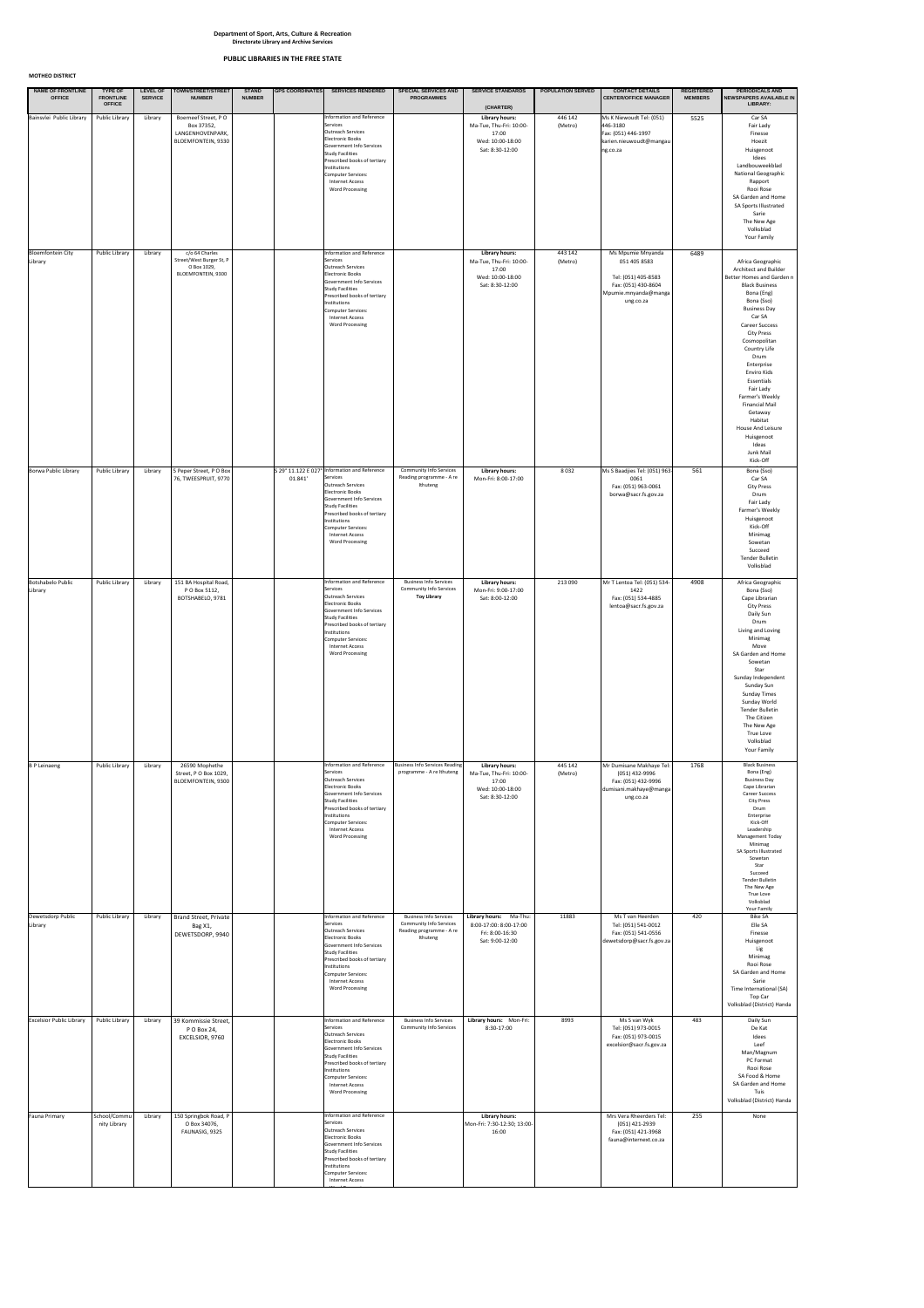| <b>Fichardtpark Public</b><br>Library                                                                                           | Public Library                          | Library            | 145 Benade Avenue, P<br>O Box 31655,<br>BLOEMFONTEIN, 9300                                        |         | Information and Reference<br>Services<br>Outreach Services<br>Electronic Books<br>Government Info Services<br><b>Study Facilities</b><br>Prescribed books of tertiary<br>Institutions<br>Computer Services:<br><b>Internet Access</b><br><b>Word Processing</b>                                                                                                                                                                                                                                                 |                                                                                                         | <b>Library hours:</b><br>Ma-Tue, Thu-Fri: 10:00-<br>17:00<br>Wed: 10:00-18:00<br>Sat: 8:30-12:00 | 447 142<br>(Metro) | Mrs Rose van Zyl Tel: (051)<br>522-8884<br>Fax: (051) 522-0939<br>rosemarie.vanzyl@mangau<br>ng.co.za  | 6153                        | Bona (Sso)<br><b>Career Success</b><br><b>City Press</b><br>Craftwise SA<br>Daily Sun<br>Ideas<br>Leef<br>National Geographic<br>Rapport<br>Rooi Rose<br>SA Sports Illustrated<br>Sarie<br>The New Age<br>Time International (SA)<br>Top Car<br>Tuis<br>Volksblad<br>Weg                                                                                                                            |
|---------------------------------------------------------------------------------------------------------------------------------|-----------------------------------------|--------------------|---------------------------------------------------------------------------------------------------|---------|-----------------------------------------------------------------------------------------------------------------------------------------------------------------------------------------------------------------------------------------------------------------------------------------------------------------------------------------------------------------------------------------------------------------------------------------------------------------------------------------------------------------|---------------------------------------------------------------------------------------------------------|--------------------------------------------------------------------------------------------------|--------------------|--------------------------------------------------------------------------------------------------------|-----------------------------|-----------------------------------------------------------------------------------------------------------------------------------------------------------------------------------------------------------------------------------------------------------------------------------------------------------------------------------------------------------------------------------------------------|
| Hobhouse Public Library                                                                                                         | Public Library                          | Library            | Meller Street, PO Box<br>5, HOBHOUSE, 9740                                                        |         | Information and Reference<br>Services<br>Outreach Services<br>Electronic Books<br>Government Info Services<br><b>Study Facilities</b><br>Prescribed books of tertiary<br>Institutions<br>Computer Services:<br><b>Internet Access</b><br><b>Word Processing</b>                                                                                                                                                                                                                                                 |                                                                                                         | Library hours: Mon-Fri:<br>8:30-17:00<br>Sat: 9:00-12:00                                         | 5720               | Ms Violet M Majela<br>Tel:<br>$(051)$ 983-0013<br>Fax: (051) 953-0152<br>hobhouse@sacr.fs.gov.za       | 361                         | Bona (Sso)<br><b>City Press</b><br>Drum<br>Fair Lady<br>Getaway<br>Idees<br>Kick-Off<br>Rooi Rose<br>SA Food & Home<br><b>Tender Bulletin</b><br>Volksblad<br>You                                                                                                                                                                                                                                   |
| Ladybrand Public Library                                                                                                        | Public Library                          | Library            | c/o Voortrekker &<br>Joubert, PO Box 64,<br>LADYBRAND, 9745                                       |         | Information and Reference<br>Services<br>Outreach Services<br>Electronic Books<br>Government Info Services<br><b>Study Facilities</b><br>Prescribed books of tertiary<br>Institutions<br>Computer Services:<br><b>Internet Access</b><br><b>Word Processing</b>                                                                                                                                                                                                                                                 | <b>Community Info Services</b>                                                                          | <b>Library hours:</b><br>Mon-Fri: 8:45-17:00<br>Sat: 8:30-12:00                                  | 35821              | Ms Georginah L Ralijo Tel:<br>(051) 924-0654<br>Fax: (051) 924-0305<br>ladybrand@sacr.fs.gov.za        | 830                         | Bona (Sso)<br><b>City Press</b><br>Drum<br>House and Leisure<br>Huisgenoot<br>Minimag<br>SA Garden and Home<br>Sarie<br>Sowetan<br>Volksblad (District) Handa<br>You                                                                                                                                                                                                                                |
| Lourier Park Community<br>Library                                                                                               | Public Library                          | Library            | c/o Doringkiaat &<br>Nanabessie Street, PO<br>Box 1029, Lourierpark,<br><b>BLOEMFONTEIN, 9301</b> |         | Information and Reference<br>Services<br>Outreach Services<br>Electronic Books<br>Government Info Services<br><b>Study Facilities</b><br>Prescribed books of tertiary<br>Institutions<br>Computer Services:<br><b>Internet Access</b><br><b>Word Processing</b>                                                                                                                                                                                                                                                 | Toy Library to be<br>implemented December 2011                                                          | <b>Library hours:</b><br>Mon-<br>Tue, Thu-Fri: 10:00-17:00<br>Wed: 10:00-18:00                   | 447 142<br>(Metro) | Ms Rina Jansen van<br>Rensburg<br>Tel: 0835007052<br>Fax: (051) 522-0939<br>lourierpark@sacr.fs.gov.za | 312                         | Bona (Sso)<br>Cosmopolitan<br>Daily Sun<br>Drum<br>Minimag<br><b>National Geographic</b><br>SA Sports Illustrated<br>Sarie<br>Sowetan<br><b>Sunday Times</b><br>The New Age<br>Top Car<br>True Love<br>Volksblad<br>You                                                                                                                                                                             |
| Mahlatswetsa Public<br>Library                                                                                                  | <b>Public Library</b>                   | Library            | <b>Mponeng Street,</b><br>MAHLASWETSA,<br>Private Bag X2,<br>EXCELSIOR, 9760                      |         | Information and Reference<br>Services<br>Outreach Services<br>Electronic Books<br>Government Info Services<br><b>Study Facilities</b><br>Prescribed books of tertiary<br>Institutions<br>Computer Services:<br><b>Internet Access</b>                                                                                                                                                                                                                                                                           | <b>Business Info Services</b><br><b>Community Info Services</b><br>Reading programme - A re<br>Ithuteng | <b>Library hours:</b><br>Mon-<br>Fri: 8:00-17:00<br>Sat: 9:00-13:00                              | 8993               | Mr. Michael Tladi<br>Tel: (051) 973-0015<br>Fax: (051) 973-0015<br>mahlatswetsa@sacr.fs.gov.z          | 512                         | Bona (Sso)<br>Drum<br>Kick-Off<br>Minimag<br>Reader's Digest<br><b>Tender Bulletin</b><br>The Sowetan<br>True Love<br>You                                                                                                                                                                                                                                                                           |
| Mangaung Public Library                                                                                                         | Public Library                          | Library            | 18921 Moshoeshoe<br>Road, MANGAUNG, PO<br>Box 3704,<br>BLOEMFONTEIN, 9300                         |         | <b>Word Processing</b><br>Information and Reference<br>Services<br>Outreach Services<br><b>Electronic Books</b><br>Government Info Services<br><b>Study Facilities</b><br>Prescribed books of tertiary<br>Institutions<br>Computer Services:<br><b>Internet Access</b><br><b>Word Processing</b>                                                                                                                                                                                                                | Reading programme - A re<br>Ithuteng                                                                    | <b>Library hours:</b><br>Mon-Fri: 8:00-17:00<br>Sat: 9:00-13:00                                  | 443 142<br>(Metro) | Ms T Z Makayi<br>Tel:<br>$(051)$ 435-2851<br>Fax: (051) 405-8108<br>zodwa.sidlayi@mangaung.c<br>o.za   | 749                         | Bona (Eng)<br>Cape Librarian<br>Car SA<br><b>City Press</b><br>Cosmopolitan<br>Drum<br>Enterprise<br>House and Leisure<br>Mens Health<br>Sowetan<br>Star<br><b>Sunday Times</b><br><b>Tender Bulletin</b><br>The Citizen<br>The New Age<br>Today<br>Volksblad                                                                                                                                       |
| Manyatseng Public<br>Library                                                                                                    | Public Library                          | Library            | Matlele Drive Street,<br>Private Bag X13,<br>LADYBRAND, 9745                                      | 27.559' | S 29° 10.104 E 027° Information and Reference<br>Services<br>Outreach Services<br>Electronic Books<br>Government Info Services<br><b>Study Facilities</b><br>Prescribed books of tertiary<br>Institutions<br>Computer Services:<br><b>Internet Access</b><br><b>Word Processing</b>                                                                                                                                                                                                                             | <b>Business Info Services</b><br><b>Community Info Services</b>                                         | Library hours:<br>Mon-Fri:<br>8:00-17:00<br>Sat: 9:00-13:00                                      | 35821              | Ms Materene Mosothoane<br>Tel: (051) 924-0658<br>Fax: (051) 924-0020<br>manyatseng@sacr.fs.gov.za      | 1460 * Same as<br>Ladybrand | Bona (Sso)<br>Car SA<br><b>Career Success</b><br><b>City Press</b><br>Drum<br>Kick-Off<br>Minimag<br>Move<br>People<br>SA Sports Illustrated<br>Sowetan<br>Succeed<br><b>Tender Bulletin</b><br>Time International (SA)<br>Togoto<br>You                                                                                                                                                            |
| Morojaneng Public<br>Library                                                                                                    | Public Library                          | Library            | 555 Tsuene Street;<br>Morojaneng, Private<br>Bag X1,<br>DEWETSDORP, 9940                          |         | Information and Reference<br>Services<br>Outreach Services<br>Electronic Books<br>Government Info Services<br><b>Study Facilities</b><br>Prescribed books of tertiary<br>Institutions<br>Computer Services:<br><b>Internet Access</b><br><b>Word Processing</b>                                                                                                                                                                                                                                                 | <b>Business Info Services</b><br><b>Community Info Services</b><br>Reading programme - A re<br>Ithuteng | <b>Library hours:</b><br>Mon-<br>Fri: 8:00-12:00; 13:00-17:00<br>Sat: 9:00-12:00                 | 11883              | Ms Lydia Morobela<br>Tel: 051-5410012<br>Fax: (051) 5410556<br>morojaneng@sacr.fs.gov.za               | 423                         | Bona (Sso)<br><b>Career Success</b><br><b>City Press</b><br>Drum<br>Move<br>SA Sports Illustrated<br>Succeed<br><b>Tender Bulletin</b><br><b>True Love</b><br>Volksblad<br>You                                                                                                                                                                                                                      |
| <b>Quibing Public Library -</b><br><b>Building project in</b><br>Wepener to be<br>completed in 2013<br>Selosesha Public Library | <b>Public Library</b><br>Public Library | Library<br>Library | 96 Station Street,<br>Private Bag X6,<br>Garapulana, THABA<br>'NCHU, 9780                         |         | Information and Reference<br>Services<br>Outreach Services<br>Electronic Books<br>Government Info Services<br><b>Study Facilities</b><br>Prescribed books of tertiary<br>Institutions<br>Computer Services:<br><b>Internet Access</b><br>Information and Reference<br>Services<br>Outreach Services<br><b>Electronic Books</b><br>Government Info Services<br><b>Study Facilities</b><br>Prescribed books of tertiary<br>Institutions<br>Computer Services:<br><b>Internet Access</b><br><b>Word Processing</b> | <b>Business Info Services</b><br><b>Community Info Services</b><br><b>Toy Library</b>                   | Library hours: Mon-Fri:<br>10:00-17:30<br>Sat: 9:00-12:00                                        | 96673              | Ms Tembi Mdingi<br>Tel:<br>(051) 873-2067<br>Fax: (051) 873-2069<br>selosesha@sacr.fs.gov.za           | 3874                        | Bona (Eng)<br><b>Career Success</b><br><b>City Press</b><br>Drum<br>Fair Lady<br>Farmer's Weekly<br>Ideas<br>Kick-Off<br>Longevity<br><b>Mathematical Digest</b><br>Minimag<br><b>SA Sports Illustrated</b><br>Sowetan<br>Star<br><b>Sunday Times</b><br><b>Tender Bulletin</b><br>The Citizen<br>THE New Age<br>Time International (SA)<br>Today<br>Togoto<br><b>True Love</b><br>Volksblad<br>You |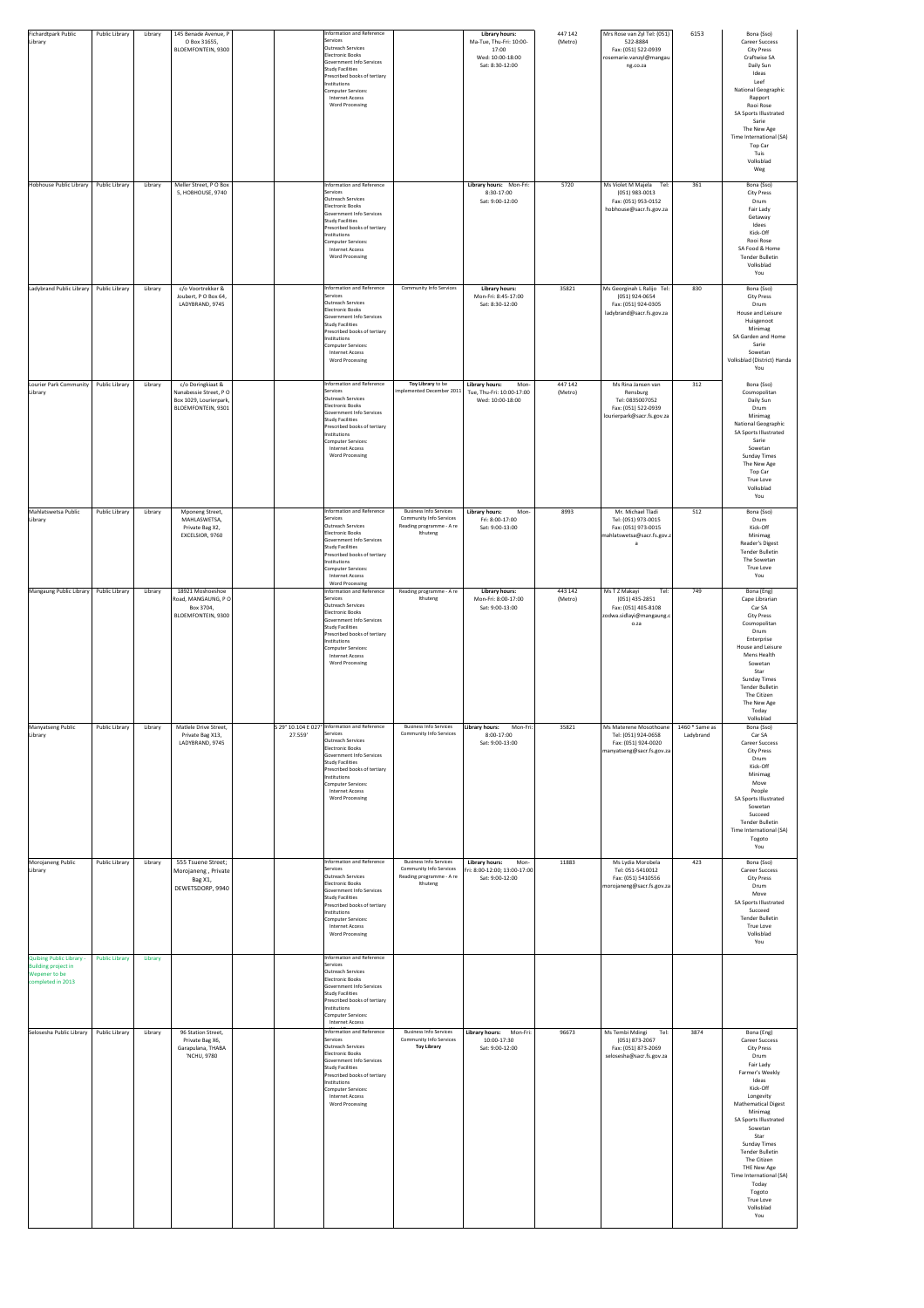| Thaba Patchoa Public<br>Library            | <b>Public Library</b>           | Library            | 177 Hobhouse Road,<br>THABA PATCHOA, 9771                                                                   | 07.485' | S 29° 18.765 E 027° Information and Reference<br>Services<br>Outreach Services<br>Electronic Books<br>Government Info Services<br><b>Study Facilities</b><br>Prescribed books of tertiary<br>Institutions<br>Computer Services:<br><b>Internet Access</b>              |                                      | Library hours: Mon-Fri:<br>8:00-12:00; 13:00-17:00<br>Sat: 9:00-12:00            | 462                | Ms B Baadjies<br>Tel: (051) 964-0010<br>Fax: (051) 964-0012<br>thabapatchoa@sacr.fs.gov.z                     | 446         | Huisgenoot<br>Idees<br>Rooi Rose<br><b>Tender Bulletin</b><br>Volksblad                                                                                                                                                                                                                                                                                                                                                 |
|--------------------------------------------|---------------------------------|--------------------|-------------------------------------------------------------------------------------------------------------|---------|------------------------------------------------------------------------------------------------------------------------------------------------------------------------------------------------------------------------------------------------------------------------|--------------------------------------|----------------------------------------------------------------------------------|--------------------|---------------------------------------------------------------------------------------------------------------|-------------|-------------------------------------------------------------------------------------------------------------------------------------------------------------------------------------------------------------------------------------------------------------------------------------------------------------------------------------------------------------------------------------------------------------------------|
| <b>Trevor Barlow Public</b><br>Library     | Public Library                  | Library            | c/o Hamlet &<br>Rembrand Street,<br>HEIDEDAL,<br><b>BLOEMFONTEIN, 9306</b>                                  |         | Information and Reference<br>Services<br>Outreach Services<br><b>Electronic Books</b><br>Government Info Services<br><b>Study Facilities</b><br>Prescribed books of tertiary<br>Institutions<br>Computer Services:<br><b>Internet Access</b><br><b>Word Processing</b> | <b>Business Info Services</b>        | <b>Library hours:</b><br>Mon-Fri: 8:00-12:00; 13:00-<br>17:00<br>Sat: 9:00-12:00 | 446 142<br>(Metro) | Ms E Francis Tel: (051) 432-<br>5912<br>Fax: (051) 432-5912<br>Elizabeth.Francis@mangaun<br>g.co.za           | 2278        | <b>Black Business</b><br>Bona (Sso)<br><b>Business Day</b><br>Car SA<br><b>Career Success</b><br><b>City Press</b><br>Drum<br>Enterprise<br>Huisgenoot<br>Idees<br>Kick-Off<br><b>Management Today</b><br>Minimag<br>Rapport<br>Rooi Rose<br>SA Sports Illustrated<br>Seventeen<br>Sowetan<br>Succeed<br><b>Sunday Times</b><br>Tender Bulletin<br>The New Age<br>Togoto<br>True Love<br>Volksblad<br>Vroue Keur<br>You |
| Van Stadensrus Public<br>Library           | Public Library                  | Library            | 136 Phahameng Street,<br>P O Box 7, VAN<br>STADENSRUS, 9945                                                 |         | Information and Reference<br>Services<br>Outreach Services<br><b>Electronic Books</b><br>Government Info Services<br><b>Study Facilities</b><br>Prescribed books of tertiary<br>Institutions<br>Computer Services:<br>Internet Access<br><b>Word Processing</b>        |                                      | <b>Library hours:</b><br>Mon-Fri: 8:00-12:00; 13:00-<br>17:00<br>Sat: 8:00-12:00 | 1996               | Mr Gabriel Masooa<br>Tel:<br>(051) 584-1140<br>Fax: (051) 584 1107<br>vanstadensrus@sacr.fs.gov.<br>za        | 78          | Bona (Sso)<br><b>City Press</b><br>Drum<br>Kick-Off<br>Ladybug<br>Living and Loving<br>SA Food & Home<br>SA Garden and Home<br>SA Sports Illustrated<br><b>Tender Bulletin</b><br>True Love                                                                                                                                                                                                                             |
| <b>Wepener Public Library</b>              | Public Library                  | Library            | 163 De Wet Street,<br>Private Bag X5,<br>WEPENER, 9944                                                      |         | Information and Reference<br>Services<br>Outreach Services<br><b>Electronic Books</b><br>Government Info Services<br><b>Study Facilities</b><br>Prescribed books of tertiary<br>Institutions<br>Computer Services:<br><b>Internet Access</b><br><b>Word Processing</b> | Reading programme - A re<br>Ithuteng | <b>Library hours:</b><br>Mon-Fri: 8:00-16:30<br>Sat: 9:00-12:00                  | 13601              | Ms Sylvia L Seekoei Tel:<br>(051) 583-1131<br>Fax: (051) 583-1201<br>wepener@sacr.fs.gov.za                   | 266         | Bona (Sso)<br>Drum<br>Fair Lady<br>Huisgenoot<br>Idees<br>Minimag<br><b>Tender Bulletin</b><br>True Love<br>Volksblad<br>You                                                                                                                                                                                                                                                                                            |
| Botshabelo<br>Multifunctional Centre       | Depot                           | Depot Library      | P O Box 3667<br><b>BLOEMFONTEIN</b><br>9300                                                                 |         | Information and Reference<br>Services<br>Outreach Services<br><b>Electronic Books</b><br>Government Info Services<br><b>Study Facilities</b><br>Prescribed books of tertiary<br>Institutions<br>Computer Services:<br>Internet Access                                  |                                      | <b>Library hours:</b><br>Mon-Fri: 8:0-17:00<br>Sat: 8:00-12:00                   |                    | Ms Mamakhooa M. Seliane<br>Tel: 083 710 7494<br>Fax: (051) 532-1667<br>multifunctional@sacr.fs.gov<br>.za     | 1417        | Bona (Sso)<br><b>City Press</b><br>Drum<br>English Alive<br>Minimag<br>The New Age<br>Sowetan                                                                                                                                                                                                                                                                                                                           |
| Grootvlei Maximum<br>Prison                | Depot                           | Library            | Private Bag X20547<br><b>BLOEMFONTEIN 9300</b>                                                              |         | Information and Reference<br>Services<br>Outreach Services<br>Electronic Books<br>Government Info Services<br><b>Study Facilities</b><br>Prescribed books of tertiary<br>Institutions<br>Computer Services:<br><b>Internet Access</b>                                  |                                      | Library hours: Mon-Fri:<br>8:00-15:30                                            | 1487               | Mr Tumelo K<br>Tel: (051) 505 4660/4600<br>Fax: (051) 440-3818                                                | 288         | Drum<br>Huisgenoot<br>Sunday<br>Succeed<br>Times                                                                                                                                                                                                                                                                                                                                                                        |
| Grootvlei Prison Medium                    | Depot                           | Library            | Private Bag X20547<br><b>BLOEMFONTEIN 9300</b>                                                              |         | <b>Information and Reference</b><br>Services<br>Outreach Services<br><b>Electronic Books</b><br>Government Info Services<br><b>Study Facilities</b><br>Prescribed books of tertiary<br>Institutions<br>Computer Services:<br>Internet Access                           |                                      | Library hours: Mon-Fri:<br>$13:00 - 15:00$                                       |                    | Mr Fikile Ntechane Tel:<br>(051) 505 4600/4618<br>grootvleib@sacr.fs.gov.za<br>Fax: (051) 440-3818            | 181         | Drum<br>Huisgenoot<br>Succeed<br>Sunday<br>Times                                                                                                                                                                                                                                                                                                                                                                        |
| Itsoseng Day Care Centre                   | Depot                           | Day Care<br>Centre | 1228 Kokoropo Street,<br>P O Box 301,<br>WEPENER, 9944                                                      |         | Information and Reference<br>Services<br>Outreach Services<br>Electronic Books<br>Government Info Services<br><b>Study Facilities</b><br>Prescribed books of tertiary<br>Institutions<br>Computer Services:<br>Internet Access                                         |                                      | <b>Library hours:</b><br>Mon-Fri:<br>8:30-12:30; 13:00-17:00                     | 13601              | Tel: (078 1289 138<br>Fax: 051 583-1678<br>itsoseng@sacr.fs.gov.za                                            | 549         | Bona (Sso)<br>Drum<br>Rooi Rose                                                                                                                                                                                                                                                                                                                                                                                         |
| Mangaung Maximum<br><b>Security Prison</b> | Depot                           | Library            | Private Bag X101<br>Fichardtpark<br><b>BLOEMFONTEIN</b><br>9317                                             |         | <b>Information and Reference</b><br>Services<br>Outreach Services<br>Electronic Books<br>Government Info Services<br><b>Study Facilities</b><br>Prescribed books of tertiary<br>Institutions<br>Computer Services:<br><b>Internet Access</b>                           |                                      | Library hours: Mon-Fri:<br>$7:45 - 16:45$                                        | 12078              | Marcus L. Maphile<br>(051) 406-5312<br>mangaung.prison@sacr.fs.g<br>ov.za                                     | 3030        | None                                                                                                                                                                                                                                                                                                                                                                                                                    |
| Ntemoseng<br>School/Community<br>Library   | School<br>Community/Lib<br>rary | Library            | 2 Strand Street;<br>Botshabel<br>Private<br><b>Bag X510</b><br><b>BOTSHABELO</b><br>9781                    |         | <b>Information and Reference</b><br>Services<br>Outreach Services<br><b>Electronic Books</b><br>Government Info Services<br><b>Study Facilities</b><br>Prescribed books of tertiary<br>Institutions<br>Computer Services:<br><b>Internet Access</b>                    |                                      | <b>Library hours:</b><br>Mon-Fri:<br>$8:00 - 16:30$                              | 7615               | Augustina M Khoabane<br>051 534-4959<br>ntemoseng@sacr.fs.gov.za                                              | 566         | Bona (Sso)<br>Drum<br>Move<br>Readers Digest Seventeen<br>The Star<br>True Love                                                                                                                                                                                                                                                                                                                                         |
| Pelonomi Branch Library                    | Depot                           | Library            | Pelonomi Hospital,<br>Private Bag X20581,<br>BLOEMFONTEIN, 9300                                             |         | <b>Information and Reference</b><br>Services<br>Outreach Services<br>Electronic Books<br>Government Info Services<br><b>Study Facilities</b><br>Prescribed books of tertiary<br>Institutions<br>Computer Services:<br>Internet Access                                  |                                      | <b>Library hours:</b><br>Mon-<br>Fri: 7:30-16:00                                 | 443412<br>Metro    | Ms Anna Motloung Tel:<br>$(051)$ 405-1230<br>Fax: (051) 405-1537<br>mazibukoma@fshealth.gov.<br>za            | 15          | Idees<br>Sowetan<br>You                                                                                                                                                                                                                                                                                                                                                                                                 |
| Tshiriletsong Place of<br>Safety           | Depot                           | Library            | Private Bag X20536,<br>BLOEMFONTEIN, 9300                                                                   |         | Information and Reference<br>Services<br>Outreach Services<br>Electronic Books<br>Government Info Services<br><b>Study Facilities</b><br>Prescribed books of tertiary<br>Institutions<br><b>Computer Services:</b><br><b>Internet Access</b>                           |                                      | Library hours: Mon-Fri:<br>$14:00 - 15:45$                                       | 604                | K A Litabe<br>$(051)$ 410-6914                                                                                | $\mathbf 0$ | Bona (Sso)<br>Drum<br>Kick Off<br>National Geographic Kids                                                                                                                                                                                                                                                                                                                                                              |
| Universitas Hospital<br>Depot              | Depot                           | Library            | Universitas Hospital<br>Logeman Street<br>Universitas Private Bag<br>X 20660<br><b>BLOEMFONTEIN</b><br>9301 |         | Information and Reference<br>Services<br>Outreach Services<br><b>Electronic Books</b><br>Government Info Services<br><b>Study Facilities</b><br>Prescribed books of tertiary<br>Institutions<br>Computer Services:<br><b>Internet Access</b>                           |                                      | <b>Library hours:</b><br>Mon-<br>Fri: 7:30-16:00                                 | 5244               | Ms Nthabiseng Nonketha<br>Tel: (051) 405-3432    Fax :<br>(051) 444-0729<br>E-mail:<br>eugenia@sacr.fs.gov.za | 636         | Bona (Sso)<br>Drum<br>Huisgenoot<br><b>True Love</b>                                                                                                                                                                                                                                                                                                                                                                    |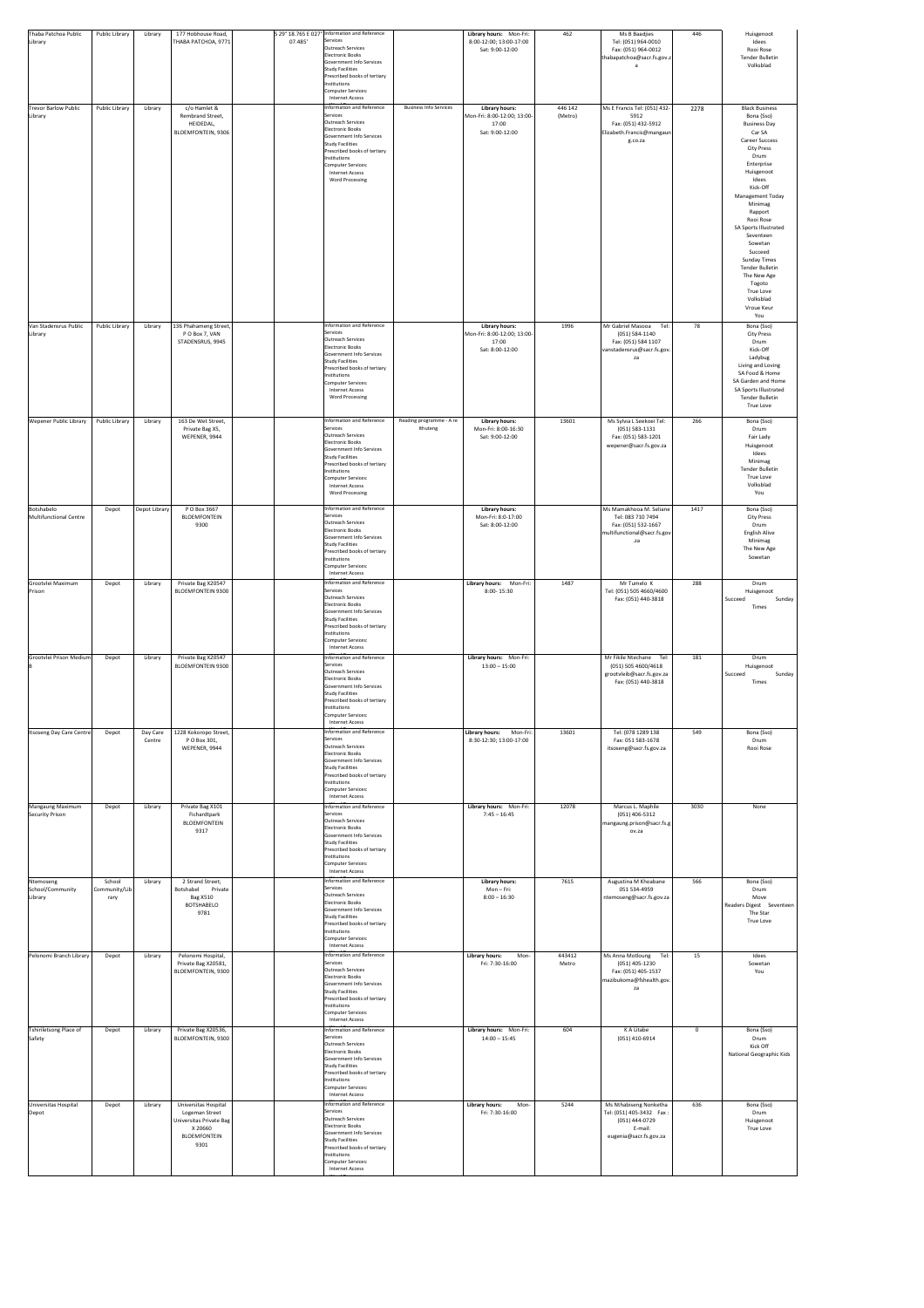| NAME OF FRONTLINE<br><b>OFFICE</b>                             | <b>TYPE OF</b><br><b>FRONTLINE</b><br><b>OFFICE</b> | <b>SERVICE</b>     | LEVEL OF   TOWN/STREET/STREET<br><b>NUMBER</b>                                                                       | <b>STAND</b><br><b>NUMBER</b> | <b>GPS COORDINATES</b> | <b>SERVICES RENDERED</b>                                                                                                                                                                                                                                                                                                                                                                                                                      | <b>SPECIAL SERVICES AND</b><br><b>PROGRAMMES</b>                                                            | <b>SERVICE STANDARDS</b><br>(CHARTER)                                                                                                 | <b>POPULATION SERVED</b> | <b>CONTACT DETAILS</b><br><b>CENTER/OFFICE MANAGER</b>                                                                                         | <b>REGISTERED</b><br><b>MEMBERS</b> | <b>PERIODICALS AND</b><br>NEWSPAPERS AVAILABLE IN<br>LIBRARY:                                                                                                                                                                                                                                                                                                                                                                                                                                    |
|----------------------------------------------------------------|-----------------------------------------------------|--------------------|----------------------------------------------------------------------------------------------------------------------|-------------------------------|------------------------|-----------------------------------------------------------------------------------------------------------------------------------------------------------------------------------------------------------------------------------------------------------------------------------------------------------------------------------------------------------------------------------------------------------------------------------------------|-------------------------------------------------------------------------------------------------------------|---------------------------------------------------------------------------------------------------------------------------------------|--------------------------|------------------------------------------------------------------------------------------------------------------------------------------------|-------------------------------------|--------------------------------------------------------------------------------------------------------------------------------------------------------------------------------------------------------------------------------------------------------------------------------------------------------------------------------------------------------------------------------------------------------------------------------------------------------------------------------------------------|
| Arlington Public Library -<br><b>Building project in</b>       | <b>Public Library</b>                               | Library            |                                                                                                                      |                               |                        |                                                                                                                                                                                                                                                                                                                                                                                                                                               |                                                                                                             |                                                                                                                                       |                          |                                                                                                                                                |                                     |                                                                                                                                                                                                                                                                                                                                                                                                                                                                                                  |
| process to be completed<br>in 2015<br>Bakenpark Public Library | Public Library                                      | Library            | c/o Karee & Sering<br>Street, PO Box 551,<br>BETHLEHEM, 9700                                                         |                               | 20.000'                | S 28° 12.893 E 028° Information and Reference<br>Services<br>Outreach Services<br>Electronic Books<br>Government Info Services<br><b>Study Facilities</b><br>Prescribed books of tertiary<br>Institutions<br>Computer Services:<br><b>Internet Access</b><br><b>Word Processing</b>                                                                                                                                                           | <b>Literacy Corner</b><br>Reading<br>programme - A re Ithuteng                                              | <b>Library hours:</b><br>Mon-Fri: 9:00-17:00                                                                                          | 80322                    | Tel: (058) 41357<br>Fax: (058) 303-5076<br>bakenpark@sacr.fs.gov.za                                                                            |                                     | Bona (Eng)<br>Idees<br>National Geographic<br>Rooi Rose<br>SA Journal Of Human Rights<br>Sowetan<br><b>Tender Bulletin</b><br>The New Age<br>Your Family                                                                                                                                                                                                                                                                                                                                         |
| Bethlehem Public Library                                       | Public Library                                      | Library            | c/o President Boshoff<br>& Cambridge Street, P<br>O Box 551,<br>BETHLEHEM, 9700                                      |                               |                        | Information and Reference<br>Services<br>Outreach Services<br><b>Electronic Books</b><br>Government Info Services<br><b>Study Facilities</b><br>Prescribed books of tertiary<br>Institutions<br>Computer Services:<br><b>Internet Access</b><br><b>Word Processing</b>                                                                                                                                                                        | <b>Business Info Services</b>                                                                               | Library hours: Mon-<br>Fri:9:00-17:00<br>Sat: 8:00-11:00                                                                              | 80322                    | Tel: (058) 303-2218<br>Fax: (058) 303-5076<br>bethpl@sacr.fs.gov.za                                                                            | 201<br>9549                         | <b>Architect and Builder</b><br><b>Better Homes and Garden</b><br><b>Black Business</b><br>Bona (Sso)<br>Cape Librarian<br>Car SA<br>Caravan & Outdoor Life<br><b>Career Success</b><br>Drum<br>Enterprise<br>Enviro Kids<br><b>Essentials Fair Lady</b><br>Fin Week-Afr<br>Finesse<br>House and Leisure<br>Kick-Off<br>Living and Loving<br><b>Management Today</b><br>Minimag<br>Pc Format<br><b>Popular Mechanics</b><br>SA Garden And Home<br><b>SA Sports Illustrated</b><br>Succeed<br>Weg |
| Bohlokong Public Library<br><b>Clarens Public Library</b>      | Public Library<br>Public Library                    | Library<br>Library | 1005 Manye Street, P<br>O Box 551,<br>BETHLEHEM, 9700<br>c/o Church & Bester<br>Streets, PO Box 16,<br>CLARENS, 9707 |                               | 19.281'                | S 28° 13.103 E 28°   Information and Reference<br>Services<br>Outreach Services<br>Electronic Books<br>Government Info Services<br>Study Facilities<br>Prescribed books of<br><b>Information and Reference</b><br>Services<br>Outreach Services<br>Electronic Books<br>Government Info Services<br>Study Facilities<br>Prescribed books of<br>tertiary Institutions<br>Computer Services:<br><b>Internet Access</b><br><b>Word Processing</b> | <b>Literacy Corner Reading</b><br>programme - A re Ithuteng<br><b>Toy Library</b><br><b>Literacy Corner</b> | <b>Library hours:</b><br>Mon-Fri: 9:00-17:00<br>Sat: 8:00-11:00<br>Library hours: Mon-Fri:<br>9:00-13:00; 14:00-17:00                 | 80322<br>4919            | Tel: (058) 303-5732<br>Fax: (058) 453-0092<br>bohlokong@sacr.fs.gov.za<br>Tel: (058) 256-1411<br>Fax: (058) 256-1380<br>clarens@sacr.fs.gov.za | 644<br>755                          | Bona (Sso)<br>Cape Librarian<br><b>Career Success</b><br><b>City Press</b><br>Drum<br>Enviro Kids<br>Fair Lady<br>$v: L \cap \Omega$<br>Bona (Eng)<br>Drum<br>Fair Lady<br>Getaway<br>Huisgenoot<br>Minimag<br>Rooi Rose<br>SA Garden and Home<br><b>SA Sports Illustrated</b><br><b>Tender Bulletin</b><br>True Love<br>Weg                                                                                                                                                                     |
| Clocolan Public Library                                        | Public Library                                      | Library            | Andries Pretorius<br>Street, PO Box 24,<br>CLOCOLAN, 9735                                                            |                               |                        | Information and Reference<br>Services<br>Outreach Services<br>Electronic Books<br>Government Info Services<br><b>Study Facilities</b><br>Prescribed books of<br>tertiary Institutions<br>Computer Services:<br><b>Internet Access</b><br><b>Word Processing</b>                                                                                                                                                                               | <b>Business Info Services</b><br><b>Community Info Services</b>                                             | <b>Library hours:</b><br>Mon-Fri: 7:30-13:00; 14:00-<br>16:30                                                                         | 19506                    | Tel: (051) 943-0403<br>Fax: (051) 943-0403<br>clocolan@sacr.fs.gov.za                                                                          | 1669                                | Huisgenoot<br>Move<br>Rooi Rose<br>Sowetan<br>The New Age<br>Today<br>True Love<br>Volksblad                                                                                                                                                                                                                                                                                                                                                                                                     |
| Dighobong<br>School/Community<br>Library                       | School<br>Community<br>Library                      | Library            | Metsi Matsho Village,<br>P O Box 5350,<br>PHUTHADITJHABA,<br>9866                                                    |                               |                        | Information and Reference<br>Services<br>Outreach Services<br>Electronic Books<br>Government Info Services<br><b>Study Facilities</b><br>Prescribed books of<br>tertiary Institutions<br>Computer Services:<br><b>Internet Access</b><br><b>Word Processing</b>                                                                                                                                                                               | <b>Toy Library</b>                                                                                          | <b>Library hours:</b><br>Mon-Fri: 8:00-16:30                                                                                          |                          | Tel: (058) 710-1014<br>Fax: (051) 991-0321<br>diqhobong@sacr.fs.gov.za                                                                         |                                     | Bona (Sso)<br><b>City Press</b><br>Drum<br>Essentials<br>Farmer's Weekly<br>Ideas<br>Kick-Off<br>Living and Loving<br><b>Mathematical Digest</b><br>Minimag<br>Paper Crafts<br>Reader's Digest<br><b>SA Cricket</b><br>SA Garden and Home<br><b>SA Sports Illustrated</b><br>Seventeen<br>Sowetan<br><b>Sunday Times</b><br><b>Tender Bulletin</b><br>Tenterprise<br>The New Age<br>Top Car<br>True Love<br>Your Family                                                                          |
| Ezenzeleni Public Library                                      | Public Library                                      | Library            | Main Street, PO Box<br>135, WARDEN, 9890                                                                             |                               |                        | <b>Information and Reference</b><br>Services<br>Outreach Services<br>Electronic Books<br>Government Info Services<br>Study Facilities<br>Prescribed books of<br>tertiary Institutions<br>Computer Services:<br><b>Internet Access</b><br><b>Word Processing</b>                                                                                                                                                                               | <b>Literacy Corner</b>                                                                                      | <b>Library hours:</b><br>Mon-Fri: 9:00-17:00                                                                                          | 8020                     | Tel: (058) 643-0005<br>Fax: (058) 643-0310<br>ezenzeleni@sacr.fs.gov.za                                                                        | 708                                 | Bona (Eng)<br>Cape Librarian<br>Daily Sun<br>Drum<br>Ideas<br>Kick-Off<br>Living and Loving<br>Minimag<br>Move<br>SA Sports Illustrated<br><b>Tender Bulletin</b><br>The New Age<br><b>True Love</b>                                                                                                                                                                                                                                                                                             |
| Fateng-tse-Ntsho Public<br>Library                             | Public Library                                      | Library            | Site 416, PAUL ROUX,<br>9800                                                                                         | <b>Site 416</b>               |                        | Information and Reference<br>Services<br>Outreach Services<br>Electronic Books<br>Government Info Services<br>Study Facilities<br>Prescribed books of<br>tertiary Institutions<br>Computer Services:<br><b>Internet Access</b><br><b>Word Processing</b>                                                                                                                                                                                      | <b>Business Info Services</b><br><b>Community Info Services</b><br>Toy<br><b>Literacy Corner</b><br>Library | <b>Library hours:</b><br>Mon-Fri: 9:00-17:00                                                                                          | 6893                     | Tel: (058) 471-0862<br>Fax: (058) 471-0862<br>paulroux@sacr.fs.gov.za                                                                          | 1350                                | Bona (Sso)<br><b>City Press</b><br>Daily Sun<br>Drum<br>Ideas<br>Kick-Off<br>Minimag<br>Succeed<br><b>Tender Bulletin</b><br>Togoto<br>True Love                                                                                                                                                                                                                                                                                                                                                 |
| Ficksburg Public Library                                       | <b>Public Library</b>                               | Library            | Voortrekker Street, P<br>O Box 116, FICKSBURG,<br>9730                                                               |                               |                        | Information and Reference<br>Services<br>Outreach Services<br>Electronic Books<br>Government Info Services<br>Study Facilities<br>Prescribed books of<br>tertiary Institutions<br>Computer Services:<br><b>Internet Access</b><br><b>Word Processing</b>                                                                                                                                                                                      | <b>Community Info Services</b><br>Ithuteng                                                                  | <b>Library hours:</b><br>Reading programme - A re   Ma, Thu: 8:00-13:00; 14:00-<br>18:00<br>Tue, Wed, Fri: 8:00-13:00;<br>14:00-18:00 | 41554                    | Tel: (051) 933-2862<br>Fax: (051) 933-3321<br>ficksburg@sacr.fs.gov.za                                                                         | 1345                                | Bona (Sso)<br>Cape Librarian<br>De Kat<br>Drum<br>Environment<br>Essentials<br>House And Leisure<br>Idees<br>Lig<br>Minimag<br>Rooi Rose<br>S A Garden and Home<br>Time International (SA)<br>Weg                                                                                                                                                                                                                                                                                                |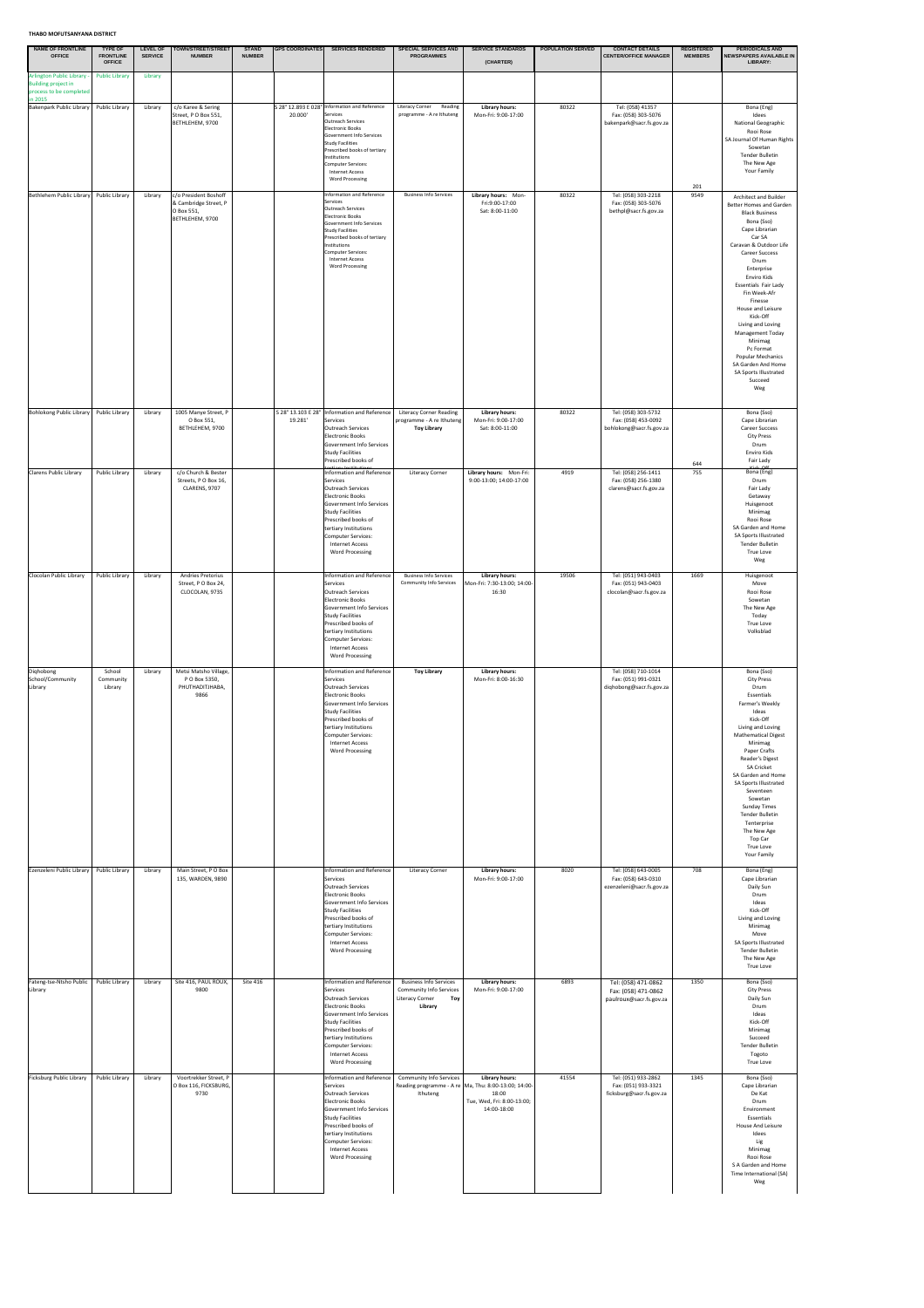| Fouriesburg Public                                                                                          | Public Library        | Library | 21 Steyn Street,                                                                              |          |         | Information and Reference                                                                                                                                                                                                                                                                             |                                                                                           | <b>Library hours:</b>                                                            | 13151 | Tel: (058) 223-0925                                                          | 807  | Daily Sun                                                                                                                                                                                                                                                                                                                                                                                                                                               |
|-------------------------------------------------------------------------------------------------------------|-----------------------|---------|-----------------------------------------------------------------------------------------------|----------|---------|-------------------------------------------------------------------------------------------------------------------------------------------------------------------------------------------------------------------------------------------------------------------------------------------------------|-------------------------------------------------------------------------------------------|----------------------------------------------------------------------------------|-------|------------------------------------------------------------------------------|------|---------------------------------------------------------------------------------------------------------------------------------------------------------------------------------------------------------------------------------------------------------------------------------------------------------------------------------------------------------------------------------------------------------------------------------------------------------|
| Library                                                                                                     |                       |         | FOURIESBURG, 9725                                                                             |          |         | Services<br>Outreach Services<br>Electronic Books<br>Government Info Services<br>Study Facilities<br>Prescribed books of<br>tertiary Institutions<br>Computer Services:<br><b>Internet Access</b><br><b>Word Processing</b>                                                                           |                                                                                           | Mon-Fri: 9:30-12:30; 13:00-<br>17:00                                             |       | Fax: (058) 223-0964<br>fouriesburg@sacr.fs.gov.za                            |      | Enviro Kids<br>Essentials<br>Huisgenoot<br>Landbouweekblad<br>Paper Crafts<br>Rooi Rose<br>SA Garden and Home<br>Sarie<br>Vroue Keur<br>Weg                                                                                                                                                                                                                                                                                                             |
| Harrismith Public Library                                                                                   | <b>Public Library</b> | Library | 62 Warden Street, PO<br>Box 43, HARRISMITH,<br>9880                                           |          | 7.646'  | S 28° 16.342 E 29°  Information and Reference<br>Services<br>Outreach Services<br>Electronic Books<br>Government Info Services<br>Study Facilities<br>Prescribed books of<br>tertiary Institutions<br>Computer Services:<br><b>Internet Access</b><br><b>Word Processing</b>                          | <b>Community Info Services</b><br>Reading programme - A re<br>Ithuteng                    | <b>Library hours:</b><br>Mon-Fri: 7:45-17:00<br>Sat: 9:00-12:00                  | 29153 | Tel: (058) 622-2411<br>Fax: (058) 623-0923<br>harrismith@sacr.fs.gov.za      | 2744 | Cape Librarian<br><b>City Press</b><br>Craftwise SA<br><b>English Alive</b><br>Essentials<br>Farmer's Weekly<br>Landbouweekblad<br>Living and Loving<br>Marie Claire<br>Minimag<br>National Geographic<br>Reader's Digest<br>Rooi Rose<br>SA Garden And Home<br>Seventeen<br>Sowetan<br>Star<br>Succeed<br><b>Sunday Times</b><br>The New Age<br>The Teacher<br>Time International (SA)<br>Today<br><b>True Love</b><br>Volksblad<br><b>Your Family</b> |
| Hlohlolwane Public<br>Library                                                                               | <b>Public Library</b> | Library | Site 731, Main Rd<br>Hloholwane, P O Box<br>24, CLOCOLAN, 9735                                | Site 731 |         | Information and Reference<br>Services<br>Outreach Services<br>Electronic Books<br>Government Info Services<br>Study Facilities<br>Prescribed books of<br>tertiary Institutions<br>Computer Services:<br>Internet Access<br><b>Word Processing</b>                                                     | <b>Business Info Services</b><br><b>Community Info Services</b><br><b>Literacy Corner</b> | <b>Library hours:</b><br>Mon-Fri: 7:30-16:30                                     | 19506 | Tel: (051) 943-0532<br>Fax: (051) 943-0403<br>hlohlolwane@sacr.fs.gov.za     | 60   | Bona (Sso)<br><b>Career Success</b><br><b>City Press</b><br>Drum<br>Kick-Off<br>Living and Loving<br>Minimag<br>Move<br>Sowetan<br><b>Sunday Times</b><br><b>Tender Bulletin</b><br>The New Age<br>The Teacher<br>True Love<br>Your Family                                                                                                                                                                                                              |
| Intabazwe Public Library                                                                                    | <b>Public Library</b> | Library | 2227 Ntshingila Drive,<br>INTABAZWE, P O Box<br>43, HARRISMITH, 9880                          |          | 5.93'   | S 28° 15.138 E 29°  Information and Reference<br>Services<br>Outreach Services<br>Electronic Books<br>Government Info Services<br>Study Facilities<br>Prescribed books of<br>tertiary Institutions<br>Computer Services:<br><b>Internet Access</b><br><b>Word Processing</b>                          | <b>Community Info Services</b><br><b>Literacy Corner</b>                                  | <b>Library hours:</b><br>Mon-Fri: 7:45-11:45; 13:00-<br>17:00<br>Sat: 9:00-12:00 |       | Tel: (058) 622-1061 x 255<br>Fax: (058) 623-0923<br>intabazwe@sacr.fs.gov.za | 495  | Bona (Sso)<br><b>Career Success</b><br><b>City Press</b><br>Cosmopolitan<br>Drum<br>Elle SA<br>Essentials<br>Kick-Off<br>Move<br>People<br>S L Magazine (Student)<br>SA Sports Illustrated<br>Sowetan<br>Succeed<br><b>Sunday Times</b><br><b>Tender Bulletin</b><br>The New Age<br>Time International (SA)<br>Today<br>Togoto<br><b>True Love</b><br>You<br>Your Family                                                                                |
| Kestell Public Library                                                                                      | <b>Public Library</b> | Library | Blignaut Street, PO Box<br>20, KESTELL, 9860                                                  |          | 42.241' | S 28° 18.917 E 28° Information and Reference   Community Info Services<br>Services<br>Outreach Services<br>Electronic Books<br>Government Info Services<br>Study Facilities<br>Prescribed books of<br>tertiary Institutions<br>Computer Services:<br><b>Internet Access</b><br><b>Word Processing</b> | <b>Literacy Corner</b>                                                                    | <b>Library hours:</b><br>Mon-Fri: 9:00-16:30<br>Sat: 9:00-12:00                  | 6387  | Tel: (058) 653-1452<br>Fax: (058) 653-1405<br>kestell@sacr.fs.gov.za         | 578  | Bona (Eng)<br>Craftwise SA<br>Environment<br>Farmer's Weekly<br>Getaway<br>Huisgenoot<br>Idees<br>Kick-Off<br>Minimag<br>Paper Crafts<br>Rooi Rose<br>SA Garden And Home<br>Sarie<br>Succeed<br><b>True Love</b><br>Volksblad                                                                                                                                                                                                                           |
| <b>Kgubutswana Public</b><br>Library - Building project<br>in process in Clarens to<br>be completed in 2014 | <b>Public Library</b> | Library |                                                                                               |          |         |                                                                                                                                                                                                                                                                                                       |                                                                                           |                                                                                  |       |                                                                              |      |                                                                                                                                                                                                                                                                                                                                                                                                                                                         |
| Leratswana Public<br>Library                                                                                | <b>Public Library</b> | Library | c/o Leratswana<br>Secondary School<br>2 Arizna Ash Avenue, P<br>O Box 174,<br>ARLINGTON, 9602 |          |         | Information and Reference<br>Services<br>Outreach Services<br>Electronic Books<br>Government Info Services<br>Study Facilities<br>Prescribed books of<br>tertiary Institutions<br>Computer Services:<br>Internet Access<br><b>Word Processing</b>                                                     | <b>Literacy Corner</b>                                                                    | <b>Library hours:</b><br>Mon-Fri: 9:00-13:00; 14:00-<br>16:30                    | 5617  | Tel: (058) 453-0034<br>Fax: (058) 453-0092<br>leratswana@sacr.fs.gov.za      | 173  | Bona (Sso)<br>Ideas<br>Minimag<br>SA Sports Illustrated<br><b>Tender Bulletin</b><br>You                                                                                                                                                                                                                                                                                                                                                                |
| Lindley Public Library                                                                                      | Public Library        | Library | Church Street, PO Box<br>36, LINDLEY, 9630                                                    |          |         | Information and Reference<br>Services<br>Outreach Services<br>Electronic Books<br>Government Info Services<br>Study Facilities<br>Prescribed books of<br>tertiary Institutions<br>Computer Services:<br>Internet Access<br><b>Word Processing</b>                                                     |                                                                                           | <b>Library hours:</b><br>Mon-Fri: 8:30-13:00; 14:00-<br>16:30                    | 18685 | Tel: (058) 463-0004<br>Fax: (058) 463-0182<br>lindley@sacr.fs.gov.za         | 506  | Bona (Eng)<br>Country Life<br>Daily Sun<br>Huisgenoot<br>Idees<br>Living and Loving<br>Minimag<br>Sowetan<br>Succeed<br>Volksblad                                                                                                                                                                                                                                                                                                                       |
| Mamafubedu Public<br>Library                                                                                | Public Library        | Library | Potgieter Street, PO<br>Box 26, REITZ, 9810                                                   |          |         | Information and Reference<br>Services<br>Outreach Services<br>Electronic Books<br>Government Info Services<br>Study Facilities<br>Prescribed books of<br>tertiary Institutions<br>Computer Services:<br><b>Internet Access</b><br><b>Word Processing</b>                                              | <b>Community Info Services</b><br>Reading programme - A re<br>Ithuteng                    | <b>Library hours:</b><br>Mon-Fri: 8:00-17:00<br>Sat: 8:00-11:00                  | 14291 | Tel: (058) 871-3131<br>Fax: (058) 871-3703<br>mamafubedu@sacr.fs.gov.z       | 495  | Bona (Sso)<br><b>Career Success</b><br><b>City Press</b><br>Cosmopolitan<br>Craftwise SA<br>Drum<br>Enterprise<br>Ideas<br>Kick-Off<br>Leadership<br>Minimag<br>Move<br>Succeed<br><b>Tender Bulletin</b><br>True Love                                                                                                                                                                                                                                  |
| Marquard Public Library                                                                                     | Public Library        | Library | Unie Street, PO Box<br>44, MARQUARD, 9610                                                     |          |         | Information and Reference<br>Services<br>Outreach Services<br>Electronic Books<br>Government Info Services<br>Study Facilities<br>Prescribed books of<br>tertiary Institutions<br>Computer Services:<br>Internet Access<br><b>Word Processing</b>                                                     |                                                                                           | <b>Library hours:</b><br>Mon-Fri: 8:00-16:30                                     | 15342 | Tel: (051) 991-0021<br>Fax: (051) 991-0321<br>marquard@sacr.fs.gov.za        | 1860 | Minimag<br>Rooi Rose<br>SA Garden and Home<br>Huisgenoot<br>Volksblad                                                                                                                                                                                                                                                                                                                                                                                   |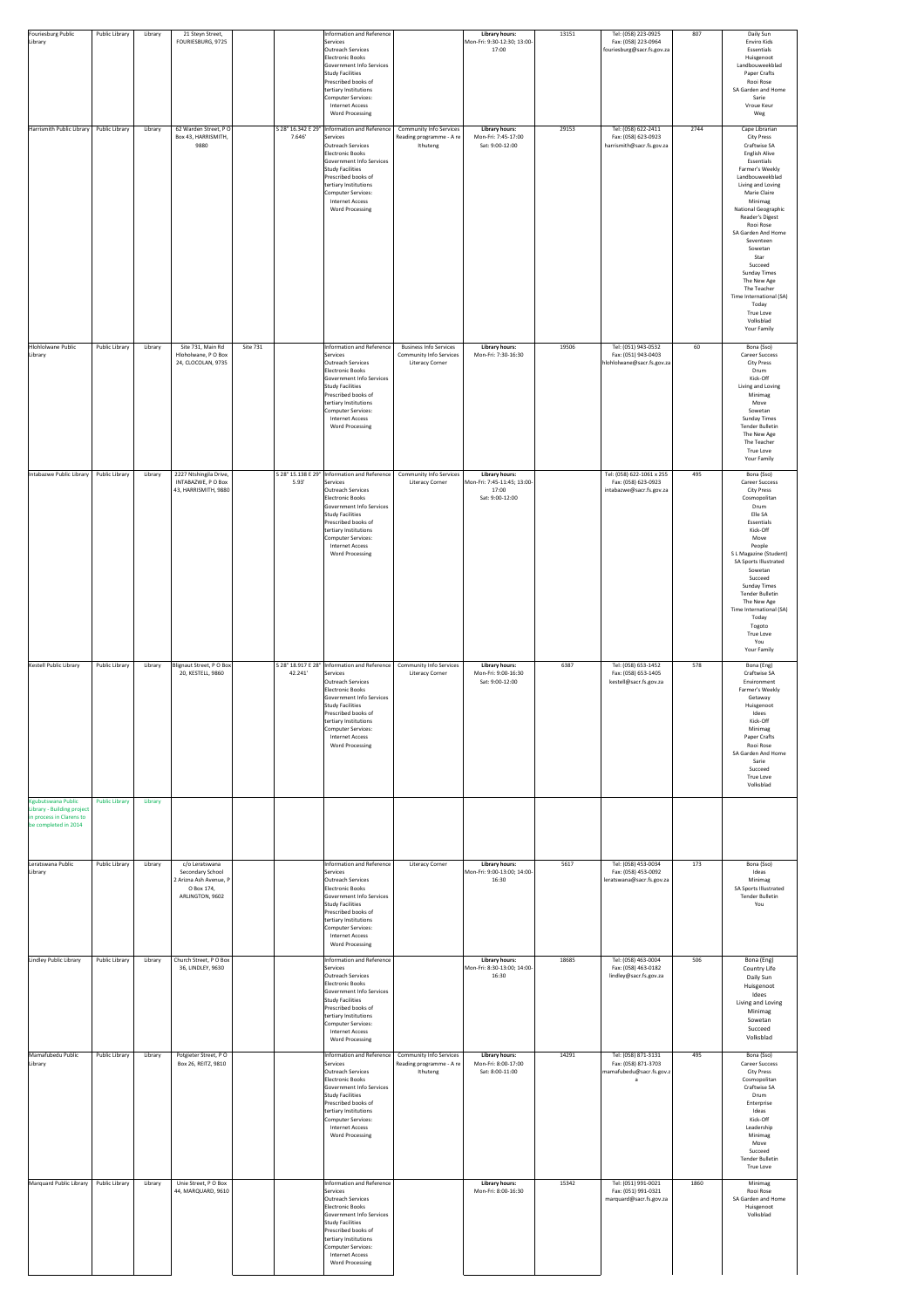| Mashaeng Public Library                                                                           | Public Library                 | Library | Steyn Street,<br>FOURIESBURG, 9725                                  | 6.321'   | S 26° 53.923 E 28°   Information and Reference<br>Services<br><b>Outreach Services</b><br>Electronic Books<br>Government Info Services<br>Study Facilities<br>Prescribed books of<br>tertiary Institutions<br>Computer Services:<br><b>Internet Access</b><br><b>Word Processing</b>                                                          | <b>Literacy Corner</b>                                                                        | <b>Library hours:</b><br>Mon-Fri: 8:00-18:00<br>Sat: 8:00-11:00 | 13151 *Same as<br>Fouriesburg | Tel: 058) 303-5732<br>Fax: (058) 871-3703<br>mashaeng@sacr.fs.gov.za         | 965  | <b>Black Business</b><br>Bona (Sso)<br>Drum<br>Enviro Kids<br>Essentials<br>Fair Lady<br>Kick-Off<br>Move<br>Sowetan<br>Succeed<br><b>Sunday Times</b><br><b>Tender Bulletin</b><br>The Teacher<br><b>True Love</b><br>Your Family                                                                                                                                                                                                                                     |
|---------------------------------------------------------------------------------------------------|--------------------------------|---------|---------------------------------------------------------------------|----------|-----------------------------------------------------------------------------------------------------------------------------------------------------------------------------------------------------------------------------------------------------------------------------------------------------------------------------------------------|-----------------------------------------------------------------------------------------------|-----------------------------------------------------------------|-------------------------------|------------------------------------------------------------------------------|------|------------------------------------------------------------------------------------------------------------------------------------------------------------------------------------------------------------------------------------------------------------------------------------------------------------------------------------------------------------------------------------------------------------------------------------------------------------------------|
| Matwabeng Public<br>Library                                                                       | Public Library                 | Library | John Stone Street, PO<br><b>Box 20, SENEKAL, 9600</b>               |          | Information and Reference<br>Services<br>Outreach Services<br>Electronic Books<br>Government Info Services<br>Study Facilities<br>Prescribed books of<br>tertiary Institutions<br>Computer Services:<br><b>Internet Access</b><br><b>Word Processing</b>                                                                                      | <b>Business Info Services</b><br><b>Literacy Corner</b>                                       | <b>Library hours:</b><br>Mon-Fri: 7:30-13:00; 14:00-<br>17:00   | 26424                         | Tel: (058) 481-2142<br>Fax: (058) 481-5154<br>matwabeng@sacr.fs.gov.za       | 905  | Bona (Sso)<br><b>City Press</b><br>Cosmopolitan<br>Drum<br>Ideas<br>Kick-Off<br>Leadership<br>Living and Loving<br>Minimag<br>Move<br>SA Sports Illustrated<br>Sowetan<br>Star<br>Succeed<br><b>Sunday Times</b><br><b>Tender Bulletin</b><br>The Teacher<br>True Love<br>You                                                                                                                                                                                          |
| Mautse Primary School<br>Library                                                                  | School<br>Community<br>Library | Library | P O Box 19, ROSENDAL,<br>9720                                       |          | Information and Reference<br>Services<br><b>Outreach Services</b><br>Electronic Books<br>Government Info Services<br>Study Facilities<br>Prescribed books of<br>tertiary Institutions<br>Computer Services:<br><b>Internet Access</b><br><b>Word Processing</b>                                                                               |                                                                                               | <b>Library hours:</b><br>Mon-Fri: 7:30-13:00; 14:00-<br>16:30   |                               | Tel: (058) 211 0917<br>Fax: (058) 303-5076                                   | 388  | <b>Black Business</b><br>Bona (Sso)<br>Daily Sun<br>Drum<br>Joy Magazine<br>Kick-Off<br>Minimag<br>The Teacher<br><b>True Love</b>                                                                                                                                                                                                                                                                                                                                     |
| <b>Memel Public Library -</b><br><b>Building project in</b><br>process to be completed<br>in 2014 | <b>Public Library</b>          | Library | Voortrekker Street, PO<br>Box 155, VREDE, 9835                      |          | Information and Reference<br><b>Services</b><br><b>Outreach Services</b><br><b>Electronic Books</b><br><b>Government Info Services</b><br><b>Study Facilities</b><br>Prescribed books of<br>tertiary Institutions<br><b>Computer Services:</b><br><b>Internet Access</b><br><b>Word Processing</b>                                            |                                                                                               | <b>Library hours:</b><br>Mon-Fri: 7:30-17:00                    | 6473                          | Tel: (058) 924-0078<br>Fax: (058) 924-0000<br>memel@sacr.fs.gov.za           | 488  | Bona (Eng)<br>Drum<br>Kick-Off<br>Minimag<br><b>National Geographic</b><br><b>New Castle Advertiser</b><br><b>Rooi Rose</b><br><b>SA Garden And Home</b><br>Sarie<br><b>Sunday Times</b><br><b>True Love</b><br><b>Your Family</b>                                                                                                                                                                                                                                     |
| <b>Meqheleng Public</b><br>Library                                                                | <b>Public Library</b>          | Library | 1191 Zone 2,<br><b>MEQHLELENG, PO Box</b><br>116, FICKSBURG, 9730   | 52.737'  | S 28° 53.774' E 27° Information and Reference Business Info Services<br><b>Services</b><br><b>Outreach Services</b><br><b>Electronic Books</b><br><b>Government Info Services</b><br><b>Study Facilities</b><br>Prescribed books of<br>tertiary Institutions<br><b>Computer Services:</b><br><b>Internet Access</b><br><b>Word Processing</b> | <b>Community Info Services</b><br><b>Literacy Corner Reading</b><br>programme - A re Ithuteng | <b>Library hours:</b><br>Mon-Fri: 8:30-17:00                    | 41554                         | Tel: (051) 938-0098<br>Fax: (058) 623-0923<br>meqheleng@sacr.fs.gov.za       | 1445 | Bona (Eng)<br>Car SA<br><b>Career Success</b><br><b>City Press</b><br><b>Country Life</b><br><b>Drum</b><br>Elle SA<br><b>English Alive</b><br><b>Ficksburg Times</b><br>Ideas<br><b>Management Today</b><br><b>Mathematical Digest</b><br>Move<br>People<br>S L Magazine (Student)<br><b>SA Sports Illustrated</b><br>Star<br>Succeed<br><b>Sunday Times</b><br><b>Tender Bulletin</b><br>The Citizen<br>Time International (SA)<br>Today<br><b>True Love</b>         |
| Metsi-Matsho<br>School/Community<br>Library                                                       | School<br>Community<br>Library | Library | Thaba Bosiu Village,<br>Private Bag X09,<br>PHUTHADITJHABA,<br>9866 |          | Information and Reference<br>Services<br><b>Outreach Services</b><br>Electronic Books<br><b>Government Info Services</b><br>Study Facilities<br>Prescribed books of<br>tertiary Institutions<br>Computer Services:<br><b>Internet Access</b><br><b>Word Processing</b>                                                                        | <b>Toy Library</b>                                                                            | <b>Library hours:</b><br>Mon-Fri: 8:00-16:30                    |                               | Tel: 058) 7210-133<br>Fax: (058) 303-5076<br>metsimatsho@sacr.fs.gov.z       |      | African Review of Business<br>Bona (Sso)<br>Cape Librarian<br>Caravan & Outdoor Life<br><b>City Press</b><br>Country Life<br>Drum<br>Elle SA<br>Enterprise<br>Farmer's Weekly<br>Ideas<br>Kick-Off<br>Ladybug<br><b>Marketing Mix</b><br>Minimag<br>Move<br><b>National Geographic Kids</b><br>Odyssey<br>Paper Crafts<br>Reader's Digest<br>Runners World<br>SA Garden and Home<br>Sowetan<br>Succeed<br><b>Sunday Times</b><br><b>Tender Bulletin</b><br>The New Age |
| Moemaneng Public<br>Library                                                                       | Public Library                 | Library | 846 Moemaneng, PO<br>Box 44, MARQUARD,<br>9610                      | Site 846 | Information and Reference<br>Services<br><b>Outreach Services</b><br>Electronic Books<br><b>Government Info Services</b><br>Study Facilities<br>Prescribed books of<br>tertiary Institutions<br>Computer Services:<br><b>Internet Access</b><br><b>Word Processing</b>                                                                        |                                                                                               | <b>Library hours:</b><br>Mon-Fri: 9:00-18:00                    | 15342                         | Tel: (051) 991-0021 x 220<br>Fax: (051) 991-0321<br>moemaneng@sacr.fs.gov.za | 631  | Bona (Sso)<br><b>Career Success</b><br><b>City Press</b><br>Drum<br>Enterprise<br>Farmer's Weekly<br>Kick-Off<br>Marie Claire<br>Minimag<br>Reader's Digest<br>S L Magazine (Student)<br>SA Sports Illustrated<br>Seventeen<br><b>Sunday Times</b><br>Tender Bulletin<br><b>True Love</b>                                                                                                                                                                              |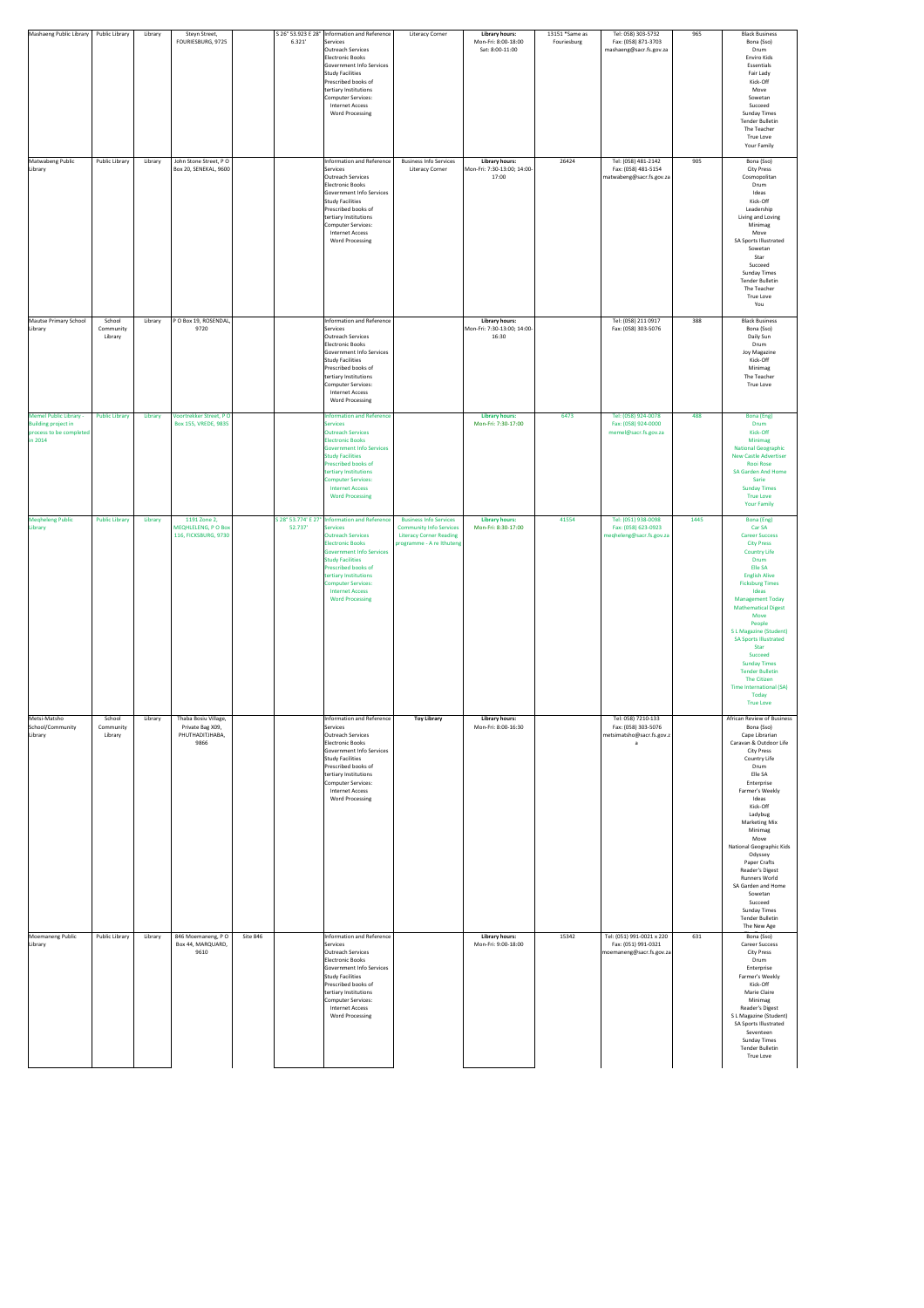| Mohato<br>School/Community<br>Library        | School<br>Community<br>Library | Library | 81006 Namoha Village,<br>P O Box 5442,<br>PHUTHADITJHABA,<br>9866                       | Services<br>Outreach Services<br>Electronic Books<br>Government Info Services<br>Study Facilities<br>Prescribed books of<br>tertiary Institutions<br>Computer Services:<br>Internet Access<br><b>Word Processing</b>                                     | Information and Reference   Reading programme - A re  <br>Ithuteng<br>Toy<br>Library        | <b>Library hours:</b><br>Mon-Fri: 8:00-16:30                    |        | Tel: (058) 715-0908<br>Fax: (058) 303-5076<br>mohato@sacr.fs.gov.za                                                                                                  |      | Bona (Sso)<br>Cape Librarian<br><b>Career Success</b><br><b>City Press</b><br>Drum<br><b>English Alive</b><br>Essentials<br>Fair Lady<br>Farmer's Weekly<br><b>Financial Mail</b><br>Ideas<br>Kick-Off<br>Living and Loving<br><b>Marketing Mix</b><br><b>Mathematical Digest</b><br>Mens Health<br>Minimag<br>Move<br>National Geographic<br>National Geographic Kids<br>New Contrast<br>Reader's Digest<br>SA Theatre Journal (SA)<br>Seventeen<br>Sowetan<br><b>Sunday Times</b> |
|----------------------------------------------|--------------------------------|---------|-----------------------------------------------------------------------------------------|----------------------------------------------------------------------------------------------------------------------------------------------------------------------------------------------------------------------------------------------------------|---------------------------------------------------------------------------------------------|-----------------------------------------------------------------|--------|----------------------------------------------------------------------------------------------------------------------------------------------------------------------|------|-------------------------------------------------------------------------------------------------------------------------------------------------------------------------------------------------------------------------------------------------------------------------------------------------------------------------------------------------------------------------------------------------------------------------------------------------------------------------------------|
| Mosiua Lekota<br>School/Community<br>Library | School<br>Community<br>Library | Library | Bolata Central (Village),<br>P O Box 21589,<br>POELONG, 9874                            | Information and Reference<br>Services<br>Outreach Services<br>Electronic Books<br>Government Info Services<br>Study Facilities<br>Prescribed books of<br>tertiary Institutions<br>Computer Services:<br><b>Internet Access</b><br><b>Word Processing</b> | <b>Toy Library</b>                                                                          | <b>Library hours:</b><br>Mon-Fri: 8:00-16:30                    |        | Tel: Cell: 082-490-2063<br>Fax: (058) 623-0923<br>mosiua.lekota@sacr.fs.gov.<br>za                                                                                   |      | Tender Bulletin<br>Bona (Sso)<br><b>City Press</b><br>Drum<br>Enterprise<br>Essentials<br>Farmer's Weekly<br>Getaway<br>Kick-Off<br>Minimag<br>Move<br>Reader's Digest<br>Rooi Rose<br><b>SA Cricket</b><br>SA Food & Home<br>SA Garden and Home<br>SA Sports Illustrated<br>Seventeen<br>Sowetan<br><b>Sunday Times</b><br>The New Age<br><b>True Love</b><br><b>Your Family</b><br>Tender Bulletin                                                                                |
| Nkhobiso<br>School/Community<br>Library      | School<br>Community<br>Library | Library | P O Box 10725,<br>MOKODUMELA, 9868                                                      | Information and Reference<br>Services<br>Outreach Services<br>Electronic Books<br>Government Info Services<br>Study Facilities<br>Prescribed books of<br>tertiary Institutions<br>Computer Services:<br>Internet Access<br><b>Word Processing</b>        | <b>Toy Library</b>                                                                          | <b>Library hours:</b><br>Mon-Fri: 8:00-16:30                    |        | Tel: (058) 789-1420<br>Fax: (051) 991-0321<br>nkhobiso@sacr.fs.gov.za                                                                                                |      | Bona (Sso)<br>Cape Librarian<br><b>City Press</b><br>Drum<br>Enterprise<br>Fair Lady<br>Kick-Off<br>Ladybug<br>Living and Loving<br>Mens Health<br>Minimag<br>Popular Science<br>Sowetan<br><b>Sunday Times</b><br>Tender Bulletin<br>The New Age<br>Today<br><b>True Love</b><br>You                                                                                                                                                                                               |
| Ntha Public Library                          | Public Library                 | Library | 914 Sisulu Park, PO<br>Box 36, LINDLEY, 9630                                            | Information and Reference<br>Services<br>Outreach Services<br>Electronic Books<br>Government Info Services<br>Study Facilities<br>Prescribed books of<br>tertiary Institutions<br>Computer Services:<br><b>Internet Access</b><br><b>Word Processing</b> | <b>Community Info Services</b><br><b>Literacy Corner</b>                                    | <b>Library hours:</b><br>Mon-Fri: 9:00-17:00                    | 18685  | Tel: (058)463-0004<br>Fax: (058)463-0182<br>ntha@sacr.fs.gov.za                                                                                                      | 229  | Bona (Eng)<br><b>City Press</b><br>Drum<br>Essentials<br>Heat<br>Ideas<br>Longevity<br>Mens Health<br>Minimag<br>Move<br>SA Sports Illustrated<br>Sowetan<br>Succeed<br>Tender Bulletin<br>True Love                                                                                                                                                                                                                                                                                |
| Petrus Steyn Public<br>Library               | Public Library                 | Library | Groenewald Street, PO<br>Box 26, REITZ, 9810                                            | Information and Reference<br>Services<br>Outreach Services<br>Electronic Books<br>Government Info Services<br>Study Facilities<br>Prescribed books of<br>tertiary Institutions<br>Computer Services:<br><b>Internet Access</b><br><b>Word Processing</b> | <b>Community Info Services</b><br>Toy Library to be<br>implemented Febr 2012                | <b>Library hours:</b><br>Mon-Thu: 8:00-17:00<br>Sat: 7:30-16:30 | 14291  | Tel: (058) 871-3131<br>Fax: (058) 871-3703<br>petrussteyn@sacr.fs.gov.za                                                                                             | 331  | Daily Sun<br>Idees<br>Landbouweekblad<br><b>National Geographic</b><br>SA Garden and Home<br>Tender Bulletin<br>Weg                                                                                                                                                                                                                                                                                                                                                                 |
| Petsana Public Library                       | Public Library                 | Library | 449 Shop Street, PO<br>Box 26, REITZ, 9810                                              | Information and Reference<br>Services<br>Outreach Services<br>Electronic Books<br>Government Info Services<br>Study Facilities<br>Prescribed books of<br>tertiary Institutions<br>Computer Services:<br><b>Internet Access</b><br><b>Word Processing</b> | <b>Business Info Serices</b><br><b>Literacy Corner Reading</b><br>programme - A re Ithuteng | <b>Library hours:</b><br>Mon-Thu: 9:00-17:00<br>Fri: 8:30-16:30 | 23774  | Tel: (058) 863-2811<br>Fax: (058) 863-2523<br>petsana@sacr.fs.gov.za                                                                                                 | 1668 | Bona (Sso)<br><b>Career Success</b><br><b>City Press</b><br>Daily Sun<br>Drum<br>Kick-Off<br>New Contrast<br>SA Sports Illustrated<br>Sowetan<br>Succeed<br><b>Sunday Times</b><br>Tender Bulletin<br>The Citizen<br>True Love<br>You                                                                                                                                                                                                                                               |
| <b>RJR Masiea Public</b><br>Library          | Public Library                 | Library | 9057 c/o Moremoholo<br>& Setai Streets, Private<br>Bag X805,<br>PHUTHADITJHABA,<br>9870 | Information and Reference<br>Services<br>Outreach Services<br>Electronic Books<br>Government Info Services<br>Study Facilities<br>Prescribed books of<br>tertiary Institutions<br>Computer Services:<br><b>Internet Access</b><br><b>Word Processing</b> | <b>Business Info Services</b><br><b>Literacy Corner</b>                                     | <b>Library hours:</b><br>Mon-Fri: 9:00-17:00<br>Sat: 9:00-12:00 | 336000 | 9057 c/o Moremoholo &<br>Setai Streets, Private Bag<br>X805, PHUTHADITJHABA,<br>9870<br>Tel: (058) 718-3782<br>Fax:<br>(058)7130596/7183777<br>masiea@sacr.fs.gov.za | 7315 | Better Homes and Garden N<br><b>Black Business</b><br>Bona (Sso)<br>Car SA<br><b>Career Success</b><br><b>City Press</b><br>Cosmopolitan<br>Drum<br>Enterprise<br>Essentials<br>Fair Lady<br>Farmer's Weekly<br>Ideas<br>Kick-Off<br>Living and Loving<br><b>Management Today</b><br>Minimag<br><b>Runners World</b><br>Sowetan<br>Star<br>Succeed<br><b>Sunday Times</b><br><b>Tender Bulletin</b><br>The New Age<br>Togoto<br><b>True Love</b><br>You                             |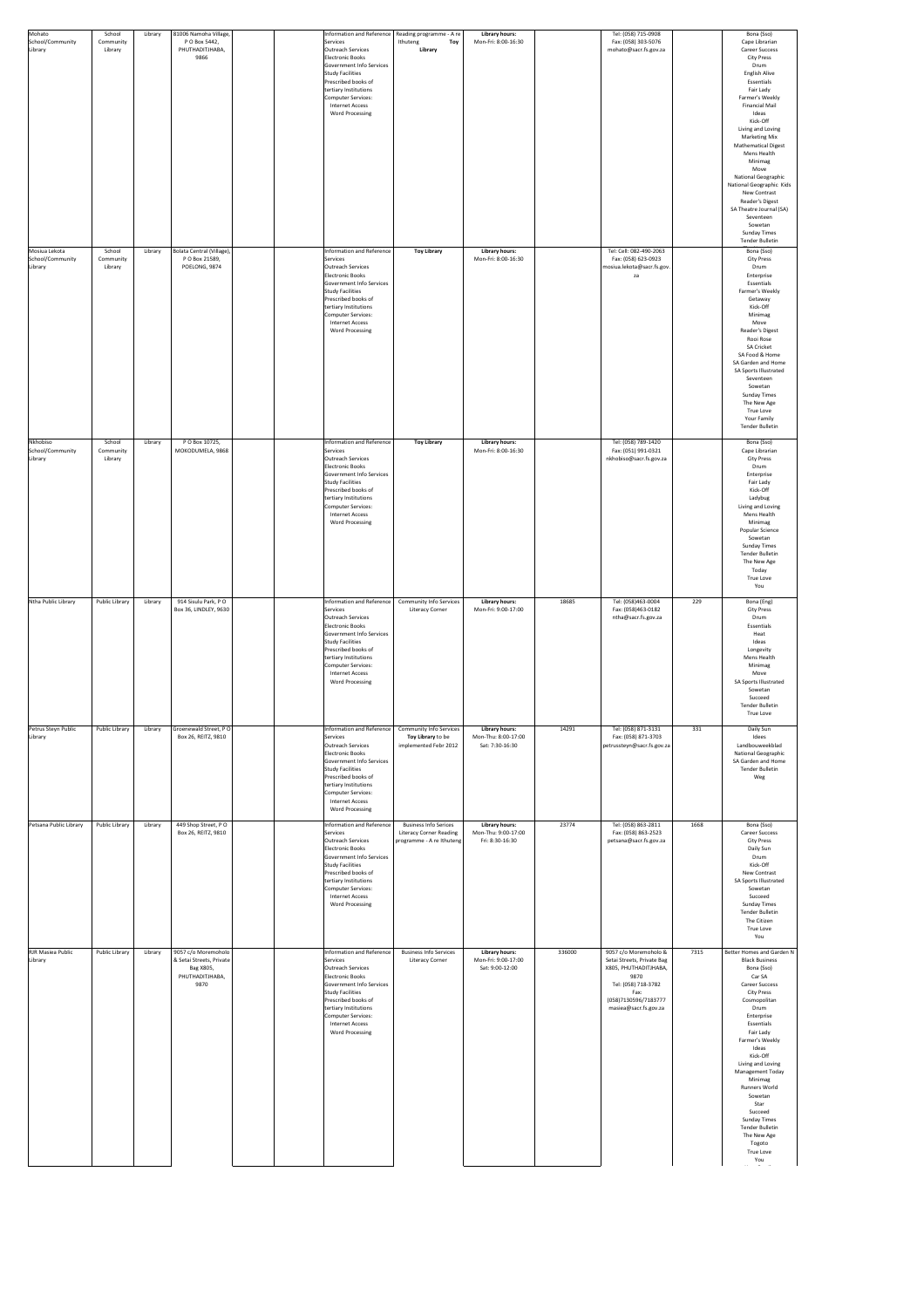| RJR Masiea Children's<br>Library      | <b>Public Library</b>          | Library | Mampoi Road, P.O. Box<br>6124,<br>PHUTHADITJHABA,<br>9886                  |         |         | Information and Reference<br>Services<br>Outreach Services<br>Electronic Books<br>Government Info Services<br>Study Facilities<br>Prescribed books of<br>tertiary Institutions<br>Computer Services:<br><b>Internet Access</b><br><b>Word Processing</b>                      | <b>Toy Library</b>                                                                        | <b>Library hours:</b><br>Mon-Fri: 11:30-17:00<br>Sat: 9:00-12:00                             |       | Tel: (058) 713-0596<br>Fax: (058) 623-0923<br>childlib@sacr.fs.gov.za    | 2583 | <b>Black Business</b><br><b>Career Success</b><br>Cosmopolitan<br><b>English Alive</b><br>Enterprise<br>Essentials<br>Farmer's Weekly<br>Fin Week-Eng<br>Kick-Off<br>Ladybug<br>Living and Loving<br><b>Management Today</b><br><b>Mathematical Digest</b><br>Minimag<br>National Geographic Kids<br>New Contrast<br><b>Popular Mechanics</b><br>Reader's Digest<br><b>Runners World</b><br><b>SA Cricket</b><br>SA Journal Of Human Rights<br>SA Sports Illustrated<br>SA Theatre Journal<br>Seventeen<br>Succeed |
|---------------------------------------|--------------------------------|---------|----------------------------------------------------------------------------|---------|---------|-------------------------------------------------------------------------------------------------------------------------------------------------------------------------------------------------------------------------------------------------------------------------------|-------------------------------------------------------------------------------------------|----------------------------------------------------------------------------------------------|-------|--------------------------------------------------------------------------|------|--------------------------------------------------------------------------------------------------------------------------------------------------------------------------------------------------------------------------------------------------------------------------------------------------------------------------------------------------------------------------------------------------------------------------------------------------------------------------------------------------------------------|
| Reitz Public Library                  | Public Library                 | Library | Sarel Cilliers Street, PO<br>Box 26, REITZ, 9810                           |         |         | Information and Reference<br>Services<br>Outreach Services<br><b>Electronic Books</b><br>Government Info Services<br>Study Facilities<br>Prescribed books of<br>tertiary Institutions<br>Computer Services:<br><b>Internet Access</b><br><b>Word Processing</b>               |                                                                                           | <b>Library hours:</b><br>Mon-Fri: 9:00-17:00                                                 | 23774 | Tel: (058) 863-2811 x 215<br>Fax: (058) 863-2523<br>reitz@sacr.fs.gov.za | 1379 | The Teacher<br>Car SA<br>Idees<br>Minimag<br>SA Garden and Home<br>Sarie<br>The Citizen<br>Volksblad                                                                                                                                                                                                                                                                                                                                                                                                               |
| Rosendal Public Library               | <b>Public Library</b>          | Library | 502 Botha Street, PO<br>Box 20, ROSENDAL,<br>9720                          |         | 56.279' | S 28° 30.217 E 27°   Information and Reference<br>Services<br>Outreach Services<br>Electronic Books<br>Government Info Services<br>Study Facilities<br>Prescribed books of<br>tertiary Institutions<br>Computer Services:<br><b>Internet Access</b><br><b>Word Processing</b> |                                                                                           | <b>Library hours:</b><br>Mon-Fri: 7:30-13:00; 14:00-<br>16:30                                | 3164  | Tel: (058) 211-0620<br>Fax: (058) 863-2523<br>rosendal@sacr.fs.gov.za    | 365  | <b>Black Business</b><br>Bona (Sso)<br>Idees<br>Kick-Off<br>Landbouweekblad<br>Minimag<br>Sarie<br><b>Sunday Times</b><br><b>Tender Bulletin</b><br>The Teacher                                                                                                                                                                                                                                                                                                                                                    |
| Senekal Public Library                | Public Library                 | Library | Van Riebeeck Street, P<br>O Box 20, SENEKAL,<br>9600                       |         |         | Information and Reference<br>Services<br>Outreach Services<br>Electronic Books<br>Government Info Services<br>Study Facilities<br>Prescribed books of<br>tertiary Institutions<br>Computer Services:<br><b>Internet Access</b><br><b>Word Processing</b>                      | <b>Business Info Services</b>                                                             | <b>Library hours:</b><br>Mon-Fri: 8:00-17:00                                                 | 26424 | Tel: (058) 481-2142<br>Fax: (058) 481-5154<br>senekal@sacr.fs.gov.za     | 618  | Huisgenoot<br>Klasgids<br>Landbouweekblad<br>Sarie<br><b>Sunday Times</b><br>Volksblad<br>Vroue Keur<br>Weg<br>You                                                                                                                                                                                                                                                                                                                                                                                                 |
| Thembalihle Public<br>Library         | Public Library                 | Library | 1463 Kalifman Street, P<br>O Box 155, VREDE,<br>9835                       |         | 10.486' | S 27° 25.097' E 29° Information and Reference<br>Services<br>Outreach Services<br>Electronic Books<br>Government Info Services<br>Study Facilities<br>Prescribed books of<br>tertiary Institutions<br>Computer Services:<br><b>Internet Access</b><br><b>Word Processing</b>  | <b>Business Info Services</b><br><b>Community Info Services</b><br><b>Literacy Corner</b> | <b>Library hours:</b><br>Mon-Fri: 8:00-17:00                                                 | 20598 | Tel: (058) 913-8328<br>Fax: (058) 913-2317<br>thembalihle@sacr.fs.gov.za | 966  | Bona (Sso)<br>Car SA<br><b>City Press</b><br>Daily Sun<br>Drum<br>Heat<br>Kick-Off<br>Mens Health<br>Minimag<br>Move<br>People<br>SA Sports Illustrated<br><b>Sunday Times</b><br><b>Tender Bulletin</b><br>The Citizen<br>The Teacher<br>True Love<br>You                                                                                                                                                                                                                                                         |
| Tsholo<br>School/Community<br>Library | School<br>Community<br>Library | Library | Private Bag X133,<br>MOKODUMELA, 9868<br>Stand 1,<br>Thabanatsoana Village | Stand 1 |         | Information and Reference<br>Services<br>Outreach Services<br>Electronic Books<br>Government Info Services<br>Study Facilities<br>Prescribed books of<br>tertiary Institutions<br>Computer Services:<br><b>Internet Access</b><br><b>Word Processing</b>                      | <b>Toy Library</b>                                                                        | <b>Library hours:</b><br>Mon-Fri: 8:00-16:30                                                 |       | Tel: (058) 7136-769<br>Fax: (058) 303-5076<br>tsholo@sacr.fs.gov.za      | 168  | Bona (Sso)<br>Cape Librarian<br>Car SA<br><b>Career Success</b><br><b>City Press</b><br>Drum<br>English Alive<br>Enterprise<br>Essentials<br>Fair Lady<br>Farmer's Weekly<br>Kick-Off<br>Living and Loving<br><b>Mathematical Digest</b><br>Minimag<br><b>Runners World</b><br>Seventeen<br>Sowetan<br><b>Sunday Times</b><br><b>Tender Bulletin</b><br>The New Age<br><b>True Love</b>                                                                                                                            |
| Tshiame Public Library                | <b>Public Library</b>          | Library | P O Box 43,<br>HARRISMITH, 9880                                            |         |         | Information and Reference   Literacy Corner<br>Services<br>Outreach Services<br>Electronic Books<br>Government Info Services<br>Study Facilities<br>Prescribed books of<br>tertiary Institutions<br>Computer Services:<br><b>Internet Access</b><br><b>Word Processing</b>    | Toy  <br>Library                                                                          | <b>Library hours:</b><br>Mon-Fri: 9:00-17:00<br>Sat: 9:00-12:00                              | 13872 | Tel: (058) 635-1414<br>Fax: (058) 623-0923<br>tsiame@sacr.fs.gov.za      | 265  | Bona (Sso)<br><b>Career Success</b><br><b>City Press</b><br>Drum<br>Enterprise<br>Ideas<br>Kick-Off<br>Living and Loving<br>Minimag<br>SA Sports Illustrated<br>Sowetan<br>Succeed<br><b>Tender Bulletin</b><br>The Teacher<br>True Love<br>You                                                                                                                                                                                                                                                                    |
| Vrede Public Library                  | Public Library                 | Library | Kuhn Street, PO Box<br>155, VREDE, 9835                                    |         |         | Information and Reference<br>Services<br>Outreach Services<br>Electronic Books<br>Government Info Services<br>Study Facilities<br>Prescribed books of<br>tertiary Institutions<br>Computer Services:<br><b>Internet Access</b><br><b>Word Processing</b>                      | <b>Community Info Services</b>                                                            | <b>Library hours:</b><br>Ma-Thu: 7:30-12:00; 14:00-<br>17:00<br>Fri: 7:30-12:00; 14:00-16:30 | 20598 | Tel: (058) 913-1174<br>Fax: (058) 913-2317<br>vrede@sacr.fs.gov.za       | 843  | De Kat<br>Finesse<br>Idees<br>Minimag<br>Rooi Rose<br>SA Garden and Home<br>Sarie<br>Volksblad<br>Vroue Keur<br>Your Family                                                                                                                                                                                                                                                                                                                                                                                        |
| <b>Warden Public Library</b>          | Public Library                 | Library | Eight Avenue, PO Box<br>36, WARDEN, 9890                                   |         |         | Information and Reference<br>Services<br>Outreach Services<br>Electronic Books<br>Government Info Services<br>Study Facilities<br>Prescribed books of<br>tertiary Institutions<br>Computer Services:<br><b>Internet Access</b><br><b>Word Processing</b>                      |                                                                                           | <b>Library hours:</b><br>Mon-Fri: 9:00-13:00; 14:00-<br>16:00                                | 8020  | Tel: (058) 643-0005<br>Fax: (058) 643-0310<br>warden@sacr.fs.gov.za      | 449  | Cape Librarian<br>Finesse<br>Idees<br>Lig<br>Rooi Rose<br><b>SA Cricket</b><br><b>Sunday Times</b><br>The New Age<br>Volksblad                                                                                                                                                                                                                                                                                                                                                                                     |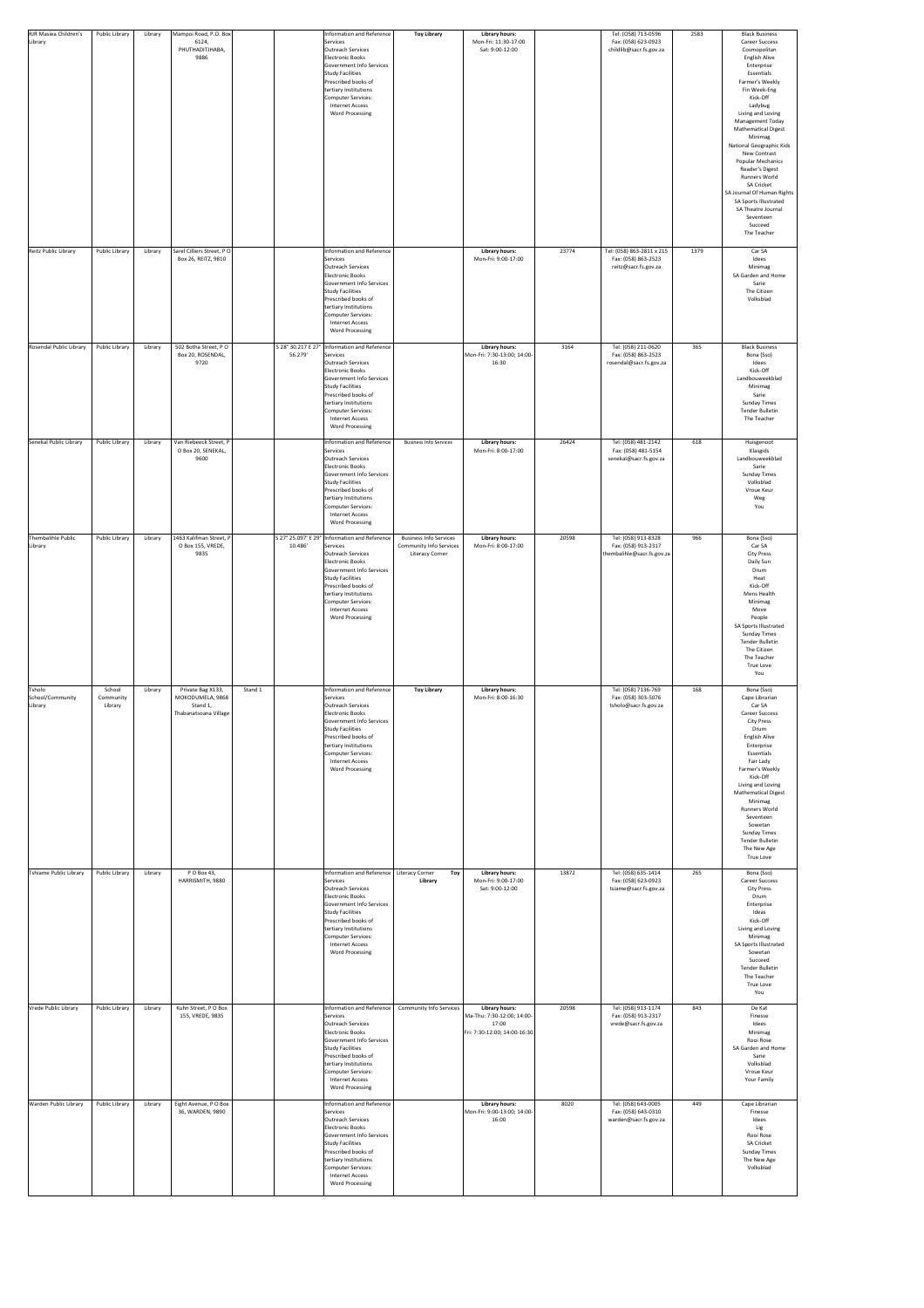#### **FEZILE DABI DISTRICT**

| <b>NAME OF FRONTLINE</b><br><b>OFFICE</b> | <b>TYPE OF</b><br><b>FRONTLINE</b><br><b>OFFICE</b> | <b>LEVEL OF</b><br><b>SERVICE</b> | TOWN/STREET/STREET STAND<br><b>NUMBER</b>                                  | <b>NUMBER</b> |         | <b>GPS COORDINATES SERVICES RENDERED</b>                                                                                                                                                                                                                                                                                          | <b>SPECIAL SERVICES AND</b><br><b>PROGRAMMES</b>                       | <b>SERVICE STANDARDS</b><br>(CHARTER)                                                                                              | <b>POPULATION SERVED</b> | <b>CONTACT DETAILS</b><br><b>CENTER/OFFICE MANAGER</b>                   | <b>REGISTERED</b><br><b>MEMBERS</b> | <b>PERIODICALS AND</b><br><b>NEWSPAPERS AVAILABLE IN</b><br>LIBRARY:                                                                                                                                                                                                                                                                                                                                                                                                          |
|-------------------------------------------|-----------------------------------------------------|-----------------------------------|----------------------------------------------------------------------------|---------------|---------|-----------------------------------------------------------------------------------------------------------------------------------------------------------------------------------------------------------------------------------------------------------------------------------------------------------------------------------|------------------------------------------------------------------------|------------------------------------------------------------------------------------------------------------------------------------|--------------------------|--------------------------------------------------------------------------|-------------------------------------|-------------------------------------------------------------------------------------------------------------------------------------------------------------------------------------------------------------------------------------------------------------------------------------------------------------------------------------------------------------------------------------------------------------------------------------------------------------------------------|
| Brentpark Public Library Public Library   |                                                     | Library                           | <b>Brentpark Municipal</b><br>Offices, P O Box 302,<br>KROONSTAD, 9500     |               |         | Information and Reference   Reading programme - A re  <br>Services<br>Outreach Services<br>Electronic Books<br>Government Info Services<br>Study Facilities<br>Prescribed books of<br>tertiary Institutions<br>Computer Services:<br>Internet Access<br><b>Word Processing</b>                                                    | Ithuteng                                                               | <b>Library hours:</b><br>Mon-Thu: 10:00-12:00,<br>13:00-16:00<br>Fri: 8:00-12:00; 13:00-16:00                                      |                          | Tel: (056) 216-9585<br>Fax: (056) 216-9122<br>brentpark@sacr.fs.gov.za   | 394                                 | Bona (Eng)<br><b>City Press</b><br>Huisgenoot<br>Minimag<br>Seventeen<br><b>Tender Bulletin</b><br>The New Age<br><b>True Love</b><br>Volksblad                                                                                                                                                                                                                                                                                                                               |
| Cornelia Public Library                   | Public Library                                      | Library                           | Richter Street, PO Box<br>9, CORNELIA, 9850                                |               |         | Information and Reference<br>Services<br>Outreach Services<br>Electronic Books<br>Government Info Services<br>Study Facilities<br>Prescribed books of<br>tertiary Institutions<br>Computer Services:<br>Internet Access<br><b>Word Processing</b>                                                                                 | <b>Community Info Services</b>                                         | <b>Library hours:</b><br>Mon-Fri: 9:00-16:30                                                                                       | 3751                     | Tel: (058) 841-0631<br>Fax: (058) 841-0773<br>cornelia@sacr.fs.gov.za    | 287                                 | Bona (Sso)<br><b>City Press</b><br>Drum<br>Kick-Off<br>Living and Loving<br>Minimag<br>Rooi Rose<br>SA Garden and Home<br>SA Sports Illustrated<br>Seventeen<br><b>Tender Bulletin</b><br>The Teacher                                                                                                                                                                                                                                                                         |
| Deneysville Public<br>Library             | Public Library                                      | Library                           | c/o Island & Main<br>Street, Deneysville, PO<br>Box 60, SASOLBURG,<br>9570 |               | 11.682' | S 28° 37.254 E 28°   Information and Reference<br>Services<br>Outreach Services<br>Electronic Books<br>Government Info Services<br>Study Facilities<br>Prescribed books of<br>tertiary Institutions<br>Computer Services:<br><b>Internet Access</b><br><b>Word Processing</b>                                                     |                                                                        | <b>Library hours:</b><br>Mon: 10:00-12:30; 13:00-<br>17:00<br>Tue-Thu: 9:30-12:30; 13:00-<br>16:30<br>Fri: 9:30-12:30; 13:00-16:00 | 22460                    | Tel: (016) 371-1130<br>Fax: (016) 371-1036<br>deneysville@sacr.fs.gov.za | 444                                 | Country Life<br>Getaway<br>Star<br><b>Tender Bulletin</b><br>The New Age<br>Time International (SA)<br>Top Car                                                                                                                                                                                                                                                                                                                                                                |
| Edenville Public Library                  | Public Library                                      | Library                           | Site no 1248, Nqwathe,<br>PO Box 38, EDENVILLE,<br>9535                    | Site 1248     |         | Information and Reference<br>Services<br>Outreach Services<br><b>Electronic Books</b><br>Government Info Services<br>Study Facilities<br>Prescribed books of<br>tertiary Institutions<br>Computer Services:<br><b>Internet Access</b><br><b>Word Processing</b>                                                                   | <b>Toy Library</b>                                                     | <b>Library hours:</b><br>Mon-Fri: 8:00-16:00                                                                                       | 6147                     | Tel: (056) 631-0129<br>Fax: (056)631 0019<br>edenville@sacr.fs.gov.za    | 578                                 | Bona (Sso)<br><b>Career Success</b><br><b>City Press</b><br>Drum<br>Fair Lady<br>Getaway<br>Huisgenoot<br>Kick-Off<br>Landbouweekblad<br>Leadership<br>Mens Health<br>Minimag<br>Oprah Magazine (SA)<br><b>Popular Mechanics</b><br>SA Garden and Home<br>Seventeen<br>Teen Zone<br>Tender Bulletin<br>Time International (SA)<br>Your Family                                                                                                                                 |
| Frankfort Public Library Public Library   |                                                     | Library                           | 44 Brand Street, PO<br>Box 2, FRANKFORT,<br>9830                           |               |         | Information and Reference<br>Services<br>Outreach Services<br>Electronic Books<br>Government Info Services<br><b>Business Info Services</b><br>Literacy Corners<br>Study Facilities<br>Prescribed books of<br>tertiary Institutions<br>Computer Services:<br><b>Internet Access</b><br><b>Word Processing</b>                     |                                                                        | <b>Library hours:</b><br>Mon-Fri: 9:00-16:30                                                                                       | 23711                    | Tel: (058) 813-1051<br>Fax: (058) 813-3072<br>frankfort@sacr.fs.gov.za   | 395                                 | <b>Career Success</b><br><b>City Press</b><br>Drum<br>Enterprise<br>Essentials<br>Fair Lady<br>Minimag<br>Rooi Rose<br>SA Garden and Home<br>SA Sports Illustrated<br>Sarie<br>Seventeen<br>Star<br><b>Sunday Times</b><br>The New Age<br><b>True Love</b><br>Volksblad                                                                                                                                                                                                       |
| Heilbron Public Library                   | Public Library                                      | Library                           | 66 Pierce Street,<br>HEILBRON, 9650                                        |               |         | Information and Reference<br>Services<br>Outreach Services<br>Electronic Books<br>Government Info Services<br><b>Business Info Services</b><br>Literacy Corners<br>Study Facilities<br>Prescribed books of<br>tertiary Institutions<br>Computer Services:<br>Internet Access<br><b>Word Processing</b>                            | <b>Community Info Services</b><br>Reading programme - A re<br>Ithuteng | <b>Library hours:</b><br>Mon-Fri: 9:00-16:30                                                                                       | 25303                    | Tel: (058) 852-2014<br>Fax: (058) 852-1764<br>heilbron@sacr.fs.gov.za    | 798                                 | De Kat<br>House and Leisure<br>Huisgenoot<br>Idees<br>Minimag<br>SA Garden and Home<br>Sarie<br>The Citizen<br>Togoto<br>Volksblad                                                                                                                                                                                                                                                                                                                                            |
| Ithuteng Public Library                   | Public Library                                      | Library                           | Private Bag X414, New<br>Vaal Coal Mine, THREE<br><b>RIVERS, 1935</b>      |               |         | Information and Reference<br>Services<br>Outreach Services<br>Electronic Books<br>Government Info Services<br><b>Business Info Services</b><br>Literacy Corners<br>Study Facilities<br>Prescribed books of<br>tertiary Institutions<br>Computer Services:<br><b>Internet Access</b><br><b>Word Processing</b>                     |                                                                        | <b>Library hours:</b><br>Mon-Fri: 10:00-16:00                                                                                      |                          | Tel: (016) 457-1451<br>Fax: (016) 457-1451<br>ithuteng@sacr.fs.gov.za    | 122                                 | <b>Black Business</b><br>Bona (Eng)<br><b>Mathematical Digest</b><br>Minimag<br>Sowetan<br><b>Tender Bulletin</b>                                                                                                                                                                                                                                                                                                                                                             |
| Koppies Public Library                    | Public Library                                      | Library                           | Dirkie Uys Street,<br>Private Bag X2,<br>KOPPIES, 9540                     |               |         | Information and Reference<br>Services<br>Outreach Services<br>Electronic Books<br>Government Info Services<br>Business Info Services<br>Literacy Corners<br>Study Facilities<br>Prescribed books of<br>tertiary Institutions<br>Computer Services:<br><b>Internet Access</b><br><b>Word Processing</b>                            | <b>Business Info Services</b><br><b>Community Info Services</b>        | <b>Library hours:</b><br>Mon-Fri: 9:30-17:00                                                                                       | 8717                     | Tel: (056) 777-1713<br>Fax: (056) 777-2745<br>koppies@sacr.fs.gov.za     | 270                                 | <b>City Press</b><br>Getaway<br><b>Heilbron Herald</b><br>Huisgenoot<br>Living nd Loving<br>Minimag<br>National Geographic<br>SA Garden And Home<br>Seventeen<br>You                                                                                                                                                                                                                                                                                                          |
| Kroonstad Public Library Public Library   |                                                     | Library                           | c/o Steyn & Hill Street,<br>P O Box 302,<br>KROONSTAD, 9500                |               | 14.298' | S 27° 39.865' E 27° Information and Reference<br>Services<br>Outreach Services<br>Electronic Books<br>Government Info Services<br><b>Business Info Services</b><br>Literacy Corners<br>Study Facilities<br>Prescribed books of<br>tertiary Institutions<br>Computer Services:<br><b>Internet Access</b><br><b>Word Processing</b> |                                                                        | <b>Library hours:</b><br>Mon-Thu: 9:00-17:00<br>Fri: 8:00-16:00                                                                    | 122951                   | Tel: (056) 216-9245<br>Fax: (056) 216-9122<br>kroonstad@sacr.fs.gov.za   | 4617                                | Architect and Builder<br>Audio Video<br>Bona (Sso)<br>Drum<br>Fair Lady<br>Fin Week-Eng (Prev F&T)<br>Getaway<br>Huisgenoot<br>Kick-Off<br>Landbouweekblad<br>Mail and Guardian<br><b>Mathematical Digest</b><br>Minimag<br><b>National Geographic Kids</b><br>Paper Crafts<br>Pc Format<br>Rapport<br>S L Magazine (Student)<br>SA Garden and Home<br>Sowetan<br>Succeed<br>The New Age<br>The Teacher<br>Time International (SA)<br>Togoto<br><b>True Love</b><br>Volksblad |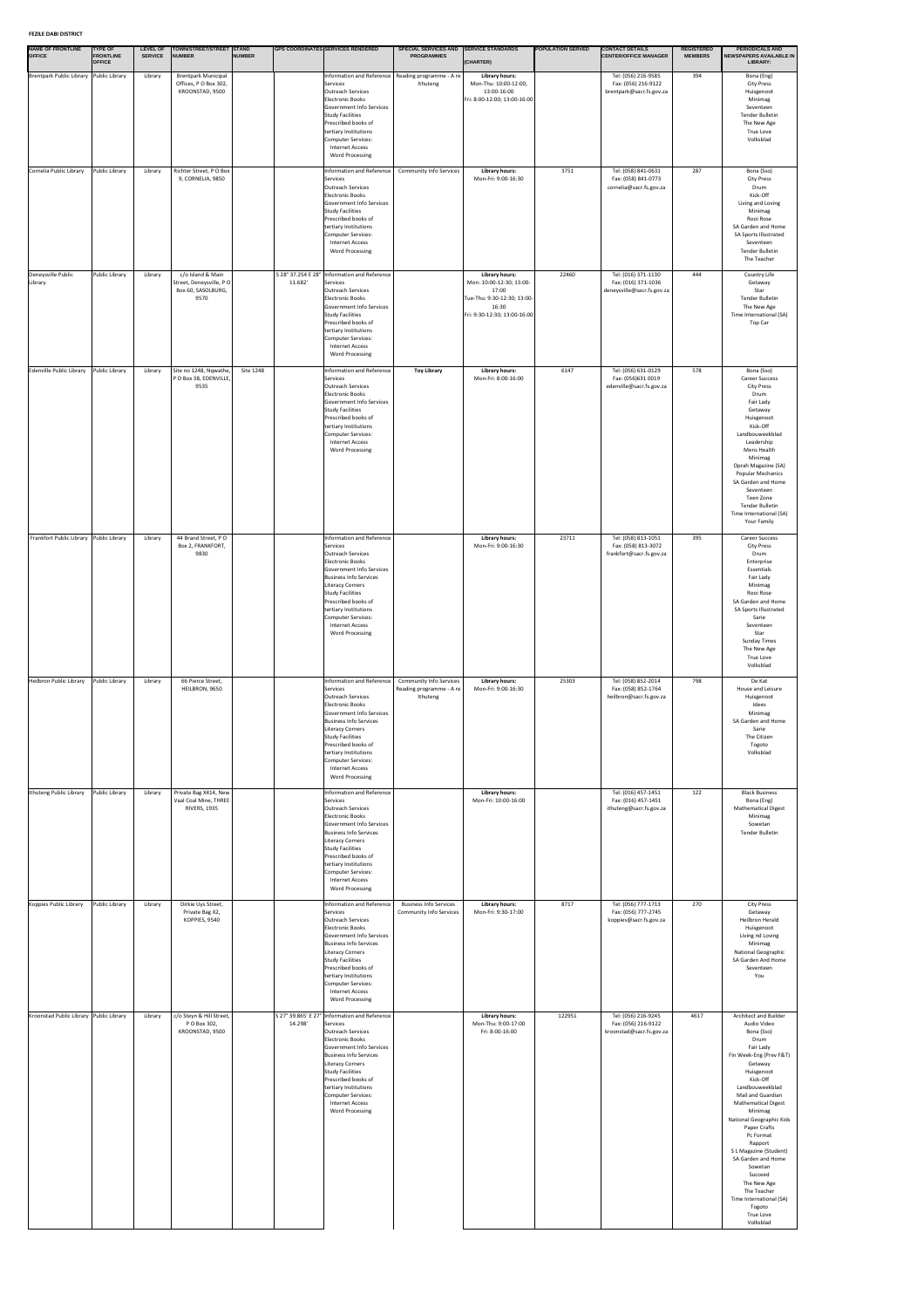| Kwakwatsi Public Library Public Library   |                | Library | 1284 New Location,                                           | Site 1284 | Information and Reference                                                                                                                                                                                                                                                                                                          | <b>Business Info Services</b>                                                                                             | <b>Library hours:</b>                                                                                                    | 8717  | Tel: (056) 777-1819                                                             | 217  | Bona (Sso)                                                                                                                                                                                                                                                                                                                                                                                                                                                                                                              |
|-------------------------------------------|----------------|---------|--------------------------------------------------------------|-----------|------------------------------------------------------------------------------------------------------------------------------------------------------------------------------------------------------------------------------------------------------------------------------------------------------------------------------------|---------------------------------------------------------------------------------------------------------------------------|--------------------------------------------------------------------------------------------------------------------------|-------|---------------------------------------------------------------------------------|------|-------------------------------------------------------------------------------------------------------------------------------------------------------------------------------------------------------------------------------------------------------------------------------------------------------------------------------------------------------------------------------------------------------------------------------------------------------------------------------------------------------------------------|
|                                           |                |         | KWAKWATSI, Private<br>Bag X2, KOPPIES, 9540                  |           | Services<br>Outreach Services<br>Electronic Books<br>Government Info Services<br><b>Business Info Services</b><br>Literacy Corners<br>Study Facilities<br>Prescribed books of<br>tertiary Institutions<br>Computer Services:<br>Internet Access<br><b>Word Processing</b>                                                          | <b>Community Info Services</b>                                                                                            | Mon-Fri: 9:30-17:00                                                                                                      |       | Fax: (056) 777-2745<br>kwakwatsi@sacr.fs.gov.za                                 |      | Cape Librarian<br><b>Career Success</b><br><b>City Press</b><br>Country Life<br>Drum<br>Enviro Kids<br>Fair Lady<br>Kick-Off<br>Living and Loving<br>Sowetan<br><b>Sunday Times</b><br><b>Tender Bulletin</b><br>The Teacher<br>True Love<br>You                                                                                                                                                                                                                                                                        |
| Matlwangtwang Public<br>Library           | Public Library | Library | 497 Main Street, PO<br>Box 6, STEYNSRUS,<br>9212             | 33.185'   | S 27° 56.680' E 27° Information and Reference<br>Services<br>Outreach Services<br>Electronic Books<br>Government Info Services<br><b>Business Info Services</b><br>Literacy Corners<br>Study Facilities<br>Prescribed books of<br>tertiary Institutions<br>Computer Services:<br><b>Internet Access</b><br><b>Word Processing</b>  |                                                                                                                           | <b>Library hours:</b><br>Mon-Thu: 8:00-12:30;<br>13:00-16:30<br>Fri: 8:00-16:00                                          | 10213 | Tel: (056) 471-0006<br>Fax: (056) 471-0428<br>matlwangtlwang@sacr.fs.g<br>ov.za | 83   | <b>Bike SA</b><br>Bona (Sso)<br><b>Career Success</b><br><b>City Press</b><br>Drum<br>Enterprise<br>Enviro Kids<br>Kick-Off<br>Mens Health<br>Minimag<br><b>National Geographic Kids</b><br>Oprah Magazine (SA)<br><b>Popular Mechanics</b><br>SA Sports Illustrated<br>Seventeen<br>Sowetan<br><b>Sunday Times</b><br><b>Tender Bulletin</b><br><b>True Love</b>                                                                                                                                                       |
| NamahadivPublic Library Public Library    |                | Library | 1212 Namahadi St,<br>NAMAHADI, P O Box 2,<br>FRANKFORT, 9830 |           | Information and Reference<br>Services<br>Outreach Services<br><b>Electronic Books</b><br>Government Info Services<br>Business Info Services<br>Literacy Corners<br>Study Facilities<br>Prescribed books of<br>tertiary Institutions<br>Computer Services:<br><b>Internet Access</b><br><b>Word Processing</b>                      |                                                                                                                           | <b>Library hours:</b><br>Mon-Fri: 7:30-16:30                                                                             | 23711 | Tel: (058) 813-1051<br>Fax: (058) 813-3072<br>namahadi@sacr.fs.gov.za           | 37   | Architect and Builder<br><b>Bike SA</b><br><b>Black Business</b><br>Bona (Sso)<br>Caravan & Outdoor Life<br><b>City Press</b><br>Drum<br>Enviro Kids<br>Kick-Off<br><b>Management Today</b><br>Mens Health<br>Minimag<br>Move<br>Oprah Magazine (SA)<br><b>Popular Mechanics</b><br>Seventeen<br>Sowetan<br>Star<br>Succeed<br><b>Sunday Times</b><br><b>Tender Bulletin</b><br>The New Age<br>Today<br>True Love<br>You<br>Your Family                                                                                 |
| Oranjeville Public Library Public Library |                | Library | c/o Malan & Fouche<br>Street, PO Box 60,<br>SASOLBURG, 9570  |           | Information and Reference<br>Services<br>Outreach Services<br>Electronic Books<br>Government Info Services<br><b>Business Info Services</b><br>Literacy Corners<br>Study Facilities<br>Prescribed books of<br>tertiary Institutions<br>Computer Services:<br><b>Internet Access</b><br><b>Word Processing</b>                      |                                                                                                                           | <b>Library hours:</b><br>Mon: 13:00-16:30<br>Tue-Thu: 10:00-12:30;<br>13:00-16:30<br>Fri: 10:00-12:30<br>Sat: 9:00-12:00 | 5255  | Tel: (016) 351-1610<br>Fax: (016) 351-1794<br>oranjeville@sacr.fs.gov.za        | 227  | Drum<br>Star<br><b>Tender Bulletin</b><br>The New Age<br>Time International (SA)                                                                                                                                                                                                                                                                                                                                                                                                                                        |
| Parys Public Library                      | Public Library | Library | c/o Schillbach & Phillip,<br>P O Box 359, PARYS,<br>9585     | 27.718'   | S 26° 54.202 E 27°   Information and Reference<br>Services<br>Outreach Services<br>Electronic Books<br>Government Info Services<br><b>Business Info Services</b><br>Literacy Corners<br>Study Facilities<br>Prescribed books of<br>tertiary Institutions<br>Computer Services:<br><b>Internet Access</b><br><b>Word Processing</b> | <b>Business Info Services</b><br><b>Community Info Services</b><br>Toy Library to be<br>implemented January 2012          | <b>Library hours:</b><br>Mon-Fri: 9:00-17:00<br>Sat: 8:00-10:00                                                          | 43423 | Tel: (056) 811-2131<br>Fax: (056) 604-9571<br>parys@sacr.fs.gov.za              | 5601 | Africa Geographic<br>Beeld<br><b>Black Business</b><br><b>Business Day</b><br>Caravan & Outdoor Life<br><b>Career Success</b><br>Country Life<br>Enterprise<br>Fair Lady<br>Getaway<br>Habitat<br>Huisgenoot<br>Landbouweekblad<br><b>Management Today</b><br>Minimag<br><b>National Geographic</b><br>Paper Crafts<br><b>Popular Mechanics</b><br>SA Garden and Home<br><b>SA Sports Illustrated</b><br>Seventeen<br>Succeed<br><b>Sunday Times</b><br>The Citizen<br>The New Age<br>Time International (SA)<br>Togoto |
| Phiritona Public Library                  | Public Library | Library | Konape St, PHIRITONA,<br>PO Box 45, HEILBRON,<br>9650        |           | Information and Reference<br>Services<br>Outreach Services<br>Electronic Books<br>Government Info Services<br><b>Business Info Services</b><br>Literacy Corners<br>Study Facilities<br>Prescribed books of<br>tertiary Institutions<br>Computer Services:<br><b>Internet Access</b><br><b>Word Processing</b>                      | Community Info Services<br>Reading programme - A re<br>Ithuteng                                                           | <b>Library hours:</b><br>Mon-Fri: 9:00-16:30                                                                             |       | Tel: (058) 852-2014<br>Fax: (058) 852-0267<br>phiritona@sacr.fs.gov.za          |      | <b>Black Business</b><br>Bona (Sso)<br>Cape Librarian<br><b>Career Success</b><br><b>City Press</b><br>Drum<br>English Alive<br>Enterprise<br>Fair Lady<br>Kick-Off<br>Minimag<br>Reader's Digest<br>Sowetan<br>Tender Bulletin<br>The Citizen<br>The Teacher<br>Time International (SA)<br>True Love<br>You<br>Your Family                                                                                                                                                                                             |
| Qalabotjha Public Library Public Library  |                | Library | 241 Mofokeng Street,<br>Qalabotjha, VILLIERS,<br>9840        |           | Information and Reference<br>Services<br>Outreach Services<br>Electronic Books<br>Government Info Services<br><b>Business Info Services</b><br>Literacy Corners<br>Study Facilities<br>Prescribed books of<br>tertiary Institutions<br>Computer Services:<br><b>Internet Access</b><br><b>Word Processing</b>                      | <b>Business Info Services</b><br><b>Community Info Services</b><br>Reading programme - A re<br>Ithuteng<br>Toy<br>Library | <b>Library hours:</b><br>Mon-Fri: 9:00-16:00<br>Sat: 9:00-13:00                                                          | 20290 | Tel: (058)8210072/8210314<br>Fax: (058) 821-0232<br>qalabot@sacr.fs.gov.za      | 2259 | Bona (Sso)<br>Bona (Zulu)<br><b>Career Success</b><br>Kick-Off<br>Mens Health<br>Minimag<br>Time International (SA)<br>Drum<br>Fair Lady<br>True Love<br>Your Family<br><b>City Press</b><br>Daily Sun<br>The New Age<br>Sowetan<br>Star<br>Sunday Sun<br><b>Sunday Times</b><br><b>Tender Bulletin</b><br>Car SA<br>SA Sports Illustrated<br>Succeed<br>You                                                                                                                                                            |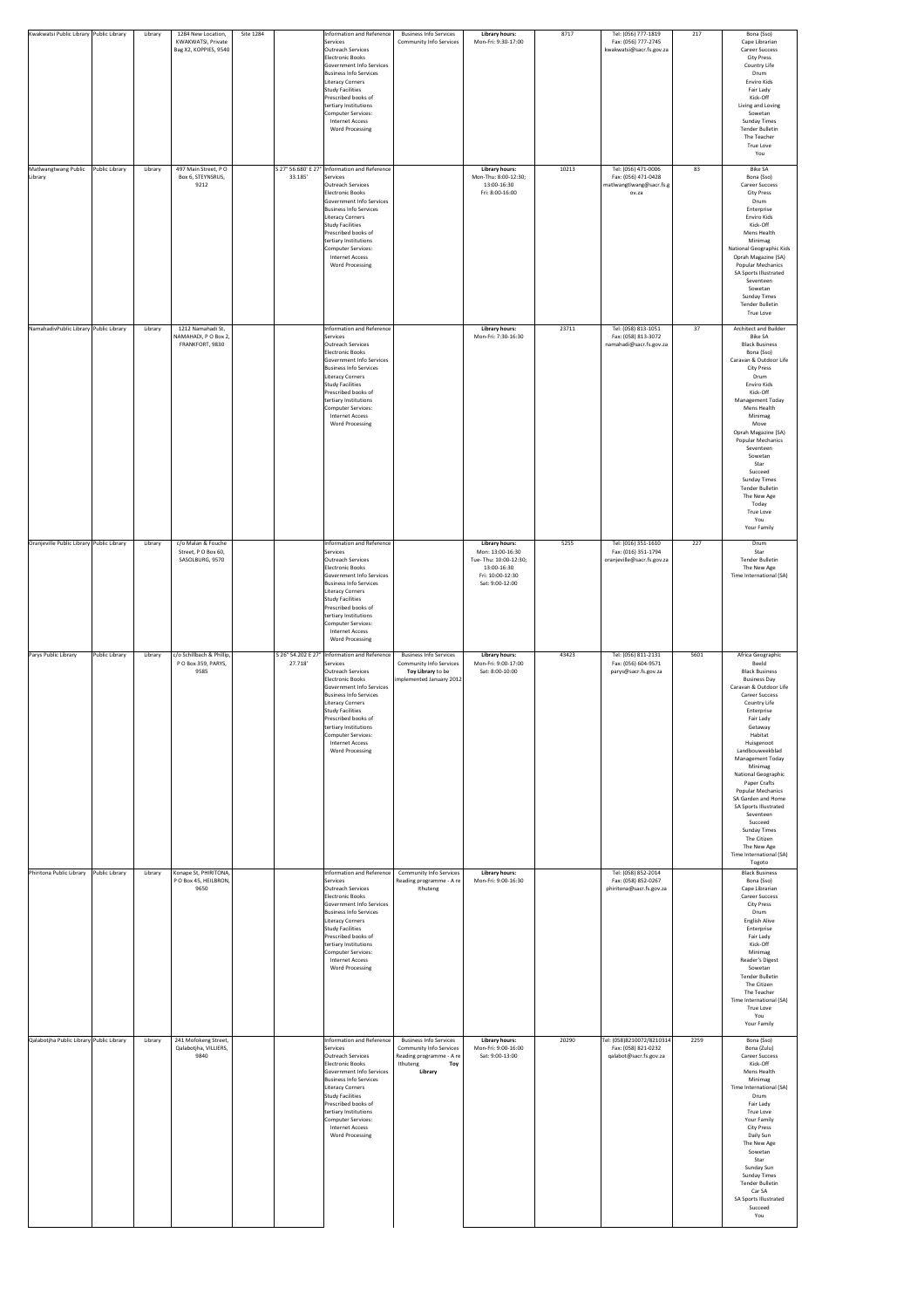| Rammulotsi Public<br>Library    | Public Library | Library | Site 935, Rammulotsi,<br>Private Bag X02,<br>VILJOENSKROON, 9520                   | Site 935  |         | Services<br>Outreach Services<br>Electronic Books<br>Government Info Services<br><b>Business Info Services</b><br>Literacy Corners<br><b>Study Facilities</b><br>Prescribed books of<br>tertiary Institutions<br>Computer Services:<br><b>Internet Access</b><br><b>Word Processing</b>                                                  | Information and Reference   Reading programme - A re  <br>Ithuteng                                                            | <b>Library hours:</b><br>Mon-Fri: 8:15-13:00; 13:45-<br>16:30                                                                                                         | 37358  | Tel: (056) 343-3255<br>Fax: (056) 343-2505<br>rammulotsi@sacr.fs.gov.za   | 3947 | Bona (Sso)<br>Cape Librarian<br><b>Career Success</b><br><b>City Press</b><br>Enterprise<br>Move<br>Sowetan<br><b>Sunday Times</b><br><b>Tender Bulletin</b><br>The Citizen<br>The New Age<br>The Teacher<br>True Love                                                                                                                                                                                                                                                    |
|---------------------------------|----------------|---------|------------------------------------------------------------------------------------|-----------|---------|------------------------------------------------------------------------------------------------------------------------------------------------------------------------------------------------------------------------------------------------------------------------------------------------------------------------------------------|-------------------------------------------------------------------------------------------------------------------------------|-----------------------------------------------------------------------------------------------------------------------------------------------------------------------|--------|---------------------------------------------------------------------------|------|---------------------------------------------------------------------------------------------------------------------------------------------------------------------------------------------------------------------------------------------------------------------------------------------------------------------------------------------------------------------------------------------------------------------------------------------------------------------------|
| Refengkgotso Public<br>Library  | Public Library | Library | Site 2195, P O Box 60,<br>SASOLBURG, 9570                                          | Site 2195 |         | Information and Reference<br>Services<br>Outreach Services<br>Electronic Books<br>Government Info Services<br><b>Business Info Services</b><br>Literacy Corners<br>Study Facilities<br>Prescribed books of<br>tertiary Institutions<br>Computer Services:<br><b>Internet Access</b><br><b>Word Processing</b>                            | <b>Business Info Services</b><br><b>Community Info Services</b><br><b>Toy Library</b>                                         | <b>Library hours:</b><br>Mon-Fri: 9:30-16:30                                                                                                                          |        | Tel: (016) 371-2312/14<br>Fax: 086 604 9571<br>refenkgotso@sacr.fs.gov.za | 1736 | Bona (Sso)<br>Car SA<br><b>Career Success</b><br><b>City Press</b><br>Drum<br>Fair Lady<br>Kick-Off<br>Mens Health<br>Minimag<br>The New Age<br><b>Popular Mechanics</b><br>SA Sports Illustrated<br>Sowetan<br>Star<br>Succeed<br><b>Sunday Times</b><br>Teen Zone<br><b>Tender Bulletin</b><br>The Citizen<br>Time International (SA)<br>Togoto<br>Your Family<br>You                                                                                                   |
| Sandersville Public<br>Library  | Public Library | Library | Van Staden Street, PO<br>Box 45, HEILBRON,<br>9650                                 |           |         | Information and Reference<br>Services<br>Outreach Services<br>Electronic Books<br>Government Info Services<br><b>Business Info Services</b><br>Literacy Corners<br>Study Facilities<br>Prescribed books of<br>tertiary Institutions<br>Computer Services:<br><b>Internet Access</b><br><b>Word Processing</b>                            | <b>Community Info Services</b>                                                                                                | <b>Library hours:</b><br>Mon-Fri: 9:00-16:15                                                                                                                          |        | Tel: (058) 852-2014<br>Fax: (058) 852 1764<br>sandersville@sacr.fs.gov.za | 251  | Huisgenoot<br><b>Tender Bulletin</b><br>True Love<br>Volksblad                                                                                                                                                                                                                                                                                                                                                                                                            |
| Sasolburg Public Library        | Public Library | Library | John Vorster Avenue, P<br>O Box 60, SASOLBURG,<br>9570                             |           |         | Information and Reference<br>Services<br>Outreach Services<br>Electronic Books<br>Government Info Services<br><b>Business Info Services</b><br>Literacy Corners<br>Study Facilities<br>Prescribed books of<br>tertiary Institutions<br>Computer Services:<br><b>Internet Access</b><br><b>Word Processing</b>                            | <b>Business Info Services</b>                                                                                                 | <b>Library hours:</b><br>Mon, Wed:10:00-19:00<br>Tue, Thu-Fri: 10:00-18:00<br>Sat: 9:00-13:00                                                                         | 126944 | Tel: (016) 976-0029<br>Fax: (016) 976-0308<br>sasolburg@sacr.fs.gov.za    | 6930 | Audio Video<br>Beeld<br><b>Bike SA</b><br><b>Business Day</b><br>Cape Librarian<br>Car SA<br>Caravan & Outdoor Life<br>Fin Week-Afr<br><b>Financial Mail</b><br>Getaway<br>Klasgids<br>Living and Loving<br>Man/Magnum<br>Minimag<br>National Geographic<br>Oprah Magazine (SA)<br>Pc Format<br><b>Popular Mechanics</b><br>Popular Science<br>Rapport<br>Rooi Rose<br>SA Garden and Home<br>SA Sports Illustrated<br>Seventeen<br>Sowetan<br>Star<br><b>Sunday Times</b> |
| Schonkenville Public<br>Library | Public Library | Library | c/o 3rd Avenue & 5th<br>Street, PO Box 359,<br>PARYS, 9585                         |           |         | Information and Reference<br>Services<br>Outreach Services<br>Electronic Books<br>Government Info Services<br><b>Business Info Services</b><br>Literacy Corners<br><b>Study Facilities</b><br>Prescribed books of<br>tertiary Institutions<br>Computer Services:<br><b>Internet Access</b><br><b>Word Processing</b>                     |                                                                                                                               | <b>Library hours:</b><br>Mon-Fri: 9:00-17:00<br>Sat: 8:00-10:00                                                                                                       | 43423  | Tel: (056) 819-6060<br>Fax: 086 604 9571<br>schonkenville@sacr.fs.gov.z   | 95   | Bona (Eng)<br><b>City Press</b><br>Drum<br>Getaway<br>Huisgenoot<br>Living and Loving<br>Minimag<br>Rooi Rose<br>SA Sports Illustrated<br>Sowetan<br>Tender Bulletin<br>The New Age<br>Volksblad (District) Handa                                                                                                                                                                                                                                                         |
| Sedibeng Public Library         | Public Library | Library | c/o Caswen & Kobus<br>Louw Streets,<br>MAOKENG, P O Box<br>302, KROONSTAD,<br>9500 |           | 10.437' | S 27° 38.329' E 27° Information and Reference<br>Services<br>Outreach Services<br>Electronic Books<br>Government Info Services<br><b>Business Info Services</b><br>Literacy Corners<br><b>Study Facilities</b><br>Prescribed books of<br>tertiary Institutions<br>Computer Services:<br><b>Internet Access</b><br><b>Word Processing</b> | <b>Business Info Services</b><br><b>Community Info Services</b><br>Reading programme - A re<br>Ithuteng<br><b>Toy Library</b> | <b>Library hours:</b><br>Mon-Thu: 9:00-17:00<br>Fri: 8:00-16:00<br>Sat: 9:00-12:00                                                                                    |        | Tel: (056) 216-9508<br>Fax: (056) 216-9122<br>sedibeng@sacr.fs.gov.za     | 1200 | Bona (Eng)<br>Caravan & Outdoor Life<br><b>City Press</b><br>Drum<br><b>Financial Mail</b><br>Getaway<br>Leadership<br>Longevity<br>Mail and Guardian<br><b>Marketing Mix</b><br>Mens Health<br>Minimag<br>Pc Format<br>SA Sports Illustrated<br>Seventeen<br>Sowetan<br>Star<br>Succeed<br><b>Sunday Times</b><br>Tender Bulletin<br>The New Age<br>Time International (SA)<br>Today<br><b>True Love</b>                                                                 |
| Steynsrus Public Library        | Public Library | Library | Steyn Street, P O Box 6,<br>STEYNSRUS, 9515                                        |           |         | Information and Reference<br>Services<br>Outreach Services<br>Electronic Books<br>Government Info Services<br>Business Info Services<br>Literacy Corners<br><b>Study Facilities</b><br>Prescribed books of<br>tertiary Institutions<br>Computer Services:<br><b>Internet Access</b><br><b>Word Processing</b>                            |                                                                                                                               | <b>Library hours:</b><br>Mon: 10:00-13:00; 14:00-<br>16:30<br>Tue: 8:30-11:00; 14:30-<br>17:00<br>Wed-Thu: 8:30-13:00;<br>14:00-16:30<br>Fri: 8:30-14:30; 15:30-16:00 | 10213  | Tel: (056) 471-0006<br>Fax: (056) 471-0428<br>steynsrus@sacr.fs.gov.za    | 355  | Idees<br>Leef<br>Sarie<br>Volksblad<br>Vroue Keur<br>You                                                                                                                                                                                                                                                                                                                                                                                                                  |
| Thutong Public Library          | Public Library | Library | Site 1094 Tumahole, P<br>O Box 359, PARYS,<br>9585                                 | Site 1094 |         | Information and Reference<br>Services<br>Outreach Services<br>Electronic Books<br>Government Info Services<br><b>Business Info Services</b><br>Literacy Corners<br><b>Study Facilities</b><br>Prescribed books of<br>tertiary Institutions<br>Computer Services:<br><b>Internet Access</b><br><b>Word Processing</b>                     | <b>Community Info Services</b>                                                                                                | <b>Library hours:</b><br>Mon-Fri: 9:00-17:00<br>Sat: 8:00-10:00                                                                                                       | 43423  | Tel: (056) 811-2131<br>Fax: (056) 819-8041<br>thutong@sacr.fs.gov.za      | 173  | Bona (Sso)<br><b>Career Success</b><br><b>City Press</b><br>Drum<br><b>English Alive</b><br>Enterprise<br>Kick-Off<br>Mail and Guardian<br>Minimag<br>Move<br>New Contrast<br>People<br>SA Sports Illustrated<br>Sowetan<br><b>Tender Bulletin</b><br>The New Age<br>Time International (SA)<br>True Love<br>You                                                                                                                                                          |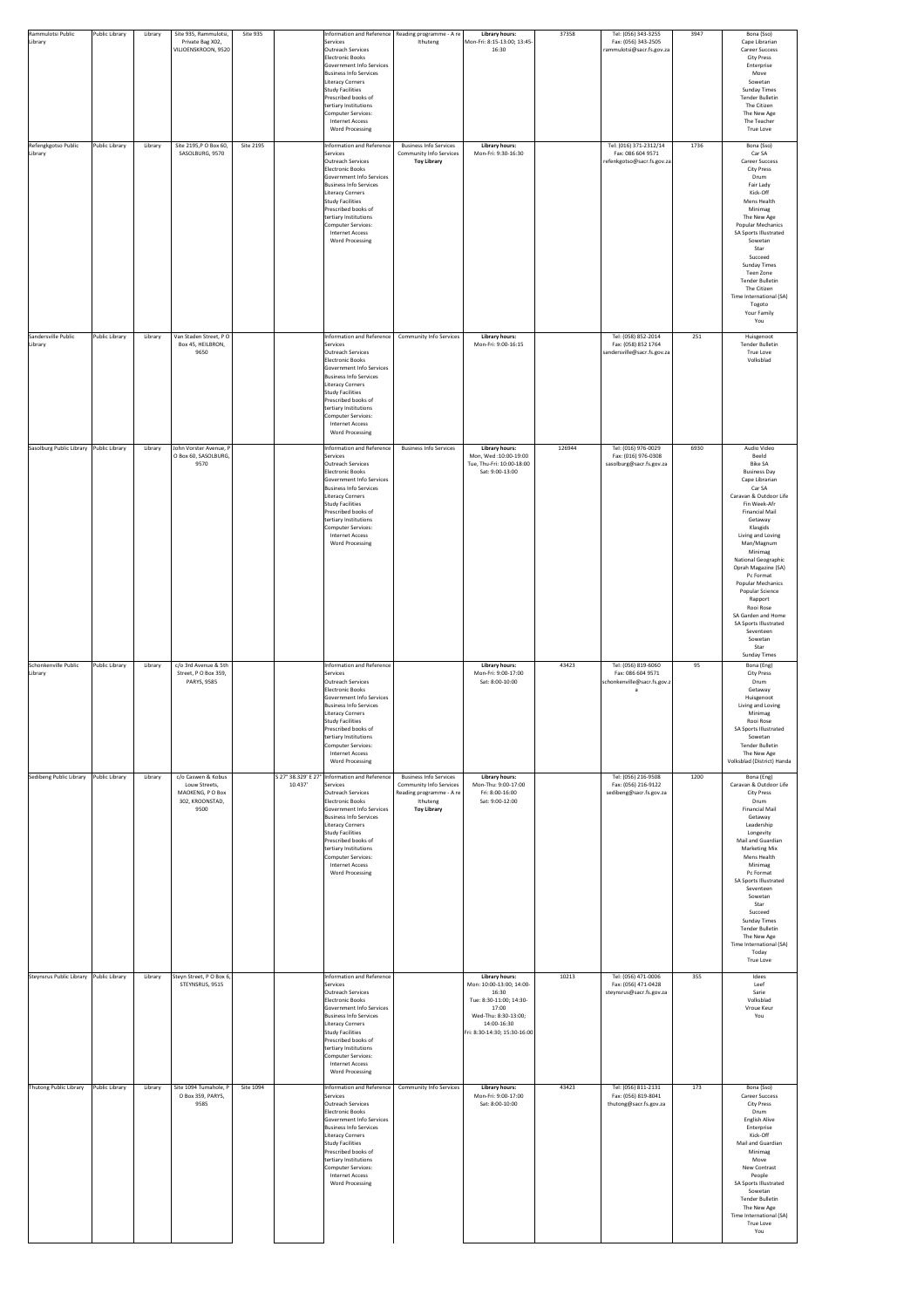| Tswelopele Public<br>Public Library<br>Library                            | Library | Hennie Ludick Street,<br>MAOKENG, PO Box<br>302, KROONSTAD,<br>9500           | Information and Reference   Reading programme - A re  <br>Services<br>Outreach Services<br>Electronic Books<br>Government Info Services<br><b>Business Info Services</b><br>Literacy Corners<br>Study Facilities<br>Prescribed books of<br>tertiary Institutions<br>Computer Services:<br><b>Internet Access</b><br><b>Word Processing</b> | Ithuteng                       | <b>Library hours:</b><br>Mon-Thu: 9:00-17:00<br>Fri: 07:30-16:00                              |       | Tel: (056) 216-9565<br>Fax: (056) 216-9122<br>tswelop@sacr.fs.gov.za        | 6252 | Bona (Eng)<br><b>City Press</b><br>Cosmopolitan<br>Drum<br>Enterprise<br>Fair Lady<br>Kick-Off<br><b>National Geographic Kids</b><br>Pc Format<br>S L Magazine (Student)<br>SA Sports Illustrated<br>Saturday Star<br>Sowetan<br>Star<br><b>Tender Bulletin</b><br>The New Age<br>Time International (SA)<br>True Love                                                                                                                                              |
|---------------------------------------------------------------------------|---------|-------------------------------------------------------------------------------|--------------------------------------------------------------------------------------------------------------------------------------------------------------------------------------------------------------------------------------------------------------------------------------------------------------------------------------------|--------------------------------|-----------------------------------------------------------------------------------------------|-------|-----------------------------------------------------------------------------|------|---------------------------------------------------------------------------------------------------------------------------------------------------------------------------------------------------------------------------------------------------------------------------------------------------------------------------------------------------------------------------------------------------------------------------------------------------------------------|
| Public Library<br>Tweeling Public Library                                 | Library | 10 Jan Van Riebeeck<br>Street, TWEELING,<br>9820                              | Information and Reference<br>Services<br>Outreach Services<br>Electronic Books<br>Government Info Services<br><b>Business Info Services</b><br>Literacy Corners<br>Study Facilities<br>Prescribed books of<br>tertiary Institutions<br>Computer Services:<br><b>Internet Access</b><br><b>Word Processing</b>                              |                                | <b>Library hours:</b><br>Mon-Fri: 8:00-16:00                                                  | 5969  | Tel: (058) 813-9752<br>Fax: (058) 813-3072<br>tweeling@sacr.fs.gov.za       | 2302 | Bona (Sso)<br><b>City Press</b><br>Drum<br>Essentials<br>Kick-Off<br>Living and Loving<br>Minimag<br>Reader's Digest<br>Rooi Rose<br>Sarie<br>Soccer Life<br><b>Sunday Times</b><br><b>Tender Bulletin</b><br><b>True Love</b>                                                                                                                                                                                                                                      |
| Viljoenskroon Public<br>Public Library<br>Library                         | Library | c/o Engelbrecht &<br>Mahen Street, Private<br>Bag XO2,<br>VILJOENSKROON, 9520 | Information and Reference<br>Services<br>Outreach Services<br>Electronic Books<br>Government Info Services<br>Business Info Services<br>Literacy Corners<br>Study Facilities<br>Prescribed books of<br>tertiary Institutions<br>Computer Services:<br><b>Internet Access</b><br><b>Word Processing</b>                                     |                                | <b>Library hours:</b><br>Mon-Fri: 8:15-13:00; 13:45-<br>16:30                                 | 37358 | Tel: $(056)$ 343-9400<br>Fax: (056) 343-2505<br>viljoenskroon@sacr.fs.gov.z | 3896 | Drum<br>Huisgenoot<br>Minimag<br>Volksblad                                                                                                                                                                                                                                                                                                                                                                                                                          |
| Public Library<br><b>Villiers Public Library</b>                          | Library | 23 Main Street,<br>VILLIERS, 9840                                             | Information and Reference<br>Services<br>Outreach Services<br>Electronic Books<br>Government Info Services<br><b>Business Info Services</b><br>Literacy Corners<br>Study Facilities<br>Prescribed books of<br>tertiary Institutions<br>Computer Services:<br><b>Internet Access</b><br><b>Word Processing</b>                              | <b>Community Info Services</b> | <b>Library hours:</b><br>Mon-Fri: 8:00-13:00; 13:30-<br>16:30                                 | 20290 | Tel: (058) 821-0008 x 226<br>Fax: (058) 821-0802<br>viliers@sacr.fs.gov.za  | 318  | Essentials<br>Finesse<br>Habitat<br>Klasgids<br>Leef<br>Lig<br>Rooi Rose<br>Tuis<br>Weg<br>Idees<br>Sarie<br>The New Age<br>Tender Bulletin                                                                                                                                                                                                                                                                                                                         |
| Vooruitsig Public Library Public Library                                  | Library | Du Toit Street, PO Box<br>302, KROONSTAD,<br>9500                             | Information and Reference<br>Services<br>Outreach Services<br>Electronic Books<br>Government Info Services<br><b>Business Info Services</b><br>Literacy Corners<br>Study Facilities<br>Prescribed books of<br>tertiary Institutions<br>Computer Services:<br><b>Internet Access</b><br><b>Word Processing</b>                              |                                | <b>Library hours:</b><br>Mon-Thu: 10:00-13:30;<br>14:30-17:00<br>Fri: 8:00-13:30; 14:30-16:00 |       | Tel: (056) 216-9250<br>Fax: (056) 216-9122<br>vooruitsig@sacr.fs.gov.za     | 558  | Bona (Eng)<br>Sarie<br><b>Tender Bulletin</b><br>The New Age<br>Volksblad<br>Your Family                                                                                                                                                                                                                                                                                                                                                                            |
| Vredefort Public Library Public Library                                   | Library | c/o Slabbert &<br>Meerhold Street, PO<br>Box 16, VREDEFORT,<br>9595           | Information and Reference<br>Services<br>Outreach Services<br>Electronic Books<br>Government Info Services<br><b>Business Info Services</b><br>Literacy Corners<br>Study Facilities<br>Prescribed books of<br>tertiary Institutions<br>Computer Services:<br><b>Internet Access</b><br><b>Word Processing</b>                              | <b>Business Info Services</b>  | <b>Library hours:</b><br>Mon-Fri: 9:00-13:00; 14:00-<br>17:00                                 | 11597 | Tel: (056) 931-0011<br>Fax: (056) 931-0082<br>vredefort@sacr.fs.gov.za      | 171  | Caravan & Outdoor Life<br>Finesse<br>House and Leisure<br>Paper Crafts<br>Rooi Rose<br>SA Garden And Home<br>Volksblad<br>Your Family                                                                                                                                                                                                                                                                                                                               |
| Vredeshoop Public<br>Public Library<br>Library                            | Library | Oranjerivier Street, PO<br>Box 16, VREDEFORT,<br>9595                         | Information and Reference<br>Services<br>Outreach Services<br>Electronic Books<br>Government Info Services<br><b>Business Info Services</b><br>Literacy Corners<br>Study Facilities<br>Prescribed books of<br>tertiary Institutions<br>Computer Services:<br><b>Internet Access</b><br><b>Word Processing</b>                              | <b>Business Info Services</b>  | <b>Library hours:</b><br>Mon-Fri: 9:30-17:00                                                  | 11597 | Tel: (056) 931-0012<br>Fax: (056) 931-0082<br>vredeshoop@sacr.fs.gov.za     | 45   | Bona (Sso)<br><b>City Press</b><br>Drum<br>Minimag<br>Sowetan<br><b>Sunday Times</b><br><b>Tender Bulletin</b><br>You                                                                                                                                                                                                                                                                                                                                               |
| School/Commu<br>Yakhisizwe<br>School/Community<br>nity Library<br>Library | Library | Stand 7589, Sizulu, PO<br>Stand 7589<br>Box 480, PARYS, 9585                  | Information and Reference<br>Services<br>Outreach Services<br>Electronic Books<br>Government Info Services<br><b>Business Info Services</b><br>Literacy Corners<br>Study Facilities<br>Prescribed books of<br>tertiary Institutions<br>Computer Services:<br><b>Internet Access</b><br><b>Word Processing</b>                              |                                | <b>Library hours:</b><br>Mon-Fri: 14:00-15:30                                                 |       | Tel: (056) 819-7200<br>Fax: (056) 819-7200<br>yakhisizwe@sacr.fs.gov.za     | 298  | Bona (Eng)<br><b>City Press</b><br>Drum<br>Kick-Off<br>Reader's Digest<br>Tender Bulletin                                                                                                                                                                                                                                                                                                                                                                           |
| Zamdela Public Library<br>Public Library                                  | Library | 3246 TAYLORPARK,<br>Zamdela 1949, PO Box<br>60, SASOLBURG, 9570               | Information and Reference Business Info Services<br>Services<br>Outreach Services<br>Electronic Books<br>Government Info Services<br><b>Study Facilities</b><br>Prescribed books of<br>tertiary Institutions<br>Computer Services:<br><b>Internet Access</b><br><b>Word Processing</b>                                                     |                                | <b>Library hours:</b><br>Mon-Fri: 10:00-17:00                                                 |       | Tel: (016) 973-8702<br>Fax: (016) 973-2191<br>zamdela@sacr.fs.gov.za        | 2508 | <b>Black Business</b><br><b>Business Day</b><br>Car SA<br><b>Career Success</b><br><b>City Press</b><br>Enterprise<br>Kick-Off<br>Living and Loving<br><b>Management Today</b><br><b>Mathematical Digest</b><br>Minimag<br>Oprah Magazine (SA)<br><b>Popular Mechanics</b><br>S L Magazine (Student)<br>SA Sports Illustrated<br>Sowetan<br>Star<br>Succeed<br><b>Sunday Times</b><br>Tender Bulletin<br>The New Age<br>Time International (SA)<br><b>True Love</b> |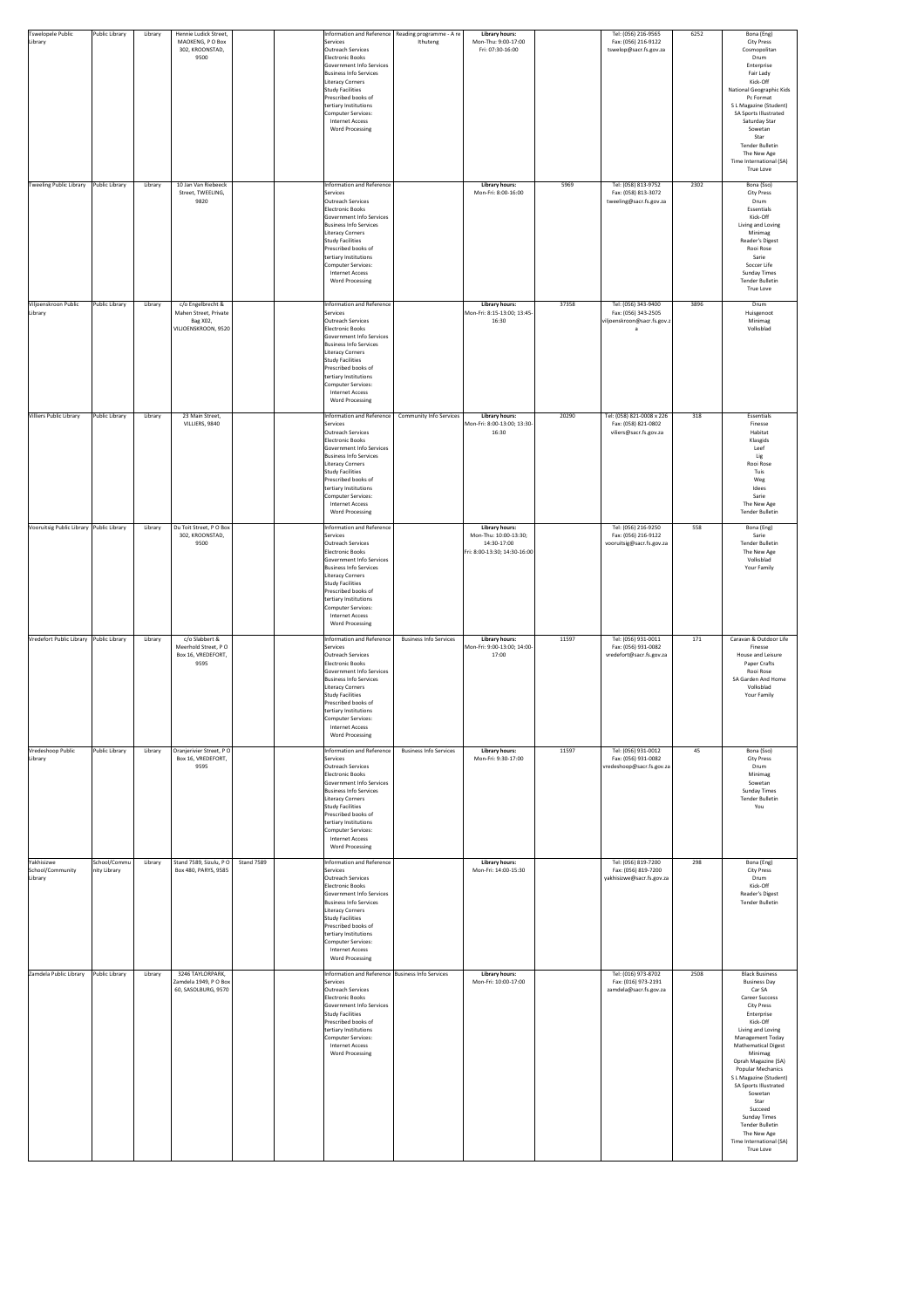### **LEJWELEPUTSWA DISTRICT**

| <b>NAME OF FRONTLINE</b><br><b>OFFICE</b> | <b>TYPE OF</b><br><b>FRONTLINE</b><br><b>OFFICE</b> | <b>LEVEL OF</b><br><b>SERVICE</b> | TOWN/STREET/STREET STAND<br><b>NUMBER</b>                                               | <b>NUMBER</b> |         | <b>GPS COORDINATES SERVICES RENDERED</b>                                                                                                                                                                                                                                             | <b>SPECIAL SERVICES AND</b><br><b>PROGRAMMES</b>            | <b>SERVICE STANDARDS</b><br>(CHARTER)                                                 | <b>POPULATION SERVED</b> | <b>CONTACT DETAILS</b><br><b>CENTER/OFFICE MANAGER</b>                        | <b>REGISTERED</b><br><b>MEMBERS</b> | <b>PERIODICALS AND</b><br>NEWSPAPERS AVAILABLE IN<br>LIBRARY:                                                                                                                                                                                       |
|-------------------------------------------|-----------------------------------------------------|-----------------------------------|-----------------------------------------------------------------------------------------|---------------|---------|--------------------------------------------------------------------------------------------------------------------------------------------------------------------------------------------------------------------------------------------------------------------------------------|-------------------------------------------------------------|---------------------------------------------------------------------------------------|--------------------------|-------------------------------------------------------------------------------|-------------------------------------|-----------------------------------------------------------------------------------------------------------------------------------------------------------------------------------------------------------------------------------------------------|
| Allanridge Public Library Public Library  |                                                     | Library                           | Caledon Street,<br>ALLANRIDGE, 9490                                                     |               |         | Information and Reference<br>Services<br>Outreach Services<br>Electronic Books<br>Government Info Services<br><b>Study Facilities</b><br>Prescribed books of<br>tertiary Institutions<br>Computer Services:<br>Internet Access<br><b>Word Processing</b>                             |                                                             | <b>Library hours:</b><br>Mon-Fri: 9:00-17:00                                          | 20994                    | Tel: (057) 451-3443<br>Fax: (057) 451-3618<br>allanridge@sacr.fs.gov.za       | 452                                 | Bona (Sso)<br>Idees<br>Living and Loving<br>Rooi Rose<br>The Citizen<br>Today<br>True Love<br>Volksblad                                                                                                                                             |
| <b>Boshof Public Library</b>              | Public Library                                      | Library                           | c/o Sen van Niekerk &<br>Voortrekker Street,<br>Private Bag X46,<br><b>BOSHOF, 8340</b> |               | 14.305' | S 28° 32.314 E 25°   Information and Reference<br>Services<br>Outreach Services<br>Electronic Books<br>Government Info Services<br><b>Study Facilities</b><br>Prescribed books of<br>tertiary Institutions<br>Computer Services:<br><b>Internet Access</b><br><b>Word Processing</b> |                                                             | <b>Library hours:</b><br>Mon-Fri: 7:30-16:00                                          | 9430                     | Tel: (053) 541-0014<br>Fax: (053) 541-0360<br>boshof@sacr.fs.gov.za           | 1095                                | Bona (Sso)<br>Caravan & Outdoor Life<br><b>Career Success</b><br>Daily Sun<br>Drum<br>Huisgenoot<br>Idees<br>Kick-Off<br>Minimag<br>SA Garden and Home<br>Sarie<br>Succeed<br><b>Tender Bulletin</b><br><b>True Love</b><br>Tuinpaleis<br>Volksblad |
| Bothaville Public Library Public Library  |                                                     | Library                           | 20 Preller Street, PO<br>Box 12, BOTHAVILLE,<br>9660                                    |               |         | Information and Reference<br>Services<br>Outreach Services<br>Electronic Books<br>Government Info Services<br><b>Study Facilities</b><br>Prescribed books of<br>tertiary Institutions<br>Computer Services:<br><b>Internet Access</b><br><b>Word Processing</b>                      | <b>Literacy Corner</b>                                      | <b>Library hours:</b><br>Mon-Fri: 8:30-17:00                                          | 59686                    | Tel: (056) 514-9237<br>Fax: (056) 515-3922<br>bothaville@sacr.fs.gov.za       | 8963                                | Bona (Sso)<br><b>City Press</b><br>De Kat<br>Drum<br>Environment<br>Finesse<br>Huisgenoot<br>Idees<br>Minimag<br>Paper Crafts<br>SA Garden and Home<br>Sarie<br>Seventeen<br>Today<br>Volksblad<br>Vroue Keur<br><b>Your Family</b>                 |
| <b>Brandfort Public Library</b>           | Public Library                                      | Library                           | 78 Voortrekker Street,<br>BRANDFORT, 9400                                               |               |         | Information and Reference<br>Services<br>Outreach Services<br>Electronic Books<br>Government Info Services<br><b>Study Facilities</b><br>Prescribed books of<br>tertiary Institutions<br>Computer Services:<br><b>Internet Access</b><br><b>Word Processing</b>                      | <b>Community Info Services</b>                              | Library hours:<br>Mon-Thu: 10:00-13:0;<br>14:00-17:00<br>Fri: 7:30-13:00; 13:30-16:00 | 22878                    | Tel: (051) 821-2222<br>Fax: (051) 821-1078<br>brandfort@sacr.fs.gov.za        | 1632                                | <b>City Press</b><br>Cosmopolitan<br>Drum<br>Huisgenoot<br>Landbouweekblad<br>Minimag<br>Rooi Rose<br>SA Garden and Home<br>SA Sports Illustrated<br>Time International (SA)<br>True Love<br>Volksblad                                              |
| Bronville Public Library                  | Public Library                                      | Library                           | 519 Barend St, PO Box<br>708, WELKOM, 9460                                              |               |         | Information and Reference<br>Services<br><b>Outreach Services</b><br>Electronic Books<br>Government Info Services<br><b>Study Facilities</b><br>Prescribed books of<br>tertiary Institutions<br>Computer Services:<br>Internet Access<br><b>Word Processing</b>                      | <b>Literacy Corner Reading</b><br>programme - A re Ithuteng | <b>Library hours:</b><br>Mon-Fri: 8:00-17:00                                          |                          | Tel: (057) 394-2040<br>Fax: (057) 353-2482<br>bronville@sacr.fs.gov.za        | 5092                                | Bona (Eng)<br>Drum<br>Finesse<br>Huisgenoot<br>Idees<br>Move<br>National Geographic Kids<br>Rooi Rose<br>Sarie<br><b>Tender Bulletin</b><br>The New Age<br>Today<br>True Love<br>Volksblad<br>Vroue Keur<br><b>Your Family</b>                      |
| <b>Bultfontein Public</b><br>Library      | Public Library                                      | Library                           | c/o Market & Bosman<br>Street, PO Box 3,<br><b>BULTFONTEIN, 9670</b>                    |               |         | Information and Reference<br>Services<br>Outreach Services<br>Electronic Books<br>Government Info Services<br><b>Study Facilities</b><br>Prescribed books of<br>tertiary Institutions<br>Computer Services:<br><b>Internet Access</b><br><b>Word Processing</b>                      | <b>Business Info Services</b><br><b>Literacy Corner</b>     | <b>Library hours:</b><br>Mon-Fri: 10:00-13:00;<br>13:30-16:00                         | 26129                    | Tel: (051) 853-1111<br>Fax: (051) 853-1332<br>bultfontein@sacr.fs.gov.za      | 684                                 | Bona (Sso)<br>Drum<br>House and Leisure<br>Huisgenoot<br>Idees<br>Kick-Off<br>Move<br>Sarie<br>Seventeen<br><b>Sunday Times</b><br>Tender Bulletin<br>Time International (SA)<br>Volksblad                                                          |
| Dealesville Public Library Public Library |                                                     | Library                           | Potlaki St,<br>Tshwaranang, Private<br>Bag X18, DEALESVILLE,<br>9348                    |               |         | Information and Reference<br>Services<br>Outreach Services<br>Electronic Books<br>Government Info Services<br>Study Facilities<br>Prescribed books of<br>tertiary Institutions<br>Computer Services:<br><b>Internet Access</b><br><b>Word Processing</b>                             | <b>Literacy Corner</b>                                      | Library hours:<br>Mon-Fri: 7:30-16:30                                                 | 4119                     | Tel: (051) 811-0029<br>Fax: 072 5757 448 (cell)<br>dealesville@sacr.fs.gov.za | 714                                 | Bona (Sso)<br><b>City Press</b><br>Drum<br>Huisgenoot<br>Kick-Off<br>Minimag<br>Move<br>Popular Science<br>Sarie<br>Succeed<br><b>Tender Bulletin</b><br>Volksblad                                                                                  |
| Hennenman Public<br>Library               | Public Library                                      | Library                           | c/o Church & Isabella<br>Street, PO Box 29,<br>HENNENMAN, 9445                          |               |         | Information and Reference<br>Services<br>Outreach Services<br>Electronic Books<br>Government Info Services<br>Study Facilities<br>Prescribed books of<br>tertiary Institutions<br>Computer Services:<br><b>Internet Access</b><br><b>Word Processing</b>                             | <b>Community Info Services</b>                              | Library hours:<br>Mon-Fri: 9:00-16:30                                                 | 22498                    | Tel: (057) 573-2055<br>Fax: (057) 573-2058<br>hennenman@sacr.fs.gov.za        | 263                                 | Bona (Eng)<br>Finesse<br>Huisgenoot<br>Sarie<br>Tuis<br>Volksblad<br>Weg                                                                                                                                                                            |
| Hertzogville Public<br>Library            | Public Library                                      | Library                           | Pretorius Street,<br>Private Bag X04,<br>HERTZOGVILLE, 9482                             |               |         | <b>Information and Reference</b><br>Services<br>Outreach Services<br>Electronic Books<br>Government Info Services<br><b>Study Facilities</b><br>Prescribed books of<br>tertiary Institutions<br>Computer Services:<br>Internet Access<br><b>Word Processing</b>                      | <b>Community Info Services</b>                              | Library hours:<br>Mon-Thu: 10:00-16:00<br>Fri: 8:00-16:00                             | 7774                     | Tel: (053) 421-9051<br>Fax: (053) 421-9044<br>hertzogville@sacr.fs.gov.za     | 432                                 | Bona (Sso)<br>Drum<br>Habitat (Bm)<br>Living and Loving<br>Minimag<br>SA Garden and Home<br>Succeed<br><b>Tender Bulletin</b><br>The Teacher<br>True Love<br>Volksblad<br>You                                                                       |
| Hoopstad Public Library                   | Public Library                                      | Library                           | Buiten Street, PO Box<br>39, HOOPSTAD, 9479                                             |               |         | Information and Reference<br>Services<br>Outreach Services<br>Electronic Books<br>Government Info Services<br><b>Study Facilities</b><br>Prescribed books of<br>tertiary Institutions<br>Computer Services:<br><b>Internet Access</b><br><b>Word Processing</b>                      | <b>Community Info Services</b>                              | Library hours:<br>Mon-Fri: 7:30-13:00; 13:30-<br>16:00                                | 14488                    | Tel: (053) 444-1897<br>Fax: (053) 444-1897<br>hoopstad@sacr.fs.gov.za         | 554                                 | Bona (Sso)<br>Cosmopolitan<br>Drum<br>Enterprise<br>Finesse<br>Huisgenoot<br>Kick-Off<br>Minimag<br>Move<br>Sarie<br>Volksblad                                                                                                                      |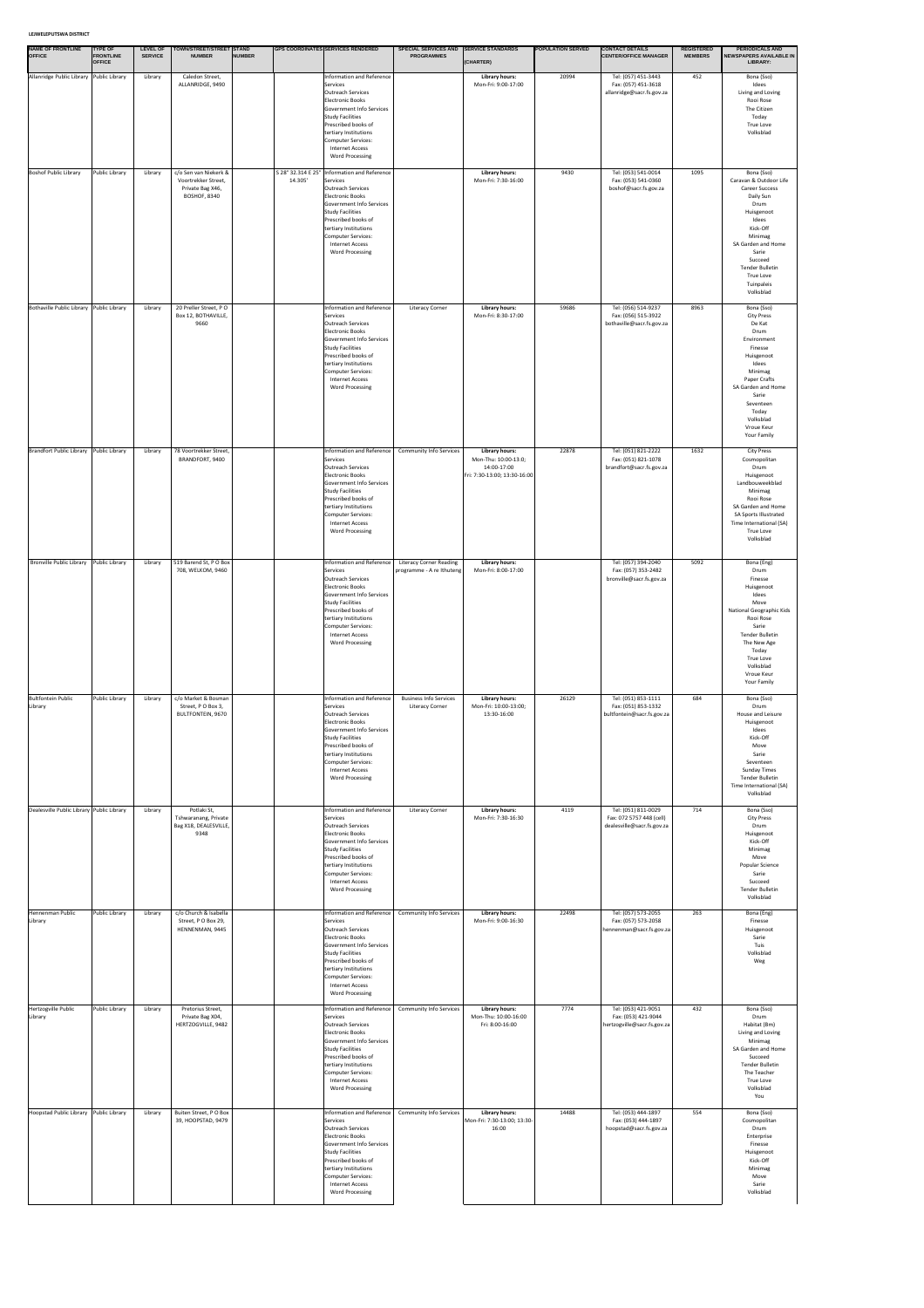| <b>Kgotsong Public Library</b> | Public Library | Library | 2050 Molefe street,<br>Kgotsong Location, PO                             |           | S 29° 23'.268 E<br>026° 38.773'<br>Services                                                                                                                                                                                                                 | Information and Reference                             | <b>Literacy Corner Reading</b><br>programme - A re Ithuteng                                                       | <b>Library hours:</b><br>Mon-Fri: 8:00-17:00                     | 59686 | Tel: (056) 515-6103<br>Fax: (056) 515-6126                                   | 990  | <b>City Press</b><br>Cosmopolitan                                                                                                                                                                                                                                                                                                                                                                                        |
|--------------------------------|----------------|---------|--------------------------------------------------------------------------|-----------|-------------------------------------------------------------------------------------------------------------------------------------------------------------------------------------------------------------------------------------------------------------|-------------------------------------------------------|-------------------------------------------------------------------------------------------------------------------|------------------------------------------------------------------|-------|------------------------------------------------------------------------------|------|--------------------------------------------------------------------------------------------------------------------------------------------------------------------------------------------------------------------------------------------------------------------------------------------------------------------------------------------------------------------------------------------------------------------------|
| Kutlwanong Public              | Public Library | Library | Box 12, BOTHAVILLE,<br>9660<br>1314 Pompeyi Street, P                    |           | Outreach Services<br>Electronic Books<br>Study Facilities<br>Prescribed books of<br>tertiary Institutions<br>Computer Services:<br><b>Internet Access</b><br><b>Word Processing</b>                                                                         | Government Info Services<br>Information and Reference | <b>Business Info Services</b>                                                                                     | <b>Library hours:</b>                                            | 72193 | kgotsong@sacr.fs.gov.za<br>Tel: (057) 361-0596                               | 92   | Drum<br><b>Golf Digest</b><br>Kick-Off<br>Living and Loving<br>Move<br>S L Magazine (Student)<br><b>SA Cricket</b><br>Seventeen<br>Star<br>Sunday Sun<br><b>Sunday Times</b><br><b>Tender Bulletin</b><br>The Citizen<br>Time International (SA)<br>Bona (Eng)                                                                                                                                                           |
| Library                        |                |         | O Box 708,<br>MERAFONG, 9483                                             |           | Services<br>Outreach Services<br>Electronic Books<br>Study Facilities<br>Prescribed books of<br>tertiary Institutions<br>Computer Services:<br><b>Internet Access</b><br><b>Word Processing</b>                                                             | Government Info Services                              | <b>Community Info Services</b><br>Literacy Corner Reading<br>programme - A re Ithuteng                            | Mon-Fri: 8:00-17:00<br>Sat: 8:00-12:00                           |       | Fax: (057) 398-2072<br>kutlwanong@sacr.fs.gov.za                             |      | <b>City Press</b><br>Drum<br>Elle SA<br>Essentials<br>Kick-Off<br>Longevity<br>Move<br>Sowetan<br>Star<br>Succeed<br><b>Sunday Times</b><br><b>Tender Bulletin</b><br>The Citizen<br>The New Age<br>True Love<br>You                                                                                                                                                                                                     |
| Majwemasweu Public<br>Library  | Public Library | Library | 622 Mothupi Street,<br>BRANDFORT, 9400                                   |           | Services<br>Outreach Services<br>Electronic Books<br>Study Facilities<br>Prescribed books of<br>tertiary Institutions<br>Computer Services:<br><b>Internet Access</b><br><b>Word Processing</b>                                                             | Information and Reference<br>Government Info Services | Community Info<br>ServicesLiteracy Corner<br><b>Toy Library</b>                                                   | <b>Library hours:</b><br>Mon-Fri: 10:00-13:00;<br>14:00-17:00    | 22878 | Tel: (051) 821-2222<br>Fax: (051) 821-1078<br>majwemasweu@sacr.fs.gov<br>.za | 962  | Bona (Sso)<br>Cape Librarian<br><b>City Press</b><br>Cosmopolitan<br>Drum<br>Fair Lady<br>Ideas<br>Living and Loving<br>Minimag<br>SA Food & Home<br><b>SA Sports Illustrated</b><br>Sowetan<br><b>Sunday Times</b><br><b>Tender Bulletin</b><br>Time International (SA)<br>Togoto<br><b>True Love</b><br>Your Family                                                                                                    |
| Makeleketla Public<br>Library  | Public Library | Library | P O Box 203,<br>WINBURG, 9420                                            |           | Services<br>Outreach Services<br>Electronic Books<br>Study Facilities<br>Prescribed books of<br>tertiary Institutions<br>Computer Services:<br><b>Internet Access</b><br><b>Word Processing</b>                                                             | Information and Reference<br>Government Info Services | <b>Business Info Services</b><br><b>Literacy Corner</b>                                                           | <b>Library hours:</b><br>Mon-Thu: 9:00-17:00<br>Fri: 7:30-16:00  | 18982 | Tel: (051) 881-0003<br>Fax: (051) 881-0003<br>makeleketla@sacr.fs.gov.za     | 51   | Bona (Sso)<br><b>City Press</b><br>Drum<br>Kick-Off<br>Living and Loving<br>Minimag<br>SA Sports Illustrated<br>Tender Bulletin<br>Togoto<br>True Love<br>You                                                                                                                                                                                                                                                            |
| Masilo Public Library          | Public Library | Library | Site 1247, Masilo, PO<br>Box 8, THEUNISSEN,<br>9410                      | Site 1247 | Services<br>Outreach Services<br><b>Electronic Books</b><br>Study Facilities<br>Prescribed books of<br>tertiary Institutions<br>Computer Services:<br><b>Internet Access</b><br><b>Word Processing</b>                                                      | Information and Reference<br>Government Info Services | <b>Literacy Corner Reading</b><br>programme - A re Ithuteng                                                       | <b>Library hours:</b><br>Mon-Thu: 10:00-17:00<br>Fri: 7:30-16:00 | 35220 | Tel: (057) 733-0106<br>Fax: (057) 733-0865<br>masilo@sacr.fs.gov.za          | 1125 | Bona (Sso)<br><b>Career Success</b><br><b>City Press</b><br>Cosmopolitan<br>Daily Sun<br>Drum<br>Kick-Off<br>Minimag<br>Move<br>People<br>SA Food & Home<br>SA Sports Illustrated<br>Sowetan<br>Succeed<br>Sunday Sun<br><b>Tender Bulletin</b><br>The Citizen<br>True Love<br>You                                                                                                                                       |
| <b>Meloding Public Library</b> | Public Library | Library | Meloding Street,<br>Virginia, P O Box 708,<br><b>WELKOM, 9460</b>        |           | S 28° 7.836 E 26°   Information and Reference<br>53.838'<br>Services<br>Outreach Services<br>Electronic Books<br>Study Facilities<br>Prescribed books of<br>tertiary Institutions<br>Computer Services:<br><b>Internet Access</b><br><b>Word Processing</b> | Government Info Services                              | <b>Literacy Corner</b>                                                                                            | <b>Library hours:</b><br>Mon-Fri: 9:00-17:00<br>Sat: 8:00-11:00  | 74232 | Tel: (057) 215-1091<br>Fax: (057) 215-1756<br>meloding@sacr.fs.gov.za        | 9312 | Bona (Sso)<br><b>City Press</b><br>Drum<br><b>English Alive</b><br>Essentials<br><b>Mathematical Digest</b><br>Minimag<br>Sowetan<br>Star<br><b>Sunday Times</b><br><b>Tender Bulletin</b><br>The Citizen<br><b>True Love</b><br>You<br>Your Family                                                                                                                                                                      |
| Mmamahabane Public<br>Library  | Public Library | Library | <b>Extention Voortrekker</b><br>Street, PO Box 292,<br>VENTERSBURG, 9450 |           | Services<br>Outreach Services<br>Electronic Books<br>Study Facilities<br>Prescribed books of<br>tertiary Institutions<br>Computer Services:<br><b>Internet Access</b><br><b>Word Processing</b>                                                             | Information and Reference<br>Government Info Services | <b>Business Info Services</b><br><b>Literacy Corner</b><br>Reading programme - A re<br>Ithuteng<br>Toy<br>Library | <b>Library hours:</b><br>Mon-Fri: 9:00-17:00<br>Sat: 9:00-12:00  | 10832 | Tel: (057) 651-4628<br>Fax: (057) 651-5888<br>mmamahabane@sacr.fs.go<br>v.za | 2973 | <b>Black Business</b><br>Bona (Sso)<br>Cape Librarian<br><b>Career Success</b><br><b>City Press</b><br>Cosmopolitan<br>Drum<br>Enterprise<br>Fair Lady<br>Kick-Off<br>Longevity<br><b>Management Today</b><br><b>Mathematical Digest</b><br>Minimag<br>Reader's Digest<br>SA Food & Home<br>Sa Sports Illustrated<br>Sowetan<br>Star<br>Succeed<br><b>Tender Bulletin</b><br>Time International (SA)<br>True Love<br>You |
| Monyakeng Public<br>Library    | Public Library | Library | 2353 Motloenya Street,<br>MONYAKENG, P O Box<br>6, WESSELSBRON, 9680     |           | Services<br>Outreach Services<br>Electronic Books<br>Study Facilities<br>Prescribed books of<br>tertiary Institutions<br>Computer Services:<br><b>Internet Access</b><br><b>Word Processing</b>                                                             | Information and Reference<br>Government Info Services | <b>Literacy Corner</b>                                                                                            | <b>Library hours:</b><br>Mon-Fri: 9:00-17:00                     | 32900 | Tel: (057) 899-8342<br>Fax: (057) 899-2631<br>monyakeng@sacr.fs.gov.za       | 98   | Bona (Sso)<br><b>Career Success</b><br><b>City Press</b><br>Drum<br>Kick-Off<br>Living and Loving<br>Minimag<br>Move<br>Reader's Digest<br>Sowetan<br><b>Tender Bulletin</b><br>True Love<br>You                                                                                                                                                                                                                         |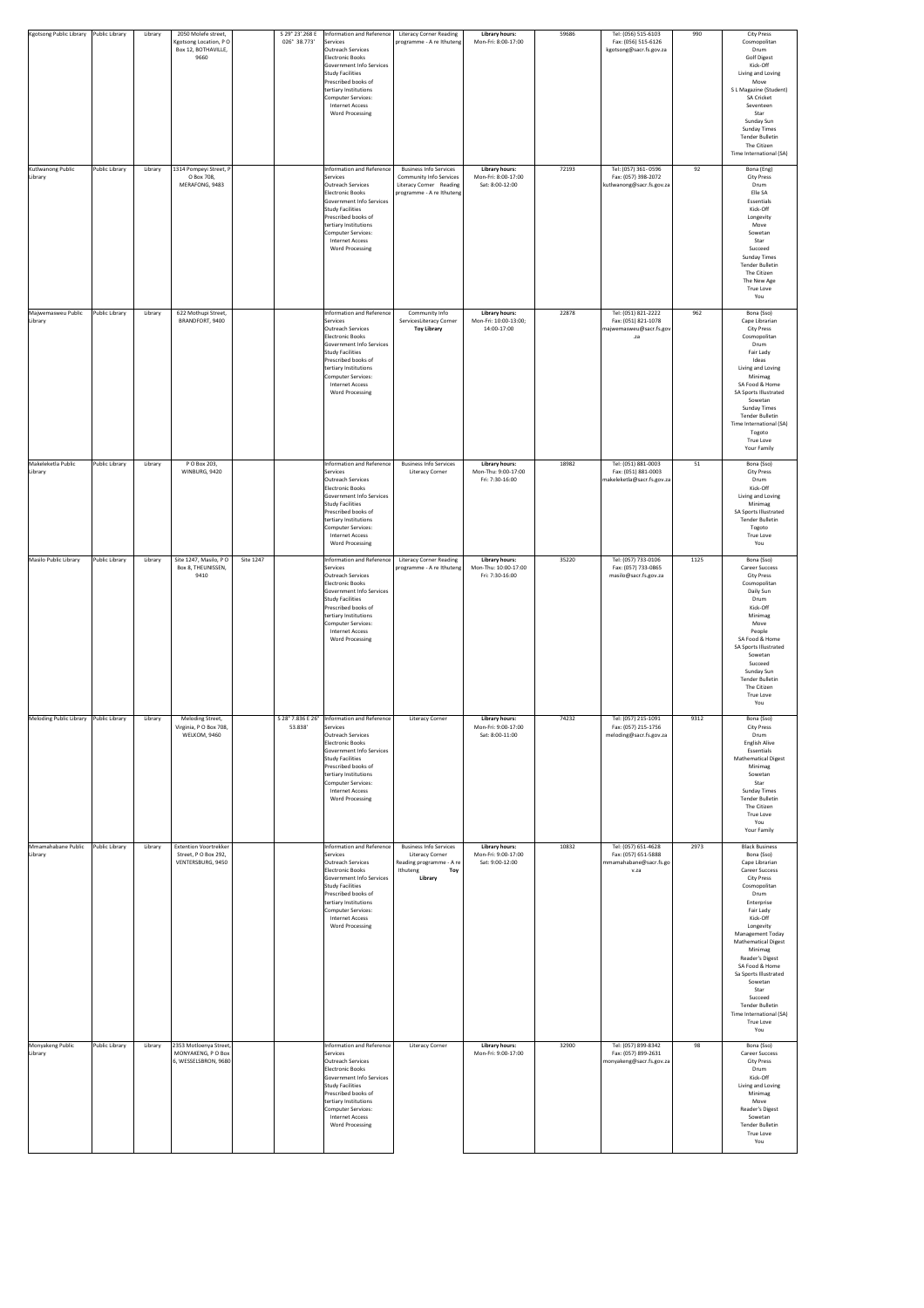| Nyakallong Public Library Public Library                                                                |                                         | Library            | Stand 390                                                                                                            | Stand 390 | <b>Information and Reference</b>                                                                                                                                                                                                                                                                                                                                                                           | <b>Business Info Services</b>                                                                 | <b>Library hours:</b><br>Mon-Fri: 9:00-17:00                                                                                     | 72193          | Tel: (057) 451-2280                                                                                                                             | 120         | <b>Black Business</b>                                                                                                                                                                                                                                                                                                                                                                  |
|---------------------------------------------------------------------------------------------------------|-----------------------------------------|--------------------|----------------------------------------------------------------------------------------------------------------------|-----------|------------------------------------------------------------------------------------------------------------------------------------------------------------------------------------------------------------------------------------------------------------------------------------------------------------------------------------------------------------------------------------------------------------|-----------------------------------------------------------------------------------------------|----------------------------------------------------------------------------------------------------------------------------------|----------------|-------------------------------------------------------------------------------------------------------------------------------------------------|-------------|----------------------------------------------------------------------------------------------------------------------------------------------------------------------------------------------------------------------------------------------------------------------------------------------------------------------------------------------------------------------------------------|
|                                                                                                         |                                         |                    | NYAKOLLONG, Caledon<br>Street, ALLANRIDGE,<br>9490                                                                   |           | Services<br>Outreach Services<br>Electronic Books<br>Government Info Services<br>Study Facilities<br>Prescribed books of<br>tertiary Institutions<br>Computer Services:<br>Internet Access<br><b>Word Processing</b>                                                                                                                                                                                       | <b>Literacy Corner</b>                                                                        |                                                                                                                                  |                | Fax: (057) 451-3618<br>nyakallong@sacr.fs.gov.za                                                                                                |             | Bona (Sso)<br><b>Career Success</b><br><b>City Press</b><br>Drum<br>Enterprise<br>Fair Lady<br>Ideas<br>Kick-Off<br><b>Management Today</b><br>Seventeen<br>Sowetan<br>Succeed<br><b>Tender Bulletin</b><br>Today<br><b>True Love</b>                                                                                                                                                  |
| Odendaalsrus Public<br>Library                                                                          | Public Library                          | Library            | c/o Steyn & Kerk<br>Street, P O Box 453,<br>ODENDAALSRUS, 9480                                                       |           | Information and Reference<br>Services<br>Outreach Services<br>Electronic Books<br>Government Info Services<br><b>Study Facilities</b><br>Prescribed books of<br>tertiary Institutions<br>Computer Services:<br>Internet Access<br><b>Word Processing</b>                                                                                                                                                   | Toy Library to be<br>implemented December<br>2011                                             | <b>Library hours:</b><br>Mon-Fri: 9:00-17:00                                                                                     | 72193          | Tel: (057) 391-8500<br>Fax: (057) 398-2072<br>odendaalsrus@sacr.fs.gov.z                                                                        | 2473        | Bona (Sso)<br>Getaway<br>Huisgenoot<br>Idees<br>Minimag<br>Paper Crafts<br>Popular Science<br>SA Garden And Home<br>Sarie<br>Sowetan<br><b>Tender Bulletin</b><br>The New Age<br>Tuis<br>Volksblad<br>Your Family                                                                                                                                                                      |
| Phahameng Public<br>Library                                                                             | Public Library                          | Library            | 1046 Basia Street,<br>Phahameng,<br><b>BULTFONTEIN, 9670</b>                                                         |           | Information and Reference<br>Services<br>Outreach Services<br>Electronic Books<br>Government Info Services<br>Study Facilities<br>Prescribed books of<br>tertiary Institutions<br>Computer Services:<br>Internet Access<br><b>Word Processing</b>                                                                                                                                                          | <b>Business Info Services</b><br><b>Literacy Corner</b><br><b>Toy</b><br><b>Library</b>       | <b>Library hours:</b><br>Mon-Fri: 7:30-17:00                                                                                     | 26129          | Tel: (051) 853-1111<br>Fax: (051) 853-1332<br>phahameng@sacr.fs.gov.za                                                                          | 193         | Bona (Sso)<br>Cape Librarian<br><b>City Press</b><br>Cosmopolitan<br>Drum<br>Fair Lady<br>Ideas<br>Living and Loving<br>Minimag<br>SA Food & Home<br>SA Sports Illustrated<br>Sowetan<br><b>Sunday Times</b><br><b>Tender Bulletin</b><br>Time International (SA)<br>Togoto<br><b>True Love</b><br>Your Family                                                                         |
| <b>Phomolong Public</b><br>Library<br><b>Riebeeckstad Public</b><br>Library - upgrading                 | Public Library<br><b>Public Library</b> | Library<br>Library | 1123 Molefi Street,<br>PHOMOLONG, PO Box<br>29, HENNENMAN, 9445<br>c/o Circle and Jasons<br>Way, RIEBEECKSTAD,       |           | Information and Reference<br>Services<br>Outreach Services<br>Electronic Books<br>Government Info Services<br><b>Study Facilities</b><br>Prescribed books of<br>tertiary Institutions<br>Computer Services:<br>Internet Access<br><b>Word Processing</b>                                                                                                                                                   | <b>Community Info Services</b><br><b>Literacy Corner Reading</b><br>programme - A re Ithuteng | <b>Library hours:</b><br>Mon-Fri: 9:00-17:00<br>Sat: 8:00-12:00                                                                  |                | Tel: (057) 574-5264<br>Fax: (057) 573-2058<br>phomolong@sacr.fs.gov.za                                                                          | 3088        | <b>Black Business</b><br><b>City Press</b><br>Drum<br>Enterprise<br><b>SA Cricket</b><br><b>SA Sports Illustrated</b><br>Sowetan<br>Succeed<br><b>Sunday Times</b><br>Tender Bulletin<br>You                                                                                                                                                                                           |
| project in process to be<br>competed in December<br>2012<br>Riebeeckstad<br>School/Community<br>Library | Public Library                          | Library            | 9463<br>Mahler Avenue, PO<br>Box 66385,<br>RIEBEECKSTAD, 9469                                                        |           | <b>Information and Reference</b><br>Services<br>Outreach Services<br>Electronic Books<br>Government Info Services<br>Study Facilities<br>Prescribed books of<br>tertiary Institutions<br>Computer Services:<br><b>Internet Access</b><br><b>Word Processing</b>                                                                                                                                            |                                                                                               | <b>Library hours:</b><br>Mon-Fri: 9:00-17:00<br>Sat: 9:00-13:00                                                                  |                | Tel: (057) 388-1884<br>Fax: (057) 388-4882<br>riebeeckstad@sacr.fs.gov.z                                                                        | 291         | Bona (Sso)<br>Country Life<br>Drum<br>Getaway<br>Kick-Off<br>Minimag<br>Move<br><b>National Geographic</b><br>Rooi Rose<br><b>Runners World</b><br>Seventeen<br>Tender Bulletin<br>The New Age<br>Vroue Keur                                                                                                                                                                           |
| Soutpan Public Library -<br><b>Building project in</b><br>process to be completed<br>in 2014            | <b>Public Library</b>                   | Library            |                                                                                                                      |           |                                                                                                                                                                                                                                                                                                                                                                                                            |                                                                                               |                                                                                                                                  |                |                                                                                                                                                 |             |                                                                                                                                                                                                                                                                                                                                                                                        |
| Thabong I Public Library Public Library                                                                 |                                         | Library            | 6133 Constantia Rd,<br>THABONG, PO Box<br>708, WELKOM, 9460                                                          | 47.381'   | S 27° 58.426' E 26° Information and Reference<br>Services<br>Outreach Services<br>Electronic Books<br>Government Info Services<br>Study Facilities<br>Prescribed books of<br>tertiary Institutions<br>Computer Services:<br>Internet Access<br><b>Word Processing</b>                                                                                                                                      | <b>Business Info Services</b><br><b>Community Info Services</b><br><b>Literacy Corner</b>     | <b>Library hours:</b><br>Mon-Fri: 9:00-17:00<br>Sat: 8:00-12:00                                                                  |                | Tel: (057) 355-1251<br>Fax: (057) 353-2482<br>thabong1@sacr.fs.gov.za                                                                           | 2011        | Bona (Sso)<br><b>City Press</b><br>Cosmopolitan<br>Daily Sun<br>Drum<br>Fair Lady<br>Fauna & Flora<br><b>Financial Mail</b><br>Habitat<br>Kick-Off<br>Living and Loving<br>Reader's Digest<br>SA Sports Illustrated<br>Sowetan<br><b>Sunday Times</b><br><b>Tender Bulletin</b><br>The New Age<br>The Teacher<br>Time International (SA)<br>True Love<br>You<br>Your Family            |
| Thabong 2 Public Library Public Library                                                                 |                                         | Library            | 15589 c/o Buick<br>Tshabalala & Mike<br>Chaotsane, Motse-<br>Thabong, P O Box 708,<br>WELKOM,                        | 49.339'   | S 27° 58.141' E 26° Information and Reference<br>Services<br>Outreach Services<br>Electronic Books<br>Government Info Services<br>Study Facilities<br>Prescribed books of<br>tertiary Institutions<br>Computer Services:<br>Internet Access<br><b>Word Processing</b>                                                                                                                                      | Community Info Services<br><b>Literacy Corner Reading</b><br>programme - A re Ithuteng        | <b>Library hours:</b><br>Mon-Fri: 9:00-17:00<br>Sat: 9:00-12:00                                                                  |                | Tel: (057) 382-1770<br>Fax: (057) 353-2482<br>thabong2@sacr.fs.gov.za                                                                           | 8093        | Bona (Sso)<br>Cape Librarian<br><b>City Press</b><br>Cosmopolitan<br>Drum<br>Fair Lady<br>Ideas<br>Living and Loving<br>Minimag<br>SA Food & Home<br><b>SA Sports Illustrated</b><br>Sowetan<br><b>Sunday Times</b><br><b>Tender Bulletin</b><br>The New Age<br>Time International (SA)<br>True Love                                                                                   |
| <b>Theunissen Public</b><br>Library<br>Tikwana Public Library                                           | Public Library<br>Public Library        | Library<br>Library | c/o Le Roux & Church<br>Streets, PO Box 8,<br>THEUNISSEN, 9410<br>540 MM Masiu Street,<br>Tikwana, HOOPSTAD,<br>9479 |           | Information and Reference<br>Services<br>Outreach Services<br>Electronic Books<br>Government Info Services<br>Study Facilities<br>Prescribed books of<br>Information and Reference<br>Services<br>Outreach Services<br>Electronic Books<br>Government Info Services<br>Study Facilities<br>Prescribed books of<br>tertiary Institutions<br>Computer Services:<br>Internet Access<br><b>Word Processing</b> | Community Info<br>ServicesLiteracy Corner                                                     | <b>Library hours:</b><br>Mon-Fri: 9:00-17:00<br>Sat: 9:00-12:00<br><b>Library hours:</b><br>Mon-Fri: 8:30-13:00; 13:30-<br>16:00 | 35220<br>14488 | Tel: (057) 733-0106 Fax:<br>(057) 733-0106<br>theunissen@sacr.fs.gov.za<br>Tel: (053) 444-2399<br>Fax: (053) 444-1897<br>tikwana@sacr.fs.gov.za | 3889<br>986 | Your Family<br>Car SA<br>De Kat<br>Drum<br>Huisgenoot<br>Minimag<br>SA Garden and Home<br>Time International (SA)<br>Bona (Sso)<br><b>City Press</b><br>Cosmopolitan<br>Drum<br>Kick-Off<br>Living and Loving<br>Minimag<br><b>Reader's Digest</b><br>SA Sports Illustrated<br>Sowetan<br>Star<br><b>Tender Bulletin</b><br>Time International (SA)<br>True Love<br>You<br>Your Family |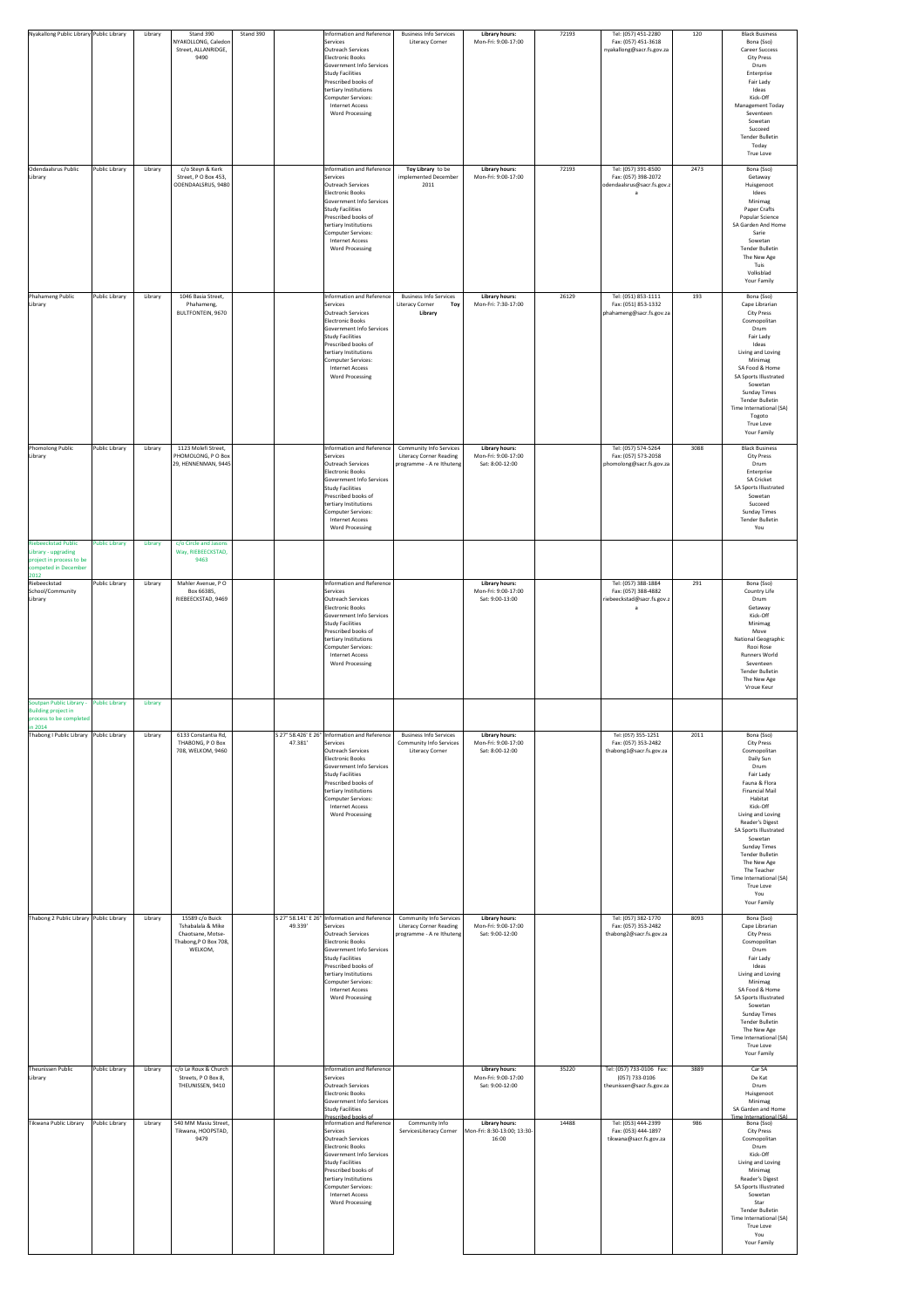| Ventersburg Public<br>Library<br>Verkeerdevlei Public<br>Library | Public Library<br>Public Library | Library<br>Library | c/o Voortrekker & Van<br>Andel Street, P O Box<br>292, VENTERSBURG,<br>9450<br>Handee Street, P O Box<br>13, VERKEERDEVLEI,<br>9401 |                              | Information and Reference<br>Services<br>Outreach Services<br>Electronic Books<br>Government Info Services<br><b>Study Facilities</b><br>Prescribed books of<br>tertiary Institutions<br>Computer Services:<br><b>Internet Access</b><br><b>Word Processing</b><br>Information and Reference<br>Services<br><b>Outreach Services</b><br>Electronic Books<br>Government Info Services<br><b>Study Facilities</b><br>Prescribed books of<br>tertiary Institutions<br>Computer Services:<br><b>Internet Access</b><br><b>Word Processing</b> | <b>Toy Library</b>     | <b>Library hours:</b><br>Mon-Fri: 9:00-17:00<br>Sat: 9:00-12:00<br><b>Library hours:</b><br>Mon-Fri: 7:30-13:00; 13:30-<br>16:00 | 10832<br>3013 | Tel: (057) 651-5101<br>Fax: (057) 651-4888<br>ventersburg@sacr.fs.gov.za<br>Tel: (051) 841-1147<br>Fax: (051) 841-1147 | 838<br>554 | Bona (Sso)<br><b>City Press</b><br>Finesse<br>Huisgenoot<br>Minimag<br>SA Garden And Home<br>Togoto<br>Volksblad (District) Handa<br>Bona (Sso)<br>Cosmopolitan<br>Drum<br>Enterprise<br>Finesse<br>Huisgenoot<br>Kick-Off<br>Minimag<br>Move<br>Sarie<br>Volksblad                                                                                                                                                  |
|------------------------------------------------------------------|----------------------------------|--------------------|-------------------------------------------------------------------------------------------------------------------------------------|------------------------------|-------------------------------------------------------------------------------------------------------------------------------------------------------------------------------------------------------------------------------------------------------------------------------------------------------------------------------------------------------------------------------------------------------------------------------------------------------------------------------------------------------------------------------------------|------------------------|----------------------------------------------------------------------------------------------------------------------------------|---------------|------------------------------------------------------------------------------------------------------------------------|------------|----------------------------------------------------------------------------------------------------------------------------------------------------------------------------------------------------------------------------------------------------------------------------------------------------------------------------------------------------------------------------------------------------------------------|
| Virginia Public Library                                          | Public Library                   | Library            | Virginia Gardens Circle,<br>P O Box 708, WELKOM,<br>9460                                                                            | S 28° 6.407 E 26°<br>52.147' | Information and Reference<br>Services<br>Outreach Services<br>Electronic Books<br>Government Info Services<br><b>Study Facilities</b><br>Prescribed books of<br>tertiary Institutions<br>Computer Services:<br><b>Internet Access</b><br><b>Word Processing</b>                                                                                                                                                                                                                                                                           |                        | <b>Library hours:</b><br>Mon-Fri: 9:00-17:00<br>Sat: 9:00-13:00                                                                  | 74232         | Tel: (057) 212-0468<br>Fax: (057) 212-2405<br>virginia@sacr.fs.gov.za                                                  | 7925       | Bona (Sso)<br>Car SA<br><b>City Press</b><br>Cosmopolitan<br>Drum<br>Enterprise<br>Essentials<br>Fair Lady<br>Fin Week-Eng<br>Habitat<br>House and Leisure<br>Kick-Off<br>Mens Health<br>Minimag<br>Rooi Rose<br>SA Garden and Home<br>Sarie<br>Sowetan<br>Succeed<br>Time International (SA)<br>Today<br><b>True Love</b><br>Volksblad<br>You                                                                       |
| <b>Welkom Public Library</b>                                     | Public Library                   | Library            | 5 Tulbach Street, PO<br>Box 186, WELKOM,<br>9460                                                                                    | 44.257'                      | S 27° 58.727' E 26° Information and Reference<br>Services<br>Outreach Services<br>Electronic Books<br>Government Info Services<br>Study Facilities<br>Prescribed books of<br>tertiary Institutions<br>Computer Services:<br>Internet Access<br><b>Word Processing</b>                                                                                                                                                                                                                                                                     | <b>Literacy Corner</b> | <b>Library hours:</b><br>Mon-Fri: 9:00-17:00<br>Sat: 9:00-12:00                                                                  | 204283        | Tel: (057) 391-3911<br>Fax: (057) 353-2482<br>welkom@sacr.fs.gov.za                                                    | 4115       | <b>Animal Talk</b><br><b>Bike SA</b><br>Bona (Sso)<br>Car SA<br>Caravan & Outdoor Life<br>Complete Golfer<br>Conde Nast House & Garden<br>Cosmopolitan<br>Country Life<br>De Kat<br>Drum<br>Elle Deco<br>Elle SA<br><b>English Alive</b><br>Environment<br>Essentials<br>Fair Lady<br>Fin Week-Afr<br><b>Financial Mail</b><br>Finesse<br>Getaway<br>Heat<br>Huisgenoot<br>Ideas<br>Idees<br>Landbouweekblad<br>Leef |
| <b>Wesselsbron Public</b><br>Library                             | Public Library                   | Library            | Erwee Street, PO Box<br>6, WESSELSBRON, 9680                                                                                        |                              | Information and Reference<br>Services<br>Outreach Services<br>Electronic Books<br>Government Info Services<br><b>Study Facilities</b><br>Prescribed books of<br>tertiary Institutions<br>Computer Services:<br><b>Internet Access</b><br><b>Word Processing</b>                                                                                                                                                                                                                                                                           |                        | <b>Library hours:</b><br>Mon-Fri: 9:00-17:00                                                                                     | 32900         | Tel: (057) 899-1818<br>Fax: (057) 899-2631<br>wesselsbron@sacr.fs.gov.za                                               | 837        | Bona (Sso)<br>Drum<br>Huisgenoot<br>Kick-Off<br>Landbouweekblad<br>Minimag<br>Move<br>Rooi Rose<br>Sarie<br>Volksblad<br>Vroue Keur                                                                                                                                                                                                                                                                                  |
| <b>Winburg Public Library</b>                                    | Public Library                   | Library            | Nico van der Merwe<br>Street, P O Box 26,<br>WINBURG, 9420                                                                          |                              | Information and Reference<br>Services<br>Outreach Services<br>Electronic Books<br>Government Info Services<br><b>Study Facilities</b><br>Prescribed books of<br>tertiary Institutions<br>Computer Services:<br><b>Internet Access</b><br><b>Word Processing</b>                                                                                                                                                                                                                                                                           |                        | <b>Library hours:</b><br>Mon-Thu: 10:00-13:00;<br>14:00-17:00<br>Fri: 7:30-13:00; 13:30-16:00<br>Sat: 9:00-12:00                 | 18982         | Tel: (051) 881-0361<br>Fax: (051) 881-0003<br>winburg@sacr.fs.gov.za                                                   | 2352       | <b>City Press</b><br>Drum<br>Huisgenoot<br>Idees<br>SA Garden and Home<br>Time International (SA)<br>Volksblad<br><b>Your Family</b>                                                                                                                                                                                                                                                                                 |

#### **XHARIEP DISTRICT**

| <b>NAME OF FRONTLINE</b><br><b>OFFICE</b> | <b>TYPE OF</b><br><b>FRONTLINE</b><br><b>OFFICE</b> | <b>LEVEL OF</b><br><b>SERVICE</b> | TOWN/STREET/STREET STAND<br><b>NUMBER</b>                          | <b>NUMBER</b> |                                 | <b>GPS COORDINATES SERVICES RENDERED</b>                                                                                                                                                                                                                 | SPECIAL SERVICES AND SERVICE STANDARDS<br><b>PROGRAMMES</b>            | (CHARTER)                                                       | <b>POPULATION SERVED</b> | <b>CONTACT DETAILS</b><br><b>CENTER/OFFICE MANAGER</b>                   | <b>REGISTERED</b><br><b>MEMBERS</b> | <b>PERIODICALS AND</b><br>NEWSPAPERS AVAILABLE IN<br><b>LIBRARY:</b>                                                                                                                                                                                                          |
|-------------------------------------------|-----------------------------------------------------|-----------------------------------|--------------------------------------------------------------------|---------------|---------------------------------|----------------------------------------------------------------------------------------------------------------------------------------------------------------------------------------------------------------------------------------------------------|------------------------------------------------------------------------|-----------------------------------------------------------------|--------------------------|--------------------------------------------------------------------------|-------------------------------------|-------------------------------------------------------------------------------------------------------------------------------------------------------------------------------------------------------------------------------------------------------------------------------|
|                                           |                                                     |                                   |                                                                    |               |                                 |                                                                                                                                                                                                                                                          |                                                                        |                                                                 |                          |                                                                          |                                     |                                                                                                                                                                                                                                                                               |
| Albert Nzula Public<br>Library            | <b>Public Library</b>                               | Library                           | Phosholi Street, PO<br>Box 8, ROUXVILLE,<br>9958                   |               |                                 | Information and Reference<br>Services<br>Outreach Services<br>Electronic Books<br>Government Info Services<br>Study Facilities<br>Prescribed books of<br>tertiary Institutions<br>Computer Services:<br><b>Internet Access</b><br><b>Word Processing</b> | <b>Community Info Services</b><br>Reading programme - A re<br>Ithuteng | <b>Library hours:</b><br>Mon-Fri: 9:00-17:00<br>Sat: 8:00-13:00 | 12151                    | Tel: (051) 663-0008<br>Fax: (051) 673-1550<br>albertnzula@sacr.fs.gov.za | 472                                 | Bona (Sso)<br><b>City Press</b><br>Cosmopolitan<br>Drum<br>Finesse<br>Huisgenoot<br>Kick-Off<br>Living and Loving<br>Minimag<br>Move<br>Rooi Rose<br>SA Garden and Home<br>SA Sports Illustrated<br>Succeed<br><b>Tender Bulletin</b><br>True Love<br>Volksblad<br>Vroue Keur |
| Bethulie Public Library                   | <b>Public Library</b>                               | Library                           | Joubert Street<br>9992<br><b>BETHULIE</b>                          |               |                                 | Information and Reference<br>Services<br>Outreach Services<br>Electronic Books<br>Government Info Services<br>Study Facilities<br>Prescribed books of<br>tertiary Institutions<br>Computer Services:<br><b>Internet Access</b><br><b>Word Processing</b> | <b>Business Info Services</b><br><b>Community Info Services</b>        | <b>Library hours:</b><br>Mon-Fri: 9:00-17:00<br>Sat: 8:00-13:00 | 7302                     | Tel: (051) 763-0002<br>Fax: (051) 763-0292<br>bethulie@sacr.fs.gov.za    | 560                                 | Daily Sun<br>Huisgenoot<br>Landbouweekblad<br>Minimag<br>Move<br>Togoto<br>Volksblad                                                                                                                                                                                          |
| Ditlhake Public Library                   | Public Library                                      | Library                           | Boitumelong Street,<br>DITHLAKE, P O Box 7,<br>KOFFIEFONTEIN, 9986 |               | S 29° 23.719' E<br>024° 59.022' | Information and Reference<br>Services<br>Outreach Services<br>Electronic Books<br>Government Info Services<br>Study Facilities<br>Prescribed books of<br>tertiary Institutions<br>Computer Services:<br><b>Internet Access</b><br><b>Word Processing</b> | <b>Business Info Services</b><br><b>Community Info Services</b>        | <b>Library hours:</b><br>Mon-Fri: 9:00-17:00<br>Sat: 8:00-13:00 | 14212                    | Tel: (053) 205-0383<br>Fax: (053) 205-0128<br>ditlhake@sacr.fs.gov.za    | 1175                                | Bona (Sso)<br><b>Career Success</b><br>Drum<br>Kick-Off<br>Move<br>People<br>SA Sports Illustrated<br>Tender Bulletin<br>Time International (SA)<br>Togoto<br>True Love<br>Volksblad<br>You                                                                                   |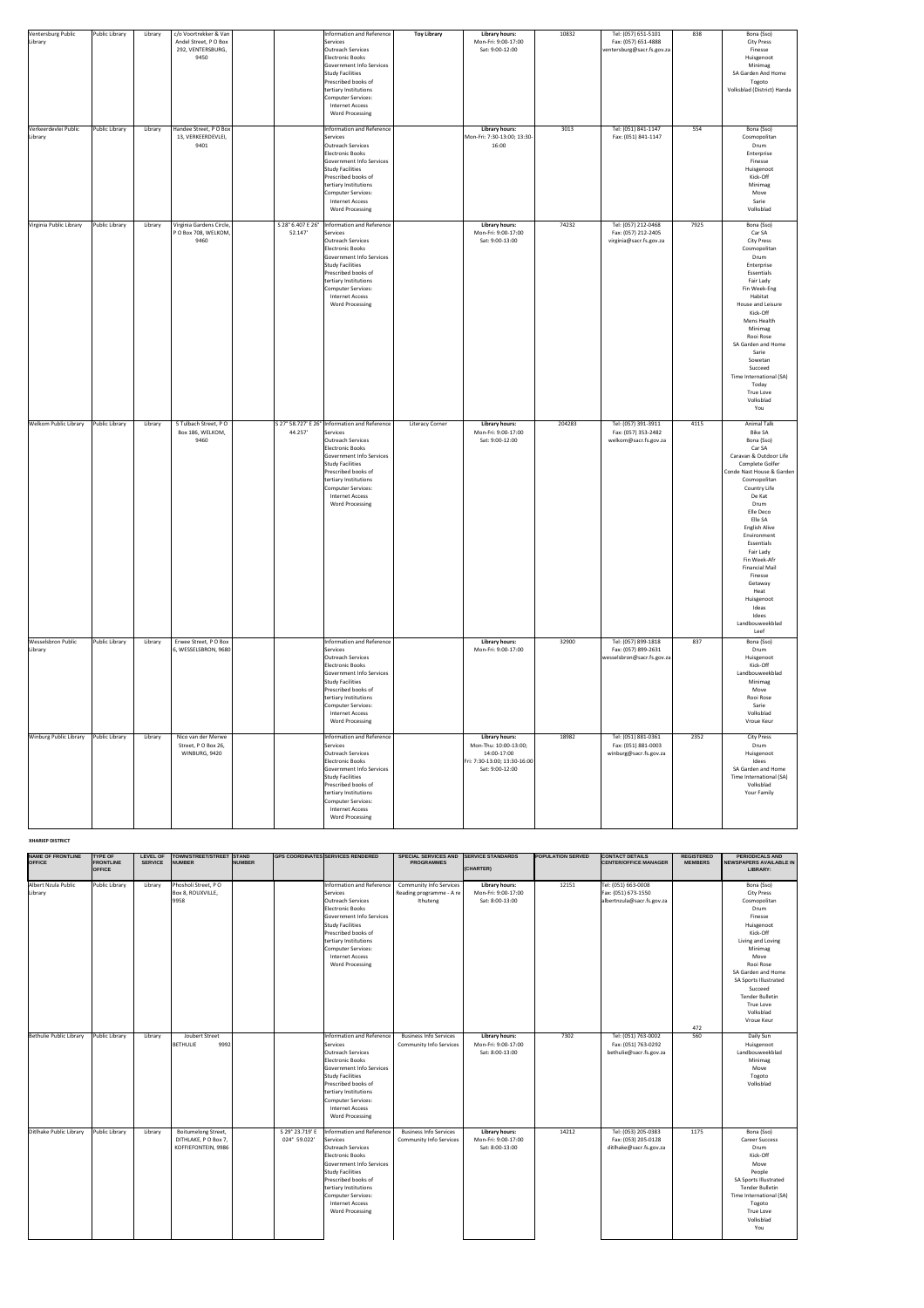| Edenburg Public Library                                                                       | Public Library        | Library | 16 Church Street,<br>EDENBURG, 9908                          |        | Information and Reference<br>Services<br>Outreach Services<br>Electronic Books<br>Government Info Services<br>Study Facilities<br>Prescribed books of<br>tertiary Institutions<br>Computer Services:<br><b>Internet Access</b><br><b>Word Processing</b>                                                         | <b>Business Info Services</b><br>Reading programme - A re<br>Ithuteng                                                            | <b>Library hours:</b><br>Mon-Fri: 9:00-17:00<br>Sat: 8:00-13:00 | 9264  | Tel: (051) 743-1658<br>Fax: (051) 743-1218<br>edenburg@sacr.fs.gov.za     | 567  | Bona (Eng)<br><b>City Press</b><br>Drum<br>Huisgenoot<br>Kick-Off<br>SA Sports Illustrated<br>Sowetan<br>Succeed<br><b>Tender Bulletin</b><br>True Love<br>You                                                                                                                                                  |
|-----------------------------------------------------------------------------------------------|-----------------------|---------|--------------------------------------------------------------|--------|------------------------------------------------------------------------------------------------------------------------------------------------------------------------------------------------------------------------------------------------------------------------------------------------------------------|----------------------------------------------------------------------------------------------------------------------------------|-----------------------------------------------------------------|-------|---------------------------------------------------------------------------|------|-----------------------------------------------------------------------------------------------------------------------------------------------------------------------------------------------------------------------------------------------------------------------------------------------------------------|
| <b>Fauresmith Public</b><br>Library                                                           | Public Library        | Library | 63 Voortrekker Street,<br>FAURESMITH, 9978                   |        | Information and Reference<br>Services<br><b>Outreach Services</b><br>Electronic Books<br>Government Info Services<br>Study Facilities<br>Prescribed books of<br>tertiary Institutions<br>Computer Services:<br><b>Internet Access</b><br><b>Word Processing</b>                                                  | <b>Community Info Services</b>                                                                                                   | <b>Library hours:</b><br>Mon-Fri: 9:00-17:00<br>Sat: 8:00-13:00 | 4606  | Tel: (051) 723-0020<br>Fax: (051) 723-0077<br>fauresmith@sacr.fs.gov.za   | 654  | Bona (Eng)<br>Craftwise SA<br>Environment<br>Farmer's Weekly<br>Getaway<br>Huisgenoot<br>Idees<br>Kick-Off<br>Minimag<br>Paper Crafts<br>Rooi Rose<br>SA Garden and Home<br>Sarie<br>Succeed<br>True Love<br>Volksblad                                                                                          |
| Gariepdam Public Library Public Library                                                       |                       | Library | 11 Patrys Street, PO<br>Box 229, GARIEPDAM,<br>9922          |        | Information and Reference<br>Services<br>Outreach Services<br>Electronic Books<br>Government Info Services<br>Study Facilities<br>Prescribed books of<br>tertiary Institutions<br>Computer Services:<br>Internet Access<br><b>Word Processing</b>                                                                |                                                                                                                                  | <b>Library hours:</b><br>Mon-Fri: 8:00-16:00                    | 1068  | Tel: (051) 754-0071<br>Fax: (051) 754-0103<br>gariepdam@sacr.fs.gov.za    | 173  | Ideas<br>Move<br>Sarie<br><b>Tender Bulletin</b><br>Volksblad<br>Vroue Keur<br>You                                                                                                                                                                                                                              |
| Hydropark Public Library Public Library                                                       |                       | Library | 17 Hydropark, P O Box<br>229, GARIEPDAM, 9922                |        | Information and Reference<br>Services<br>Outreach Services<br>Electronic Books<br>Government Info Services<br>Study Facilities<br>Prescribed books of<br>tertiary Institutions<br>Computer Services:<br>Internet Access<br><b>Word Processing</b>                                                                |                                                                                                                                  | <b>Library hours:</b><br>Mon-Fri: 8:00-16:00                    | 1068  | Tel: (051) 713-9200<br>Fax: (051) 754-0102<br>hydropark@sacr.fs.gov.za    | 192  | Essentials<br>Fair Lady<br>Huisgenoot<br><b>Tender Bulletin</b>                                                                                                                                                                                                                                                 |
| Itumeleng Public Library Public Library                                                       |                       | Library | c/o Kerr & Sentraal<br>Streets,<br>JAGERSFONTEIN, 9970       |        | Services<br>Outreach Services<br>Electronic Books<br>Government Info Services<br>Study Facilities<br>Prescribed books of<br>tertiary Institutions<br>Computer Services:<br><b>Internet Access</b><br><b>Word Processing</b>                                                                                      | Information and Reference   Reading programme - A re  <br>Ithuteng                                                               | <b>Library hours:</b><br>Mon-Fri: 9:00-17:00<br>Sat: 8:00-13:00 |       | Tel: (051) 724-0003<br>Fax: (051) 763-0002<br>itumeleng.lib@sacr.fs.gov.z | 381  | Bona (Sso)<br><b>City Press</b><br>Drum<br>Enterprise<br>Ideas<br>Kick-Off<br>Move<br>Real<br><b>Tender Bulletin</b><br>True Love<br>Volksblad                                                                                                                                                                  |
| Jacobsdal Public Library                                                                      | Public Library        | Library | 1 Andries Pretorius<br>Street, PO Box 63,<br>JACOBSDAL, 8710 |        | Information and Reference<br>Services<br><b>Outreach Services</b><br>Electronic Books<br>Government Info Services<br>Study Facilities<br>Prescribed books of<br>tertiary Institutions<br>Computer Services:<br><b>Internet Access</b><br><b>Word Processing</b>                                                  |                                                                                                                                  | <b>Library hours:</b><br>Mon-Fri: 9:00-17:00<br>Sat: 8:00-13:00 | 8195  | Tel: (053) 591-0072<br>Fax: (053) 591-0445<br>jacobsdal@sacr.fs.gov.za    | 464  | Drum<br>Finesse<br>Huisgenoot<br>Kick-Off<br>Pc Format<br>Rooi Rose<br>SA Garden and Home<br>SA Sports Illustrated<br>Seventeen<br>Stywe Lyne<br>Succeed<br><b>Tender Bulletin</b><br>Volksblad                                                                                                                 |
| Jagersfontein Public<br>Library                                                               | Public Library        | Library | c/o Kerr & Sentraal<br>Street,<br>JAGERSFONTEIN, 9974        |        | Information and Reference<br>Services<br><b>Outreach Services</b><br>Electronic Books<br>Government Info Services<br>Study Facilities<br>Prescribed books of<br>tertiary Institutions<br>Computer Services:<br><b>Internet Access</b><br><b>Word Processing</b>                                                  | <b>Business Info Services</b><br>Reading programme - A re<br>Ithuteng                                                            | <b>Library hours:</b><br>Mon-Fri: 9:00-17:00<br>Sat: 8:00-13:00 | 6432  | Tel: (051) 724-0003<br>Fax: (051) 742-0447<br>jagersfontein@sacr.fs.gov.z | 879  | Bona (Sso)<br>Elle SA<br>Huisgenoot<br>Living and Loving<br>Sarie<br>Volksblad<br>Vroue Keur                                                                                                                                                                                                                    |
| Koffiefontein Public<br>Library                                                               | Public Library        | Library | 58 Groot Trek Street, P<br>O Box 125,<br>KOFFIEFONTEIN, 9986 | 0.214' | S 29° 24.462 E 25° Information and Reference<br>Services<br><b>Outreach Services</b><br>Electronic Books<br>Government Info Services<br>Study Facilities<br>Prescribed books of<br>tertiary Institutions<br>Computer Services:<br>Internet Access<br><b>Word Processing</b>                                      | <b>Business Info Services</b><br>Community Info Services  <br>Toy Library to be<br>implemented February<br>2012                  | <b>Library hours:</b><br>Mon-Fri: 9:00-17:00<br>Sat: 8:00-13:00 | 14212 | Tel: (053) 205-0147<br>Fax: (053) 205-0128<br>koffy@sacr.fs.gov.za        | 721  | Bona (Sso)<br>Cape Librarian<br><b>City Press</b><br>Country Life<br>Enviro Kids<br>Finesse<br>Kick-Off<br>Landbouweekblad<br><b>Mathematical Digest</b><br>Minimag<br>Move<br>SA Sports Illustrated<br>The Teacher<br>Tuinpaleis<br>Tuis<br>Vroue Keur<br>Your Family                                          |
| Lephoi Public Library                                                                         | Public Library        | Library | Joubert Street,<br>BETHULIE, 9992                            |        | Information and Reference<br>Services<br>Outreach Services<br>Electronic Books<br>Government Info Services<br>Study Facilities<br>Prescribed books of<br>tertiary Institutions<br>Computer Services:<br>Internet Access<br><b>Word Processing</b>                                                                | <b>Business Info Services</b><br><b>Community Info Services</b><br>Reading programme - A re<br>Ithuteng                          | <b>Library hours:</b><br>Mon-Fri: 9:00-17:00<br>Sat: 8:00-13:00 | 7302  | Tel: (051) 763-9200<br>Fax: (051) 763-0002<br>lephoi@sacr.fs.gov.za       | 1011 | Bona (Sso)<br><b>City Press</b><br>Cosmopolitan<br>Drum<br>Kick-Off<br><b>Mathematical Digest</b><br>Minimag<br>Move<br><b>Tender Bulletin</b><br>Tideas<br><b>True Love</b><br>Your Family                                                                                                                     |
| Luckhoff Public Library -<br><b>Building project in</b><br>process to be completed<br>in 2014 | <b>Public Library</b> | Library | D R Bosman Avenue, P<br>O Box 7, LUCKHOFF,<br>9982           |        | <b>Information and Reference</b><br><b>Dervices</b><br><b>Outreach Services</b><br><b>Electronic Books</b><br><b>Government Info Services</b><br><b>Study Facilities</b><br><b>Prescribed books of</b><br>tertiary Institutions<br><b>Computer Services:</b><br><b>Internet Access</b><br><b>Word Processing</b> |                                                                                                                                  | <b>Library hours:</b><br>Mon-Fri: 9:00-17:00<br>Sat: 8:00-13:00 | 3815  | Tel: (053) 206-0269<br>Fax: (053) 206-0271<br>luckhoff@sacr.fs.gov.za     | 664  | <b>Cape Librarian</b><br><b>City Press</b><br>Idees<br><b>SA Garden and Home</b><br>Seventeen<br><b>Tender Bulletin</b><br>Volksblad                                                                                                                                                                            |
| Matlakeng Public Library Public Library                                                       |                       | Library | Chaka Street, Private<br>Bag X5, ZASTRON, 9950               |        | Information and Reference<br>Services<br>Outreach Services<br><b>Electronic Books</b><br>Government Info Services<br>Study Facilities<br>Prescribed books of<br>tertiary Institutions<br>Computer Services:<br><b>Internet Access</b><br><b>Word Processing</b>                                                  | <b>Business Info Services</b><br><b>Community Info Services</b><br>Reading programme - A re<br>Ithuteng<br>Toy<br><b>Library</b> | <b>Library hours:</b><br>Mon-Fri: 9:00-17:00<br>Sat: 8:00-13:00 | 20747 | Tel: (051) 673-9600<br>Fax: (051) 673-1550<br>matlakeng@sacr.fs.gov.za    | 1374 | A Sports Illustrated<br><b>Black Business</b><br>Bona (Eng)<br>Car SA<br><b>Career Success</b><br><b>City Press</b><br>Drum<br>Kick-Off<br><b>Management Today</b><br><b>Mathematical Digest</b><br>Minimag<br>People<br>Succeed<br><b>Sunday Times</b><br><b>Tender Bulletin</b><br>Togoto<br>True Love<br>You |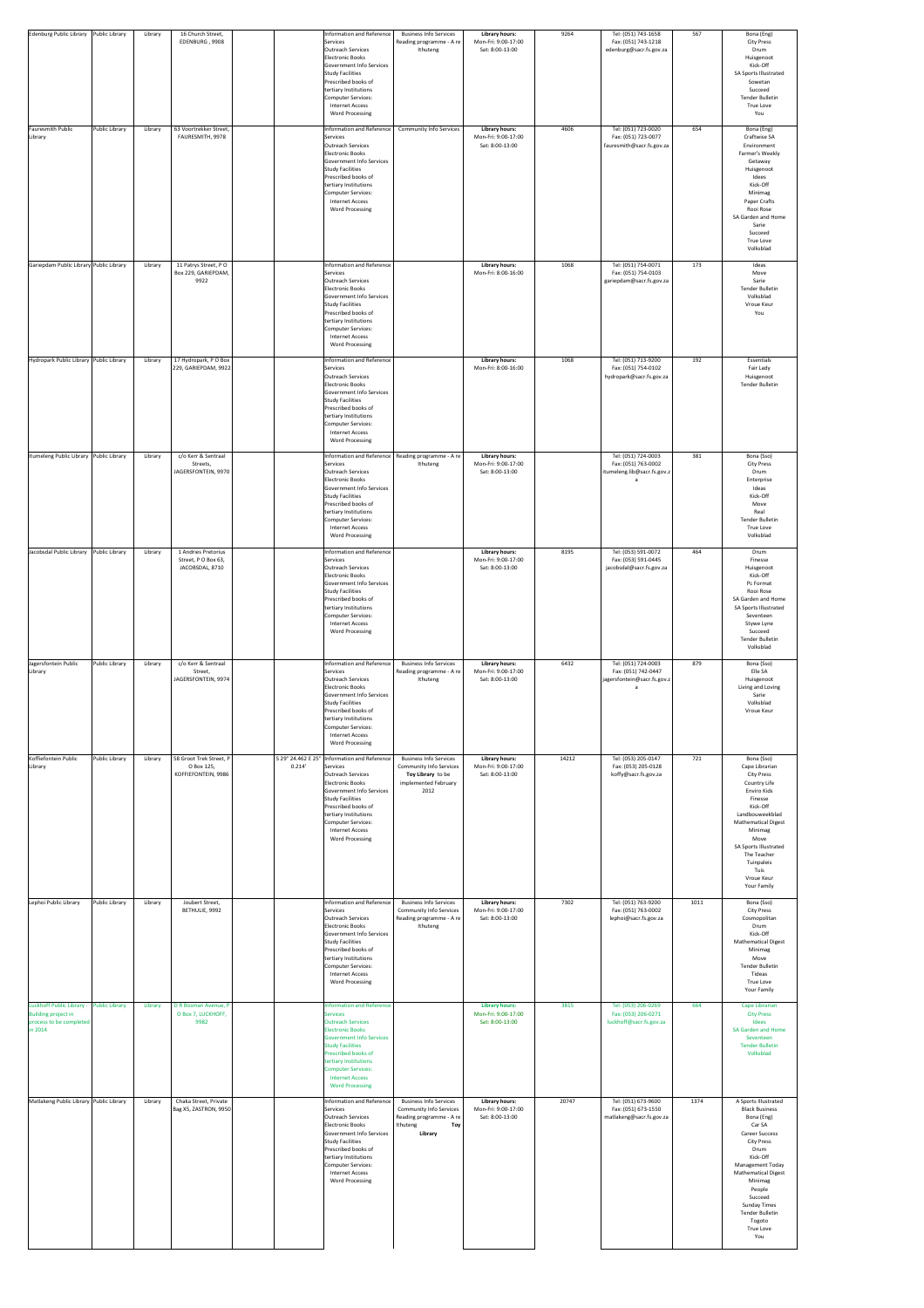| Oppermansgronde<br>Public Library                                                                              | Public Library | Library | 49 School Street, Post<br>Office: Doornfontein,<br>OPPERMANS, 9987 |                              | Information and Reference<br>Services<br>Outreach Services<br>Electronic Books                                                                                                                                                                                                                            | <b>Community Info Services</b><br>Reading programme - A re<br>Ithuteng<br>Toy<br>Library | <b>Library hours:</b><br>Mon-Fri: 9:00-17:00<br>Sat: 8:00-13:00 | 1458  | Tel: (053) 209-5121<br>Fax: (053) 209-5022<br>oppermans@sacr.fs.gov.za    | 545  | Huisgenoot<br>Minimag<br><b>Tender Bulletin</b><br>Volksblad                                                                                                                                                                                                                                                                   |
|----------------------------------------------------------------------------------------------------------------|----------------|---------|--------------------------------------------------------------------|------------------------------|-----------------------------------------------------------------------------------------------------------------------------------------------------------------------------------------------------------------------------------------------------------------------------------------------------------|------------------------------------------------------------------------------------------|-----------------------------------------------------------------|-------|---------------------------------------------------------------------------|------|--------------------------------------------------------------------------------------------------------------------------------------------------------------------------------------------------------------------------------------------------------------------------------------------------------------------------------|
| Petrusburg Public Library Public Library                                                                       |                | Library | 28 East Street, Private<br>Bag X4, PETRUSBURG,                     |                              | Government Info Services<br><b>Study Facilities</b><br>Services                                                                                                                                                                                                                                           | Information and Reference   Reading programme - A re  <br>Ithuteng                       | Library hours:<br>Mon-Fri: 9:00-17:00                           | 8658  | Tel: (053) 574-0207<br>Fax: (053) 574-0314                                | 846  | Bona (Eng)<br><b>City Press</b>                                                                                                                                                                                                                                                                                                |
|                                                                                                                |                |         | 9932                                                               |                              | Outreach Services<br>Electronic Books<br>Government Info Services<br><b>Study Facilities</b><br>Prescribed books of<br>tertiary Institutions                                                                                                                                                              |                                                                                          | Sat: 8:00-13:00                                                 |       | petrusburg@sacr.fs.gov.za                                                 |      | Drum<br>Enterprise<br>Huisgenoot<br>Kick-Off<br>Minimag<br>Move                                                                                                                                                                                                                                                                |
| Philippolis Public Library Public Library                                                                      |                | Library | Voortrekker Street,<br>PHILIPPOLIS, 9970                           |                              | Information and Reference<br>Services<br>Outreach Services<br>Electronic Books<br>Government Info Services<br><b>Study Facilities</b><br>Prescribed books of                                                                                                                                              | Toy Library to be<br>implemented December<br>2011                                        | <b>Library hours:</b><br>Mon-Fri: 9:00-17:00<br>Sat: 8:00-13:00 | 4074  | Tel: (051) 773-0006<br>Fax: (051) 773-0213<br>philippolis@sacr.fs.gov.za  | 1166 | Bona (Sso)<br>Drum<br>Huisgenoot<br>Kick-Off<br>Minimag<br>SA Sports Illustrated<br>Succeed                                                                                                                                                                                                                                    |
| Ratanang Public Library - Public Library<br><b>Building project in</b><br>Jacobsdal to be<br>completed in 2013 |                | Library | <b>Building project in</b><br>Jacobsdal to be<br>completed in 2013 |                              |                                                                                                                                                                                                                                                                                                           |                                                                                          |                                                                 |       |                                                                           |      |                                                                                                                                                                                                                                                                                                                                |
| Reddersburg Public<br>Library                                                                                  | Public Library | Library | <b>Andries Pretorius</b><br>Street, REDDERSBURG,<br>9904           |                              | Information and Reference<br>Services<br><b>Outreach Services</b><br><b>Electronic Books</b><br>Government Info Services<br>Study Facilities<br>Prescribed books of<br>tertiary Institutions<br>Computer Services:<br><b>Internet Access</b><br><b>Word Processing</b>                                    | <b>Community Info Services</b>                                                           | <b>Library hours:</b><br>Mon-Fri: 9:00-17:00<br>Sat: 8:00-13:00 | 5044  | Tel: (051) 553-0141<br>Fax: (051) 553-0011<br>reddersburg@sacr.fs.gov.za  | 673  | Bona (Sso)<br><b>City Press</b><br>Kick-Off<br>Leadership<br>Succeed<br><b>Tender Bulletin</b><br>True Love<br>Volksblad                                                                                                                                                                                                       |
| Rouxville Public Library                                                                                       | Public Library | Library | Piet Retief Street, PO<br>Box 8, ROUXVILLE,<br>9958                |                              | Information and Reference<br>Services<br>Outreach Services<br>Electronic Books<br>Government Info Services<br>Study Facilities<br>Prescribed books of<br>tertiary Institutions<br>Computer Services:<br><b>Internet Access</b><br><b>Word Processing</b>                                                  |                                                                                          | <b>Library hours:</b><br>Mon-Fri: 9:00-17:00<br>Sat: 8:00-13:00 | 12151 | Tel: (051) 663-0008<br>Fax: (051) 663-0400<br>rouxville@sacr.fs.gov.za    | 438  | Huisgenoot<br>Idees<br>Sarie<br>Tuis<br>Volksblad<br>Weg                                                                                                                                                                                                                                                                       |
| Smithfield Public Library - Public Library<br><b>Building project in</b><br>process to be completed<br>in 2014 |                | Library | <b>Hertzog Street, Private</b><br>Bag X02, SMITHFIELD,<br>9966     |                              | <b>Information and Reference</b><br><b>Services</b><br><b>Outreach Services</b><br><b>Electronic Books</b><br><b>Government Info Services</b><br><b>Study Facilities</b><br>Prescribed books of<br>tertiary Institutions<br><b>Computer Services:</b><br><b>Internet Access</b><br><b>Word Processing</b> |                                                                                          | <b>Library hours:</b><br>Mon-Fri: 9:00-17:00<br>Sat: 8:00-13:00 | 8970  | Tel: (051) 683-1143<br>Fax: (051) 683-1143<br>smithfield@sacr.fs.gov.za   | 537  | Bona (Eng)<br><b>City Press</b><br>De Kat<br><b>Drum</b><br>Huisgenoot<br>Ideas<br>Kick-Off<br>Minimag<br><b>SA Garden and Home</b><br><b>SA Sports Illustrated</b><br><b>Tender Bulletin</b><br><b>True Love</b><br>Volksblad                                                                                                 |
| Springfontein Public<br>Library                                                                                | Public Library | Library | Christiaan Strauss<br>Street,<br>SPRINGFONTEIN, 9917               |                              | Information and Reference<br>Services<br><b>Outreach Services</b><br><b>Electronic Books</b><br><b>Government Info Services</b><br><b>Study Facilities</b><br>Prescribed books of<br>tertiary Institutions<br><b>Computer Services:</b><br><b>Internet Access</b><br><b>Word Processing</b>               |                                                                                          | <b>Library hours:</b><br>Mon-Fri: 8:00-16:00                    | 6084  | Tel: (051) 783-0004<br>Fax: (051) 783-0206<br>springfontein@sacr.fs.gov.z | 951  | Bona (Eng)<br><b>City Press</b><br>Drum<br>Huisgenoot<br>Kick-Off<br>Minimag<br><b>Tender Bulletin</b>                                                                                                                                                                                                                         |
| <b>Trompsburg Public</b><br>Library                                                                            | Public Library | Library | PO Box 23,<br>TROMPSBURG, 9913                                     | S 30° 2.092 E 25°<br>46.737' | Information and Reference<br>Services<br><b>Outreach Services</b><br><b>Electronic Books</b><br><b>Government Info Services</b><br><b>Study Facilities</b><br>Prescribed books of<br>tertiary Institutions<br><b>Computer Services:</b><br><b>Internet Access</b><br><b>Word Processing</b>               | <b>Business Info Services</b>                                                            | <b>Library hours:</b><br>Mon-Fri: 9:00-17:00<br>Sat: 8:00-13:00 | 5546  | Tel: (051) 713-0460<br>Fax: (051) 713-0292<br>trompsburg@sacr.fs.gov.za   | 1310 | <b>Black Business</b><br>Bona (Sso)<br><b>Career Success</b><br>Country Life<br>De Kat<br>Drum<br>Enterprise<br>House and Leisure<br>Huisgenoot<br>Kick-Off<br><b>Management Today</b><br>National Geographic<br>People<br>SA Sports Illustrated<br>Succeed<br><b>Sunday Times</b><br>Time International (SA)<br>Togoto        |
| Zastron Public Library                                                                                         | Public Library | Library | c/o Reichenberg &<br>Gustavus Streets,<br>ZASTRON, 9950            |                              | Information and Reference<br>Services<br><b>Outreach Services</b><br><b>Electronic Books</b><br><b>Government Info Services</b><br><b>Study Facilities</b><br>Prescribed books of<br>tertiary Institutions<br><b>Computer Services:</b><br><b>Internet Access</b><br><b>Word Processing</b>               | <b>Community Info Services</b>                                                           | <b>Library hours:</b><br>Mon-Fri: 9:00-17:00                    | 20747 | Tel: (051) 673-1173<br>Fax: (051) 673-1550<br>zastron@sacr.fs.gov.za      | 796  | Volksblad<br><b>Black Business</b><br><b>Career Success</b><br>Elle SA<br>Enterprise<br>Finesse<br>Idees<br>Kick-Off<br>Landbouweekblad<br><b>Management Today</b><br>Minimag<br><b>National Geographic Kids</b><br>SA Garden and Home<br>SA Sports Illustrated<br>Sarie<br>Succeed<br><b>Sunday Times</b><br>Volksblad<br>Weg |
| Goedemoed A-M Prison Depot                                                                                     |                | Library | Private Bag X1007,<br>ALIWAL NORTH, 9730                           |                              | <b>Information and Reference</b><br>Services<br><b>Outreach Services</b><br><b>Electronic Books</b>                                                                                                                                                                                                       |                                                                                          | <b>Library hours:</b><br>Mon-Fri: 8:00-16:00                    |       | Tel: (051) 631-5253<br>Fax: (051) 631-0732                                |      | Bona (Eng)<br><b>City Press</b><br>Cosmopolitan<br>Drum                                                                                                                                                                                                                                                                        |
| Goedemoed B-M Prison Depot                                                                                     |                | Library | Private Bag X1007,<br>ALIWAL NORTH, 9730                           |                              | <b>Government Info Services</b><br><b>Information and Reference</b><br>Services<br><b>Outreach Services</b><br><b>Electronic Books</b>                                                                                                                                                                    |                                                                                          | <b>Library hours:</b><br>Mon-Fri: 8:00-12:00; 13:00-<br>15:00   |       | Tel: (051) 631-0721<br>Fax: (051) 631-0732                                |      | Kick-Off<br>Drum<br>Huisgenoot<br>Kick-Off                                                                                                                                                                                                                                                                                     |

#### **DEPARTMENTAL LIBRARIES**

| <b>NAME OF FRONTLINE</b><br><b>OFFICE</b> | <b>TYPE OF</b><br><b>FRONTLINE</b> | <b>LEVEL OF</b><br><b>SERVICE</b> | TOWN/STREET/STREET<br><b>NUMBER</b> | <b>STAND</b><br><b>NUMBER</b> | <b>GPS COORDINATES</b> | <b>SERVICES RENDERED</b> | <b>SPECIAL SERVICES AND</b><br><b>PROGRAMMES</b> | <b>SERVICE STANDARDS</b>       | <b>POPULATION SERVED</b> | <b>CONTACT DETAILS</b><br><b>CENTER/OFFICE MANAGER  </b> | <b>REGISTERED</b><br><b>MEMBERS</b> | <b>PERIODICALS AND</b><br>NEWSPAPERS AVAILABLE IN |
|-------------------------------------------|------------------------------------|-----------------------------------|-------------------------------------|-------------------------------|------------------------|--------------------------|--------------------------------------------------|--------------------------------|--------------------------|----------------------------------------------------------|-------------------------------------|---------------------------------------------------|
|                                           | <b>OFFICE</b>                      |                                   |                                     |                               |                        |                          |                                                  | (CHARTER)                      |                          |                                                          |                                     | <b>LIBRARY:</b>                                   |
| <b>Central Personnel</b>                  | Departmental/S                     | Library                           | Mezzanine Level                     |                               |                        | Library and information  |                                                  | Service available to officials |                          | Tel: (051)405-5762<br>Fax:                               | 1037                                | Africa Report                                     |
| Library                                   | pecialized                         |                                   | Lebohang Building                   |                               |                        | service                  |                                                  | of the Free State              |                          | (051) 405-5762                                           |                                     | <b>Business Day</b>                               |
|                                           | library                            |                                   | <b>St Andrews Street</b>            |                               |                        | Photocopying service     |                                                  | government                     |                          | lerouxaw@sacr.fs.gov.za                                  |                                     | <b>City Press</b>                                 |
|                                           |                                    |                                   | BLOEMFONTEIN                        |                               |                        | <b>ICT</b> access        |                                                  | Library hours: 08:00 to        |                          |                                                          |                                     | Hr Future                                         |
|                                           |                                    |                                   |                                     |                               |                        |                          |                                                  | 16:30, Monday to Friday.       |                          |                                                          |                                     | Leadership                                        |
|                                           |                                    |                                   |                                     |                               |                        |                          |                                                  |                                |                          |                                                          |                                     | Mail and Guardian                                 |
|                                           |                                    |                                   |                                     |                               |                        |                          |                                                  |                                |                          |                                                          |                                     | Moafrika                                          |
|                                           |                                    |                                   |                                     |                               |                        |                          |                                                  |                                |                          |                                                          |                                     | The New Age                                       |
|                                           |                                    |                                   |                                     |                               |                        |                          |                                                  |                                |                          |                                                          |                                     | Sowetan                                           |
|                                           |                                    |                                   |                                     |                               |                        |                          |                                                  |                                |                          |                                                          |                                     | <b>Sunday Times</b>                               |
|                                           |                                    |                                   |                                     |                               |                        |                          |                                                  |                                |                          |                                                          |                                     | Tender Bulletin                                   |
|                                           |                                    |                                   |                                     |                               |                        |                          |                                                  |                                |                          |                                                          |                                     | Time International (SA)                           |